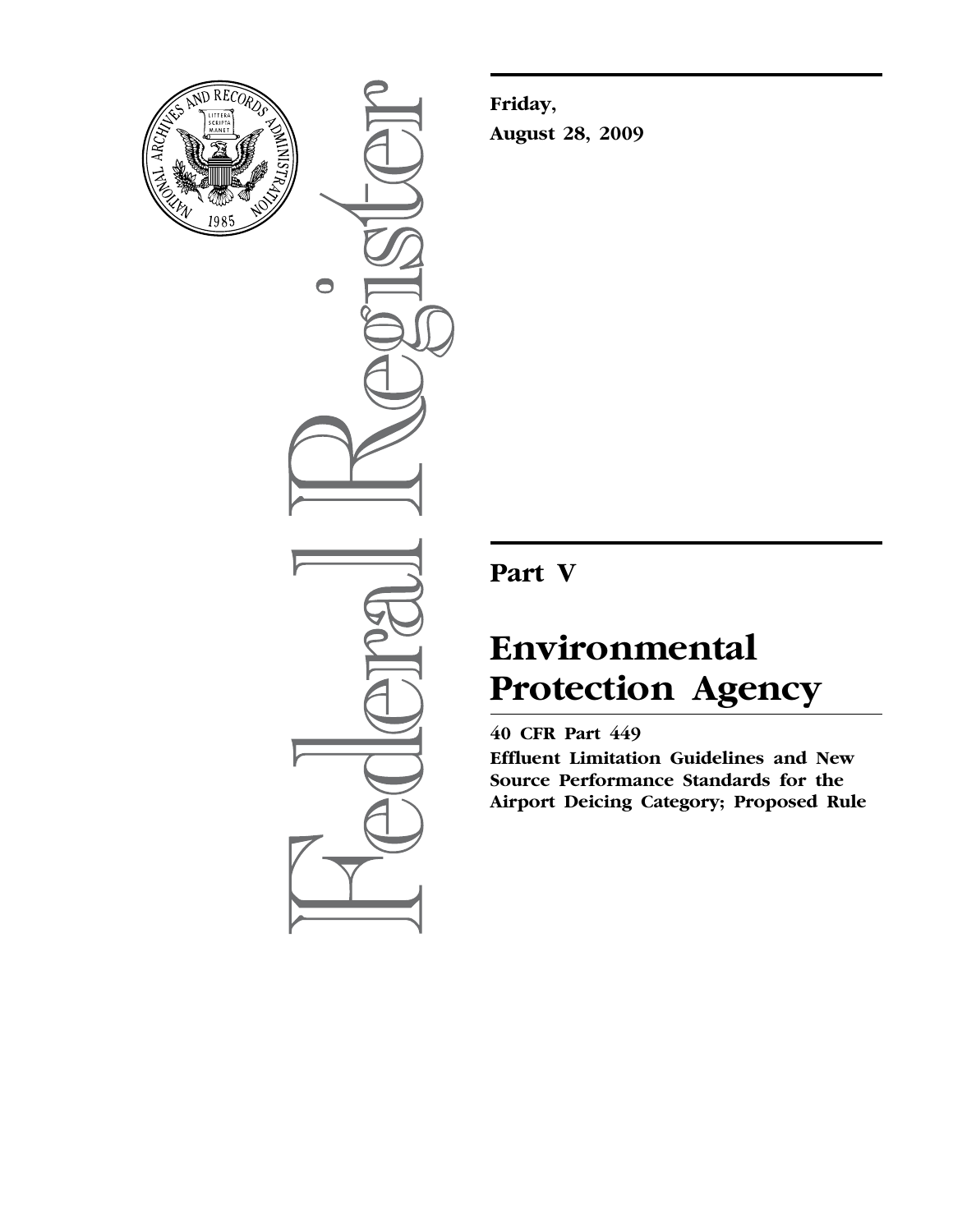## **ENVIRONMENTAL PROTECTION AGENCY**

## **40 CFR Part 449**

**[EPA–HQ–OW–2004–0038 FRL–8948–2]** 

**RIN 2040–AE69** 

## **Effluent Limitation Guidelines and New Source Performance Standards for the Airport Deicing Category**

**AGENCY:** Environmental Protection Agency (EPA). **ACTION:** Proposed rule.

**SUMMARY:** EPA is proposing technologybased effluent limitation guidelines (ELGs) and new source performance standards (NSPS) under the Clean Water Act (CWA) for discharges from airport deicing operations. The requirements generally would apply to wastewater associated with the deicing of aircraft and airfield pavement at primary commercial airports. The ELGs would be incorporated into the NPDES permits issued by EPA, states or tribes. EPA expects compliance with this regulation to reduce the discharge of deicingrelated pollutants by at least 44.6 million pounds per year. EPA estimates the annual cost of the rule would be \$91.3 million.

**DATES:** Comments must be received on or before December 28, 2009. Under the Paperwork Reduction Act, comments on the information collection provisions must be received by the Office of Management and Budget on or before September 28, 2009.

**ADDRESSES:** Submit your comments, identified by Docket No. EPA–HQ–OW– 2004–0038 by one of the following methods:

• *http:[www.regulations.gov:](http://www.regulations.gov:)* Follow the on-line instructions for submitting comments.

• *E-mail: [OW–Docket@epa.gov](mailto:OW-Docket@epa.gov)*, Attention Docket ID No. EPA–HQ–OW– 2004–0038.

• *Mail:* Water Docket, U.S. Environmental Protection Agency, Mail Code: 4203M, 1200 Pennsylvania Ave., NW., Washington, DC 20460. Attention Docket ID No. EPA–HQ–OW–2004– 0038. Please include a total of 3 copies. In addition, please mail a copy of your comments on the information collection provisions to the Office of Information and Regulatory Affairs, Office of Management and Budget (OMB), *Attn:*  Desk Officer for EPA, 725 17th St., NW., Washington, DC 20503.

• *Hand Delivery:* Water Docket, EPA Docket Center, EPA West Building Room 3334, 1301 Constitution Ave., NW., Washington, DC, Attention Docket ID No. EPA–HQ–OW–2004–0038. Such deliveries are only accepted during the Docket's normal hours of operation, and special arrangements should be made for deliveries of boxed information by calling 202–566–2426.

*Instructions:* Direct your comments to Docket No EPA–HQ–OW–2004–0038. EPA's policy is that all comments received will be included in the public docket without change and may be [made available online at](http://www.regulations.gov) *http:// www.regulations.gov,* including any personal information provided, unless the comment includes information claimed to be Confidential Business Information (CBI) or other information whose disclosure is restricted by statute. Do not submit information that you consider to be CBI or otherwise protected through [www.regulations.gov](http://www.regulations.gov)  or e-mail. The [www.regulations.gov](http://www.regulations.gov)  Web site is an ''anonymous access'' system, which means EPA will not know your identity or contact information unless you provide it in the body of your comment. If you send an e-mail comment directly to EPA without going through *http:// [www.regulations.gov](http://www.regulations.gov)* your e-mail address will be automatically captured

and included as part of the comment that is placed in the public docket and made available on the Internet. If you

submit an electronic comment, EPA recommends that you include your name and other contact information in the body of your comment and with any disk or CD–ROM you submit. If EPA cannot read your comment due to technical difficulties and cannot contact you for clarification, EPA may not be able to consider your comment. Electronic files should avoid the use of special characters, any form of encryption, and be free of any defects or viruses.

*Docket:* All documents in the docket are listed in the *http:// [www.regulations.gov](http://www.regulations.gov)* index. A detailed record index, organized by subject, is [available on EPA's Web site at](http://epa.gov/guide/airport) *http:// epa.gov/guide/airport.* Although listed in the index, some information is not publicly available, *e.g.,* CBI or other information whose disclosure is restricted by statute. Certain other material, such as copyrighted material, will be publicly available only in hard copy. Publicly available docket materials are available either electronically in *http:// [www.regulations.gov](http://www.regulations.gov)* or in hard copy at the Water Docket in the EPA Docket Center, EPA/DC, EPA West, Room 3334, 1301 Constitution Ave., NW., Washington, DC. The Public Reading Room is open from 8:30 a.m. to 4:30 p.m., Monday through Friday, excluding legal holidays. The telephone number for the Public Reading Room is 202– 566–1744, and the telephone number for the Water Docket is 202–566–2426.

**FOR FURTHER INFORMATION CONTACT:** Eric Strassler, Engineering and Analysis Division, *telephone:* 202–566–1026; *e-mail: [strassler.eric@epa.gov](mailto:strassler.eric@epa.gov)* or Brian D'Amico, Engineering and Analysis Division, *telephone:* 202–566–1069; *e-mail: [damico.brian@epa.gov](mailto:damico.brian@epa.gov)*.

## **SUPPLEMENTARY INFORMATION:**

#### **Regulated Entities**

Entities potentially regulated by this action include:

| Category | Example of regulated entity                                                                  | North Amer-<br>ican Industry<br>Classification<br>System Code |
|----------|----------------------------------------------------------------------------------------------|---------------------------------------------------------------|
| Industry | Primary airports with over 1,000 annual jet departures that conduct deicing oper-<br>ations. | 481, 4881                                                     |

This section is not intended to be exhaustive, but rather provides a guide for readers regarding entities likely to be regulated by this action. Other types of entities that do not meet the above criteria could also be regulated. To determine whether your facility is

regulated by this action, you should carefully examine the applicability criteria listed in § 449.01 and the definitions in § 449.02 of the rule and detailed further in Section IV of this preamble. If you still have questions regarding the applicability of this action

to a particular entity, consult one of the persons listed for technical information in the preceding **FOR FURTHER INFORMATION CONTACT** section.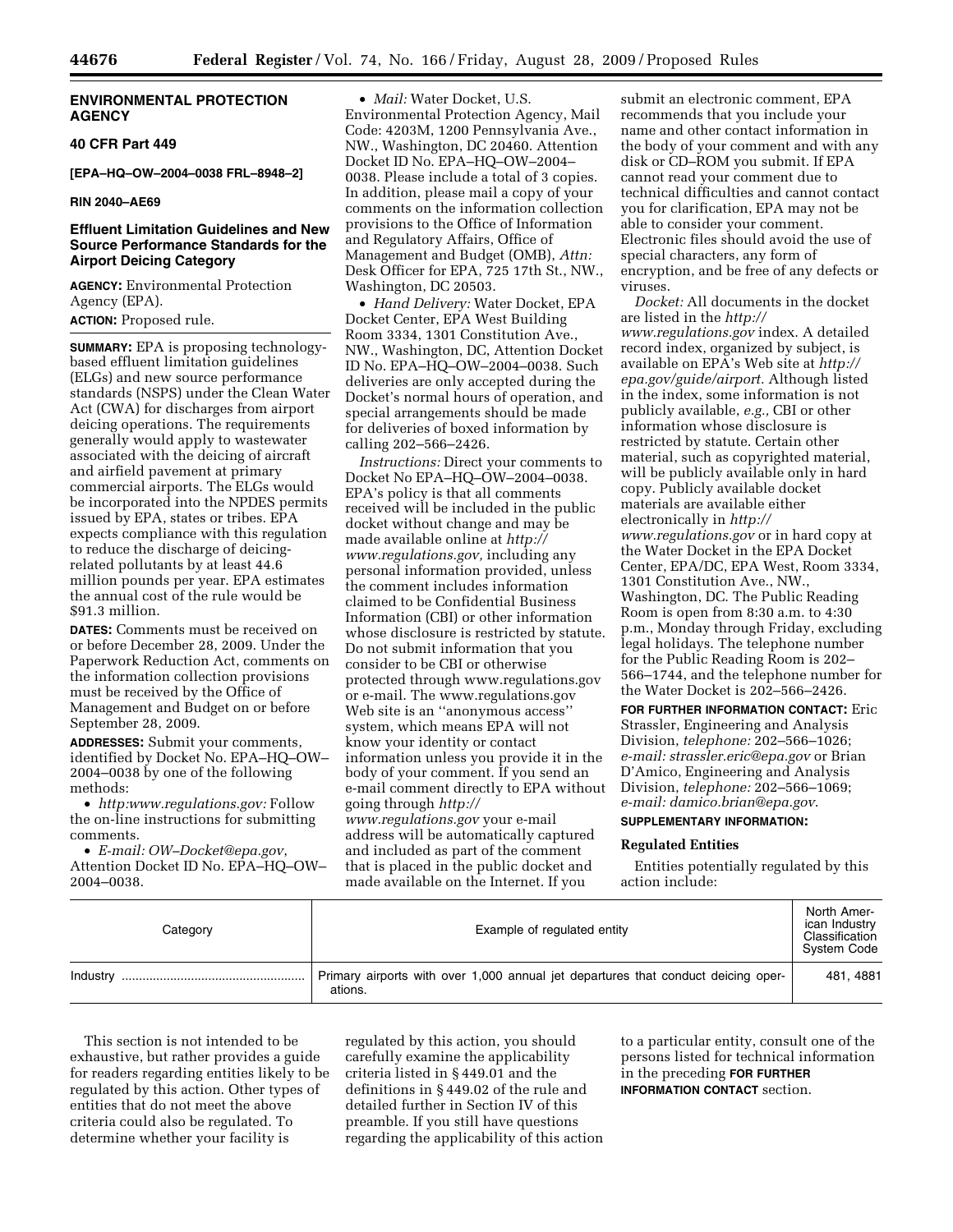#### **How To Submit Comments**

The public may submit comments in written or electronic form. (*See* the **ADDRESSES** section above.) Electronic comments must be identified by the docket no. EPA–HQ–OW–2004–0038 and must be submitted as a WordPerfect, MS Word or ASCII text file, avoiding the use of special characters and any form of encryption. EPA requests that any graphics included in electronic comments also be provided in hard-copy form. EPA also will accept comments and data on disks in the aforementioned file formats. Electronic comments received on this notice may be filed online at many Federal Depository Libraries. No confidential business information (CBI) should be sent by e-mail.

#### **Supporting Documentation**

The rule proposed today is supported by a number of documents including:

• Technical Development Document for Proposed Effluent Limitation Guidelines and Standards for the Airport Deicing Category (TDD), Document No. EPA–821–R–09–004;

• Economic Analysis for Proposed Effluent Limitation Guidelines and Standards for the Airport Deicing Category (EA), Document No. EPA–821– R–09–005;

• Environmental Impact and Benefit Assessment for Proposed Effluent Limitation Guidelines and Standards for the Airport Deicing Category (EIB), Document No. EPA–821–R–09–003. These documents are available in the public record for this rule and on EPA's Web site at *[http://epa.gov/guide/airport.](http://epa.gov/guide/airport)*  They are available in hard copy from the National Service Center for Environmental Publications (NSCEP), U.S. EPA/NSCEP, P.O. Box 42419, Cincinnati, Ohio 45242–2419, telephone [800–490–9198,](http://epa.gov/ncepihom) *http://epa.gov/ ncepihom.* 

#### **Overview**

The preamble describes the terms, acronyms, and abbreviations used in this notice; the background documents that support these proposed regulations; the legal authority of these rules; a summary of the proposal; background information; and the technical and economic methodologies used by the Agency to develop these regulations. This preamble also solicits comment and data on specific areas of interest.

## **Table of Contents**

I. Legal Authority

II. Purpose and Summary of Proposed Rule III. Background

IV. Scope/Applicability of Proposed Rule V. Industry Profile

#### VI. Summary of Data Collection

VII. Technology Options, Costs, Wastewater Characteristics, and Pollutant Reductions VIII. Economic Analysis for Airports

## IX. Airline Impacts

- X. Environmental Assessment
- XI. Non-Water Quality Environmental
- Impacts
- XII. Regulatory Implementation
- XIII. Statutory and Executive Order Reviews XIV. Solicitation of Data and Comments
- XV. Guidelines for Submission of Analytical
- Data Appendix A: Abbreviations and Definitions
- Used in This Document

## **I. Legal Authority**

EPA is proposing this regulation under the authorities of sections 301, 304, 306, 308, 402 and 501 of the Clean Water Act (CWA), 33 U.S.C. 1311, 1314, 1316, 1318, 1342 and 1361 and pursuant to the Pollution Prevention Act of 1990, 42 U.S.C. 13101 *et seq.* 

## **II. Purpose and Summary of Proposed Rule**

Section 304(m) of the CWA, added by the Water Quality Act of 1987, requires EPA to establish schedules for (1) reviewing and revising existing effluent limitation guidelines and standards (''effluent guidelines'') and (2) promulgating new effluent guidelines. On September 2, 2004, EPA published an Effluent Guidelines Plan (69 FR 53705) that established schedules for developing new and revised effluent guidelines for several industry categories. One of the industries for which the Agency established a schedule was the Airport Deicing Category. Today EPA proposes to set national standards for control of wastewater discharges from deicing operations at airports. Deicing operations include removal of ice from aircraft, application of chemicals to prevent initial icing or further icing (anti-icing), and removal of (and preventing) ice from airfield pavement (runways, taxiways, aprons and ramps).

Commercial airports and air carriers conduct deicing operations as required by the Federal Aviation Administration (FAA). Airport discharges from deicing operations may affect water quality, including reductions in dissolved oxygen, fish kills, reduced organism abundance and species diversity, contamination of drinking water sources (both surface and groundwater), creation of noxious odors and discolored water in residential areas and parkland, and other effects.

The proposed effluent guidelines and standards address both the wastewater collection practices used by airports, and the treatment of those wastes. Airports within the scope of this

proposed rule would be required to collect spent aircraft deicing fluid (ADF) and treat the associated wastewater. Additionally, airports performing airfield pavement deicing would be required to use non-urea-based deicers. The requirements would be implemented in CWA discharge permits.

#### **III. Background**

## *A. Clean Water Act*

Congress passed the Federal Water Pollution Control Act Amendments of 1972, also known as the Clean Water Act (CWA), to ''restore and maintain the chemical, physical, and biological integrity of the nation's waters.'' (33 U.S.C. 1251(a)). The CWA establishes a comprehensive program for protecting our nation's waters. Among its core provisions, the CWA prohibits the discharge of pollutants from a point source to waters of the U.S. except as authorized under the CWA. Under section 402 of the CWA, EPA authorizes discharges by a National Pollutant Discharge Elimination System (NPDES) permit. The CWA also authorizes EPA to establish national technology-based effluent limitation guidelines and standards (effluent guidelines or ELGs) for discharges from different categories of point sources, such as industrial, commercial and public sources.

Congress recognized that regulating only those sources that discharge effluent directly into the nation's waters would not be sufficient to achieve the CWA's goals. Consequently, the CWA requires EPA to promulgate nationally applicable pretreatment standards that restrict pollutant discharges from facilities that discharge wastewater indirectly through sewers flowing to publicly owned treatment works (POTWs). *See* section 307(b) and (c), 33 U.S.C. 1317(b) and (c). National pretreatment standards are established for those pollutants in wastewater from indirect dischargers that may pass through, interfere with or are otherwise incompatible with POTW operations. Generally, pretreatment standards are designed to ensure that wastewaters from direct and indirect industrial dischargers are subject to similar levels of treatment. In addition, POTWs are required to implement local treatment limits applicable to their industrial indirect dischargers to satisfy any local requirements. *See* 40 CFR 403.5.

Direct dischargers must comply with effluent limitations in NPDES permits. Indirect dischargers, who discharge through POTWs, must comply with pretreatment standards. Technologybased effluent limitations in NPDES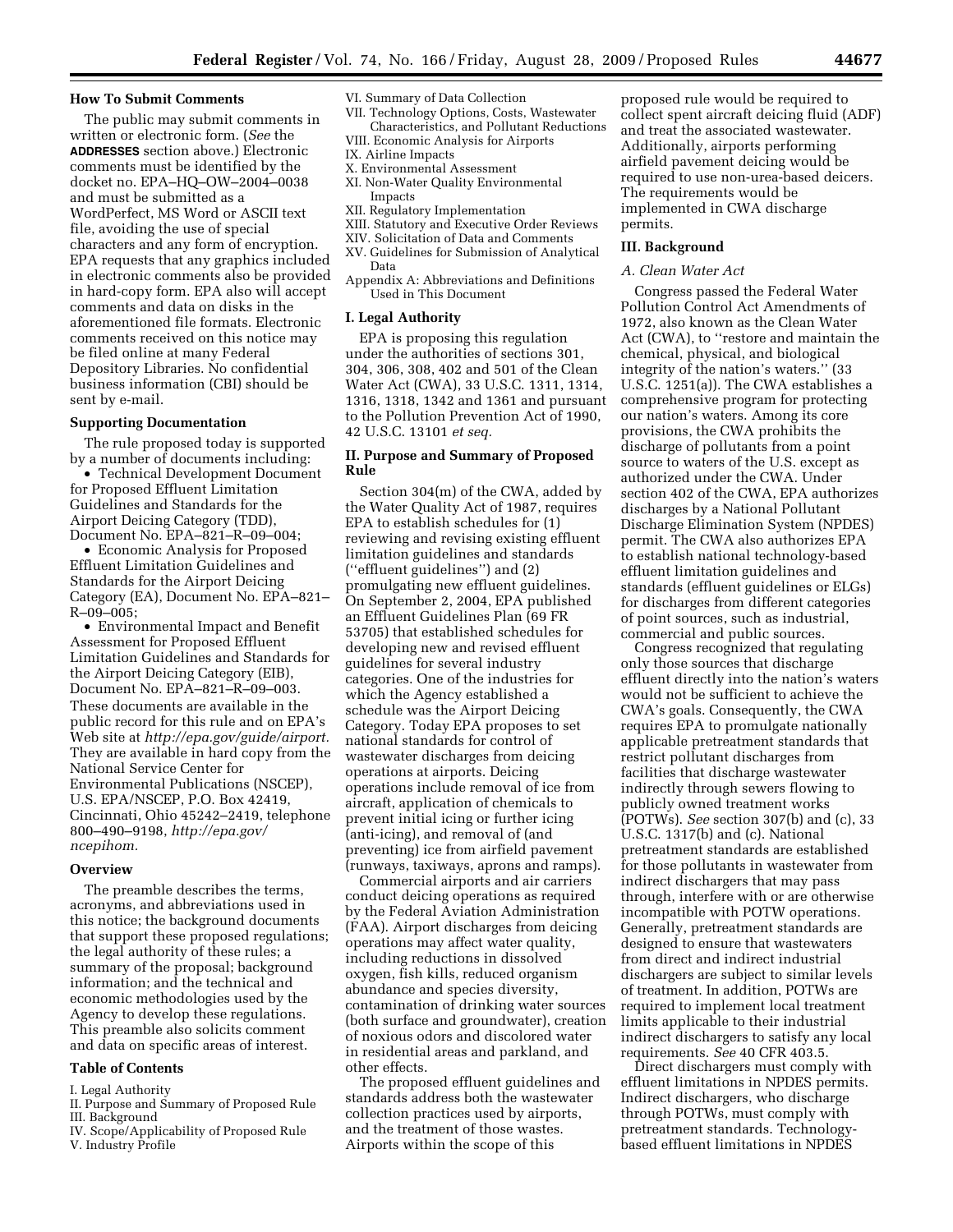permits are derived from effluent limitation guidelines (CWA sections 301 and 304) and new source performance standards (sec. 306) promulgated by EPA, or based on best professional judgment where EPA has not promulgated an applicable effluent guideline or new source performance standard. Additional limitations based on water quality standards (sec. 303) may also be included in the permit in certain circumstances. The ELGs are established by regulation for categories of industrial dischargers and are based on the degree of control that can be achieved using various levels of pollution control technology.

EPA promulgates national effluent limitation guidelines and standards of performance for major industrial categories for three classes of pollutants: (1) Conventional pollutants (*i.e.,* total suspended solids, oil and grease, biochemical oxygen demand, fecal coliform, and pH); (2) toxic pollutants (*e.g.,* toxic metals such as chromium, lead, nickel, and zinc; toxic organic pollutants such as benzene, benzo-apyrene, phenol, and naphthalene); and (3) non-conventional pollutants (*e.g.,*  ammonia-N, formaldehyde, and phosphorus).

## *B. NPDES Permits*

Section 402 of the CWA requires permits for discharges of pollutants to waters of the United States. In most states, the permits are issued by a state agency that has been authorized by EPA. Currently 46 states and 1 U.S. territory are authorized to issue NPDES permits. In the other states and territories, EPA issues the permits.

Section 402(p) of the Act, added by the Water Quality Act of 1987 (Pub. L. 100–4, February 4, 1987), requires stormwater dischargers ''associated with industrial activity'' to be covered under an NPDES permit. In its initial stormwater permit regulations, called the ''Phase I'' stormwater regulations (55 FR 47990, November 16, 1990), EPA designated air transportation facilities, including both airlines and airports, which have vehicle maintenance shops (including vehicle rehabilitation, mechanical repairs, painting, fueling, and lubrication), equipment cleaning operations, or airport deicing operations as subject to NPDES stormwater permitting requirements. *See* 40 CFR 122.26(b)(14)(viii).

Airport stormwater discharges may be controlled under a general NPDES permit, which covers multiple facilities with similar types of operations and/or wastestreams, or by an individual permit. (An airport may have additional NPDES permits for non-stormwater

discharges, such as from equipment repair and maintenance facilities. The following discussion pertains only to stormwater permits.)

## 1. General Permits

Currently most airport deicing discharges are covered by a general permit issued either by EPA or by an NPDES-authorized state agency. In most areas where EPA is the permit authority, the Multi-Sector General Permit (MSGP) covers airport deicing discharges (73 FR 56572, September 29, 2008). Many NPDES-authorized state agencies have issued general permits in their respective jurisdictions with requirements similar to the MSGP. An airport seeking coverage under a general permit submits a Notice of Intent (NOI) to the permit authority rather than a detailed permit application. By submitting an NOI, the permittee is agreeing to comply with the conditions in the published permit.

For airports, the major requirements of the MSGP are:

• Develop a stormwater pollution prevention plan (SWPPP), including a drainage area site map, documentation of measures used for management of runoff, an evaluation of runway and aircraft deicing operations, and implementation of a program to control or manage contaminated runoff, including consideration of various listed control practices;

• Implement deicing source reduction measures, including minimizing or eliminating the use of urea and glycolbased deicing chemicals; minimizing contamination of stormwater runoff from runway and aircraft deicing operations; evaluating whether overapplication of deicing chemicals occurs; and consider use of various listed source control measures;

• For airports using over 100,000 gal. of glycol based deicing chemicals and/ or 100 tons or more of urea annually, monitor discharges quarterly for the first four quarters of the permit cycle, for the following pollutants: biochemical  $oxygen demand (BOD<sub>5</sub>)$ , chemical oxygen demand (COD), ammonia and pH;

• If the average of the four monitoring values for any parameter exceeds its benchmark, implement additional control measures where feasible, and continue monitoring;

• Conduct an annual site inspection during the deicing season, and during periods of actual deicing operations if possible; and routine facility inspections at least monthly during the deicing season.

## 2. Individual Permits

Some EPA and state NPDESpermitting authorities have required certain airports to obtain individual permits. In these situations, an airport must submit a detailed application and the permit authority develops specific requirements for the facility.

Some individual permits contain specialized requirements for monitoring and/or best management practices. Some of these permits also contain numeric water quality-based effluent limitations (WQBELs). Information on water quality-based permitting is available on EPA's Web site at *http:// [cfpub.epa.gov/npdes/generalissues/](http://cfpub.epa.gov/npdes/generalissues/watertechnology.cfm)  watertechnology.cfm*.

## *C. Effluent Guidelines and Standards Program*

Effluent guidelines and new source performance standards are technologybased regulations that are developed by EPA for a category of dischargers. These regulations are based on the performance of control and treatment technologies. The legislative history of CWA section 304(b), which is the heart of the effluent guidelines program, describes the need to press toward higher levels of control through research and development of new processes, modifications, replacement of obsolete plans and processes, and other improvements in technology, taking into account the cost of controls. Congress also directed that EPA not consider water quality impacts on individual water bodies as the guidelines are developed. *See* Statement of Senator Muskie (Oct. 4, 1972), reprinted in Legislative History of the Water Pollution Control Act Amendments of 1972, at 170. (U.S. Senate, Committee on Public Works, Serial No. 93–1, January 1973.)

There are four types of standards applicable to direct dischargers (dischargers to surface waters), and two standards applicable to indirect dischargers (discharges to publicly owned treatment works or POTWs).

1. Best Practicable Control Technology Currently Available (BPT)

Traditionally, EPA establishes BPT effluent limitations based on the average of the best performances of facilities within the industry, grouped to reflect various ages, sizes, processes, or other common characteristics. EPA may promulgate BPT effluent limits for conventional, toxic, and nonconventional pollutants. In specifying BPT, EPA looks at a number of factors. EPA first considers the cost of achieving effluent reductions in relation to the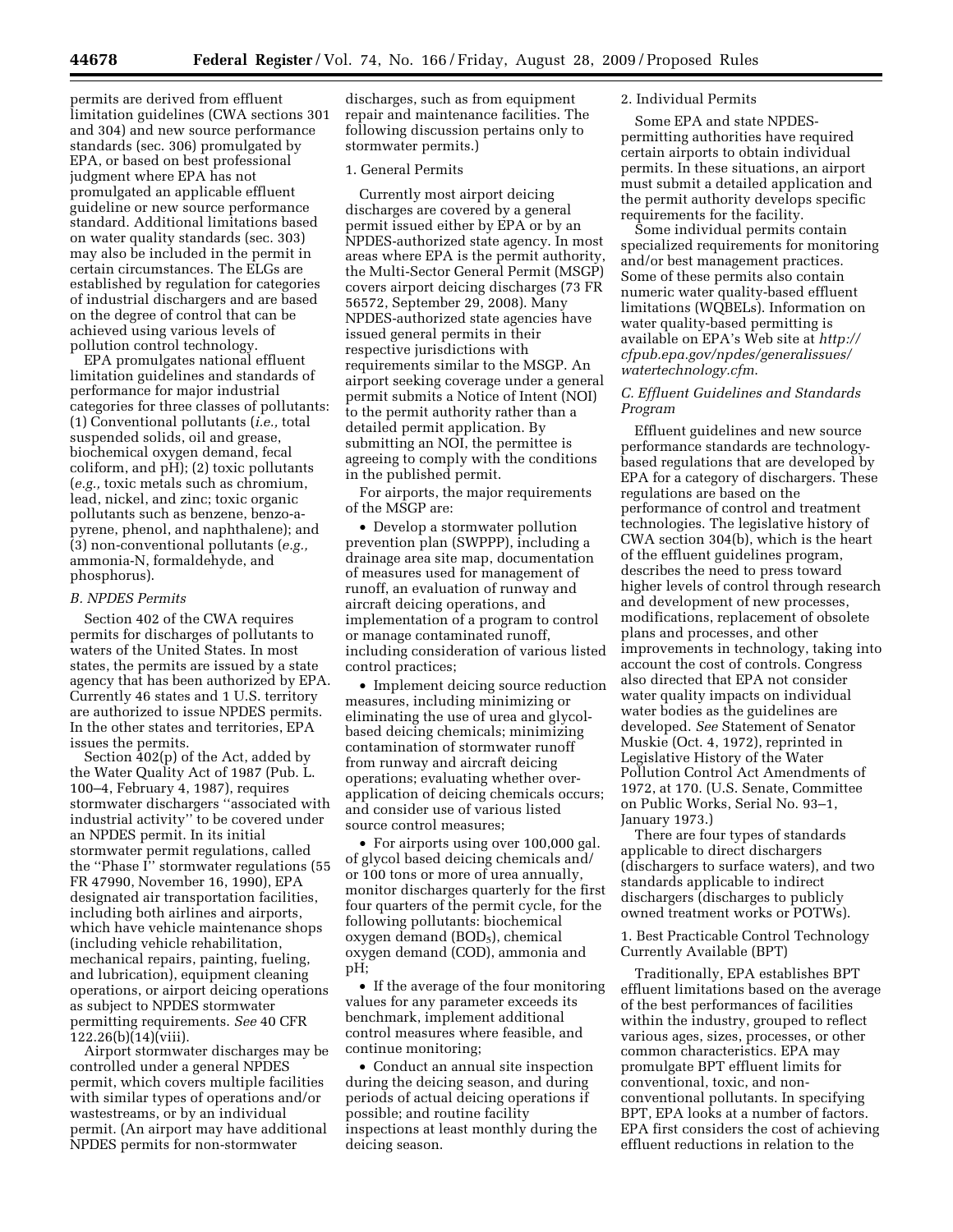effluent reduction benefits. The Agency also considers the age of the equipment and facilities, the processes employed, engineering aspects of the control technologies, any required process changes, non-water quality environmental impacts (including energy requirements), and such other factors as the Administrator deems appropriate. *See* CWA sec. 304(b)(1)(B). If, however, existing performance is uniformly inadequate, EPA may establish limitations based on higher levels of control than currently in place in an industrial category when based on an Agency determination that the technology is available in another category or subcategory, and can be practically applied.

2. Best Conventional Pollutant Control Technology (BCT)

The 1977 amendments to the CWA required EPA to identify additional levels of effluent reduction for conventional pollutants associated with BCT technology for discharges from existing industrial point sources. In addition to other factors specified in section 304(b)(4)(B), the CWA requires that EPA establish BCT limitations after consideration of a two part ''costreasonableness'' test. EPA explained its methodology for the development of BCT limitations in July 1986 (51 FR 24974). Section 304(a)(4) designates the following as conventional pollutants: biochemical oxygen demand measured over five days  $(BOD<sub>5</sub>)$ , total suspended solids (TSS), fecal coliform, pH, and any additional pollutants defined by the Administrator as conventional. The Administrator designated oil and grease as an additional conventional pollutant on July 30, 1979 (44 FR 44501; 40 CFR 401.16).

3. Best Available Technology Economically Achievable (BAT)

BAT represents the second level of stringency for controlling direct discharge of toxic and nonconventional pollutants. In general, BAT effluent limitation guidelines represent the best economically achievable performance of facilities in the industrial subcategory or category. The factors considered in assessing BAT include the cost of achieving BAT effluent reductions, the age of equipment and facilities involved, the process employed, potential process changes, and nonwater quality environmental impacts including energy requirements, and such other factors as the Administrator deems appropriate. The Agency retains considerable discretion in assigning the weight to be accorded these factors. An

additional statutory factor considered in setting BAT is economic achievability. Generally, EPA determines economic achievability on the basis of total costs to the industry and the effect of compliance with BAT limitations on overall industry and subcategory financial conditions. As with BPT, where existing performance is uniformly inadequate, BAT may reflect a higher level of performance than is currently being achieved based on technology transferred from a different subcategory or category. BAT may be based upon process changes or internal controls, even when these technologies are not common industry practice.

4. New Source Performance Standards (NSPS)

New Source Performance Standards reflect effluent reductions that are achievable based on the best available demonstrated control technology. Owners of new facilities have the opportunity to install the best and most efficient production processes and wastewater treatment technologies. As a result, NSPS should represent the most stringent controls attainable through the application of the best available demonstrated control technology for all pollutants (that is, conventional, nonconventional, and priority pollutants). In establishing NSPS, EPA is directed to take into consideration the cost of achieving the effluent reduction and any non-water quality environmental impacts and energy requirements.

5. Pretreatment Standards for Existing Sources (PSES)

Pretreatment standards apply to discharges of pollutants to publicly owned treatment works (POTW) rather than to discharges to waters of the United States. Pretreatment Standards for Existing Sources are designed to prevent the discharge of pollutants that pass through, interfere with, or are otherwise incompatible with the operation of POTWs. Categorical pretreatment standards are technologybased and are analogous to BAT effluent limitation guidelines. The General Pretreatment Regulations, which set forth the framework for the implementation of categorical pretreatment standards, are found at 40 CFR part 403. These regulations establish pretreatment standards that apply to all non-domestic dischargers. *See* 52 FR 1586 (Jan. 14, 1987).

6. Pretreatment Standards for New Sources (PSNS)

Section 307(c) of the Act calls for EPA to promulgate pretreatment standards

for new sources at the same time it promulgates new source performance standards. Such pretreatment standards must prevent the discharge of any pollutant into a POTW that may interfere with, pass through, or may otherwise be incompatible with the POTW. EPA promulgates categorical pretreatment standards for existing sources based principally on BAT technology for existing sources. EPA promulgates pretreatment standards for new sources based on best available demonstrated technology for new sources. New indirect dischargers have the opportunity to incorporate into their facilities the best available demonstrated technologies. The Agency typically considers the same factors in promulgating PSNS as it considers in promulgating NSPS.

#### **IV. Scope/Applicability of Proposed Rule**

EPA solicits comments on various issues specifically identified in this preamble as well as any other issues related to this rule that are not specifically addressed in today's notice.

## *A. Facilities Subject to 40 CFR Part 449*

EPA is proposing to establish effluent limitation guidelines and standards for primary commercial airports that conduct deicing operations and have more than 1,000 annual departures of scheduled commercial jet aircraft. Further information on the rationale for the proposed scope is provided in Section VII.D.1 of this preamble and in both the TDD and the EA.

#### *B. Overview of Technology Requirements*

The proposed rule would require an airport subject to this Part to:

• Collect at least a specified proportion (either 20 or 60 percent) of available ADF after it is sprayed on aircraft;

• Meet a specified numeric effluent limit for ADF wastewater collected and discharged on site; and

• Certify that it uses airfield pavement deicers that do not contain urea.

All references to ADF in today's proposed rule are for normalized ADF, which is ADF less any water added by the manufacturer or customer before ADF application.

The technologies that serve as the basis for the proposed ELGs are summarized in Table IV–1 and Figure IV–1. These provisions are explained in Section VII of this preamble.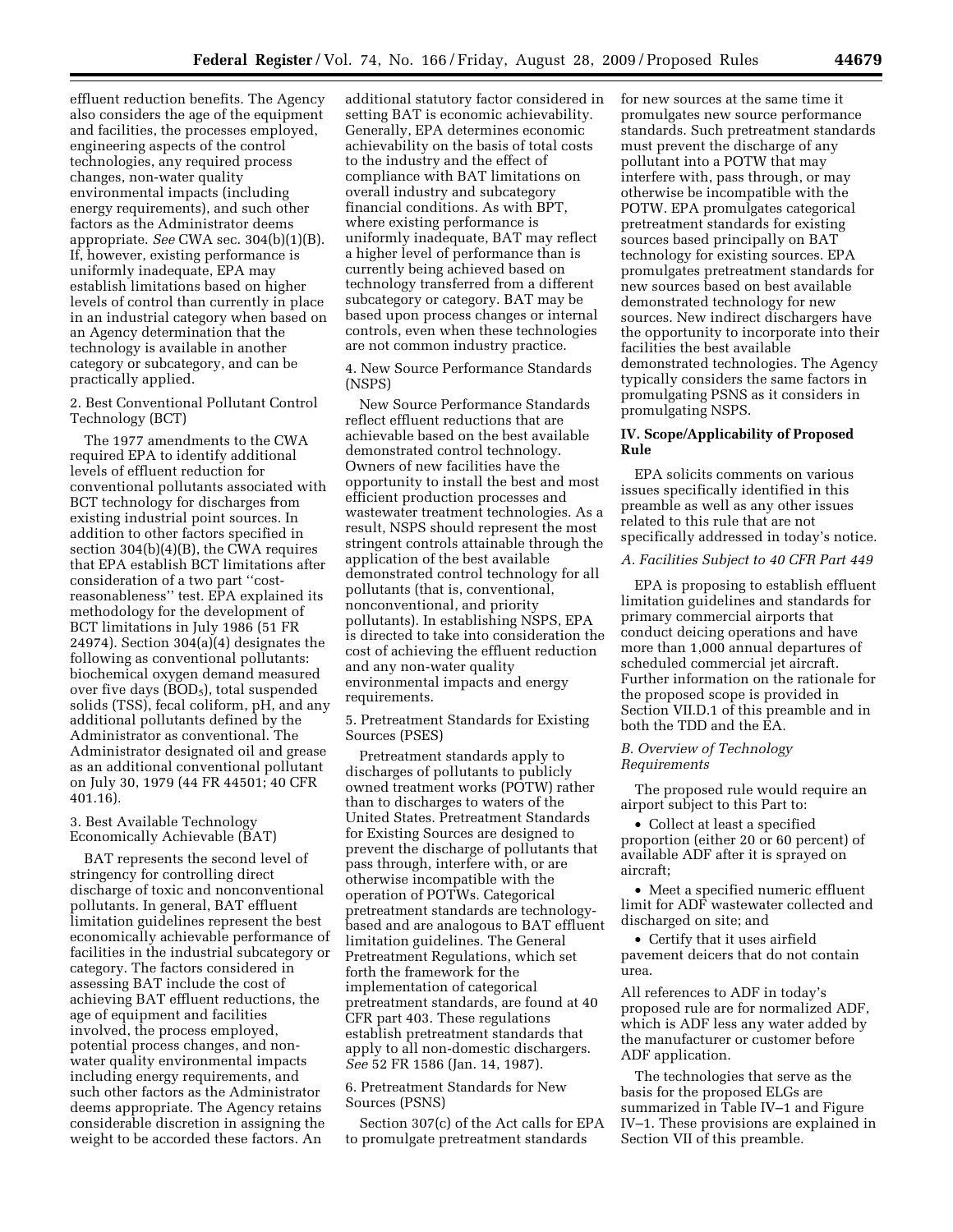Ξ

e<br>B

## TABLE IV–1—SUMMARY OF PROPOSED AIRPORT DEICING EFFLUENT LIMITATION GUIDELINES AND STANDARDS

|                                         |                                             | Technical components                                                                                                                              |                                                                                            |  |  |
|-----------------------------------------|---------------------------------------------|---------------------------------------------------------------------------------------------------------------------------------------------------|--------------------------------------------------------------------------------------------|--|--|
| Regulatory<br>Technology basis<br>level |                                             | Airports $> 1,000$ annual jet departures and<br>$>= 10,000$ annual departures                                                                     | Airports > 1,000 annual jet departures and<br>< 10,000 annual departures                   |  |  |
| <b>BAT</b>                              | 1.60% or 20% ADF<br>capture.                | 1. Capture 60% of available ADF (for airports<br>having $>= 460,000$ gal. ADF usage) or capture<br>20% (for airports $<$ 460,000 gal. ADF usage). | 1. Certify use of non-urea-based pavement deic-<br>ers or Meet effluent limit for ammonia. |  |  |
|                                         | 2. Biological treatment                     | 2. Treat wastewater to meet effluent limit for<br>chemical oxygen demand (COD).                                                                   |                                                                                            |  |  |
|                                         | 3. Pavement deicer<br>product substitution. | 3. Certify use of non-urea-based pavement deic-<br>ers or Meet effluent limit for ammonia.                                                        |                                                                                            |  |  |
| <b>NSPS</b>                             | 1.60% ADF capture                           |                                                                                                                                                   | 1. Certify use of non-urea-based pavement deic-<br>ers or Meet effluent limit for ammonia. |  |  |
|                                         | 2. Biological treatment                     | 2. Treat wastewater to meet effluent limit for<br>chemical oxygen demand (COD).                                                                   |                                                                                            |  |  |
|                                         | 3. Pavement deicer<br>product substitution. | 3. Certify use of non-urea-based pavement deic-<br>ers or Meet effluent limit for ammonia.                                                        |                                                                                            |  |  |

**Note:** All references to ADF are for normalized ADF, which is ADF less any water added by the manufacturer or customer before ADF application.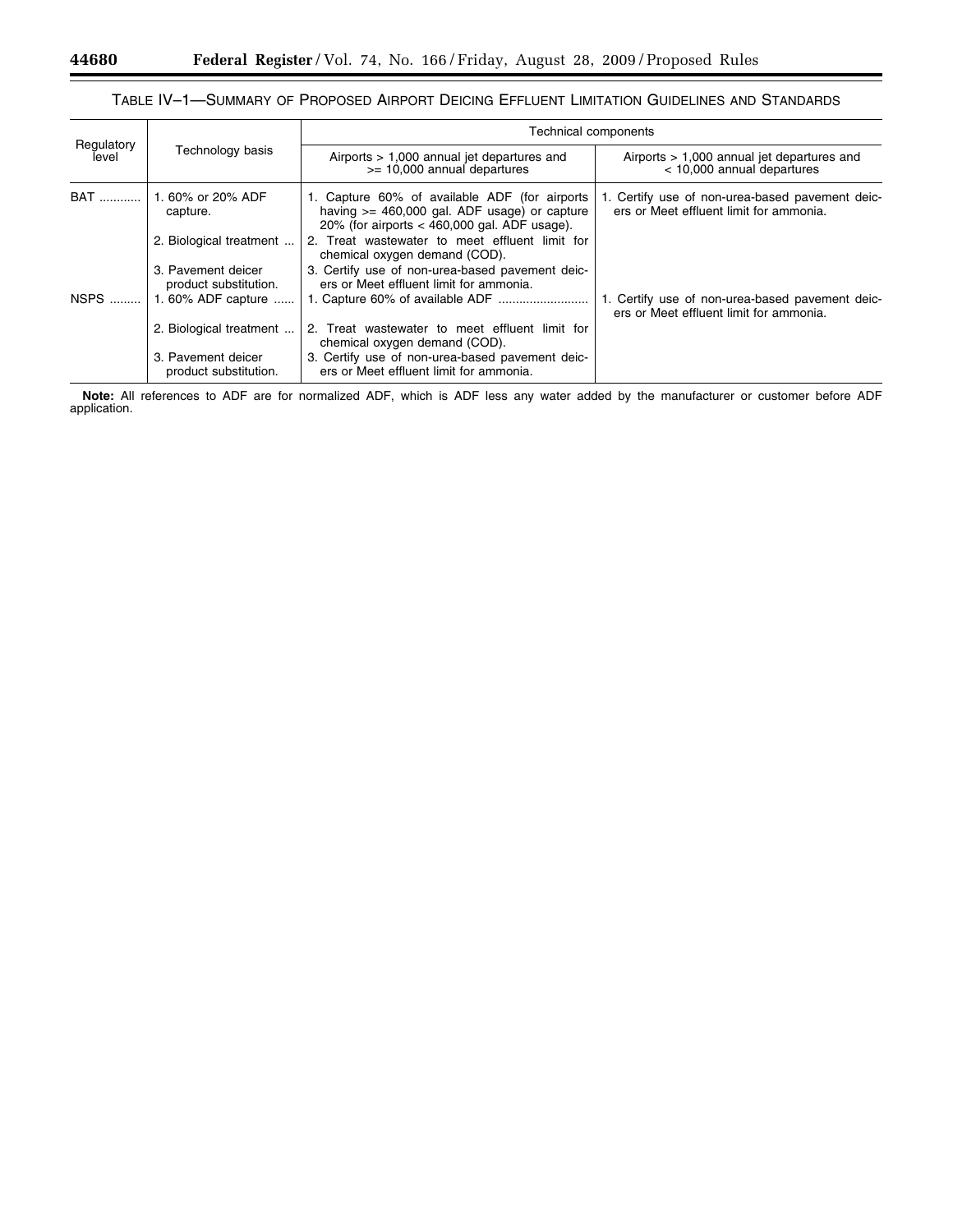

## **V. Industry Profile**

## *A. Airport Population*

The Airport and Airway Improvement Act (AAIA), 49 U.S.C. Chapter 471, defines airports by categories of airport

activities, including Commercial Service (Primary and Non-Primary), Cargo Service, and Reliever. These categories are not mutually exclusive; an airport may be classified in more than one of these categories. Another group of

generally smaller airports, not specifically defined by AAIA, is commonly known as ''general aviation'' airports. EPA estimates that there are approximately 500 commercial service airports.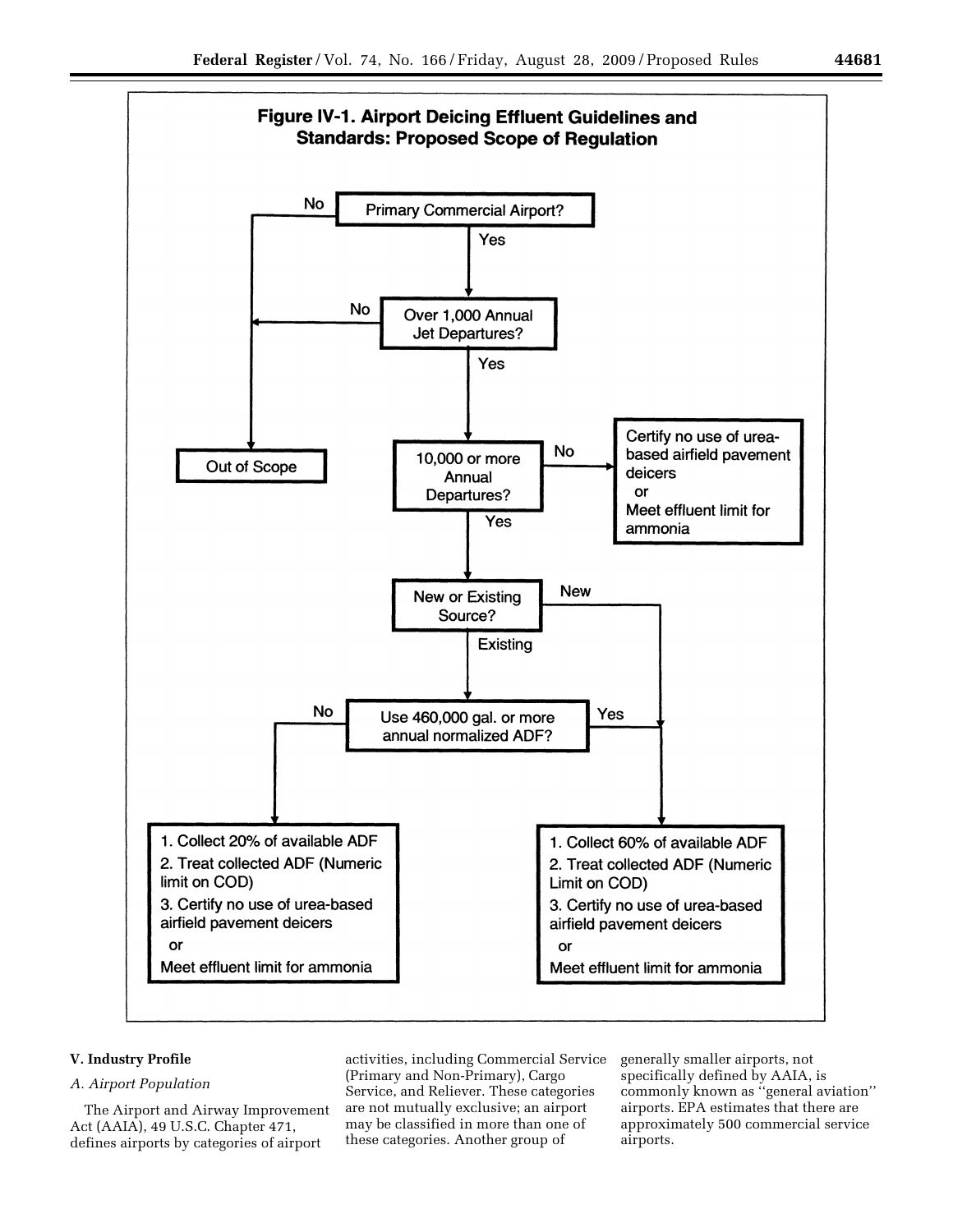Commercial service airports are publicly owned airports that have at least 2,500 passenger boardings each calendar year and receive scheduled passenger service. Passenger boardings refer to revenue passenger boardings on an aircraft in service in air commerce, whether or not in scheduled service. The definition also includes passengers who continue on an aircraft in international flight that stops at an airport in any of the 50 States for a nontraffic purpose, such as refueling or aircraft maintenance rather than passenger activity. Passenger boardings at airports that receive scheduled passenger service are also referred to as ''enplanements.''

Primary commercial service airports (primary airports) have more than 10,000 passenger boardings each year. Primary airports are further subdivided into Large Hub, Medium Hub, Small Hub and Non-Hub classifications, based on the percentage of total passenger boardings within the United States in the most current calendar year ending before the start of the current fiscal year.

## *B. FAA Deicing Requirements*

The Federal Aviation Administration requires airlines to deice aircraft and airfield pavement to protect the safety of passenger and cargo operations. FAA regulations in 14 CFR Part 121 require a complete deicing/anti-icing program. The regulations in 14 CFR Parts 121, 125 and 135 regulate takeoff when snow, ice, or frost is adhering to wings, propellers, control surfaces, engine inlets, and other critical surfaces of the aircraft. FAA does not require airlines to use a specific technology when deicing aircraft. In fact, airlines develop their own deicing protocols to meet the requirements of 14 CFR 125.221. Additionally, FAA has released Advisory Circulars (AC) which provide guidance for aircraft and airfield deicing, including AC 20–73A (Aircraft Ice Protection), AC 135–16 (Ground Deicing & Anti-icing Training & Checking), AC 120–58 (Pilot Guide: Large Aircraft Ground Deicing) and AC 150/5300–14B (Design of Aircraft Deicing Facilities). Advisory Circulars are available on FAA's Web site at *[http://www.airweb.faa.gov.](http://www.airweb.faa.gov)* 

## *C. Description of Deicing Operations*

A major concern for the safety of passengers is the clearing of ice and snow buildup on runways, taxiways, roadways, gate areas, and aircraft. Two basic types of deicing/anti-icing operations are generally performed at an airport: the deicing/anti-icing of aircraft, and the deicing/anti-icing of paved areas, including runways, taxiways,

roadways, and gate areas. The most common technique for the deicing/antiicing of aircraft is the application of chemical deicing/anti-icing agents. Deicing of runways, taxiways, and roadways is most commonly performed using mechanical means, but may also be performed using chemical agents. The anti-icing of paved areas is typically conducted with anti-icing chemicals.

#### 1. Aircraft Deicing

Aircraft deicing involves the removal of frost, snow, or ice from an aircraft. Aircraft anti-icing generally refers to the prevention of the accumulation of frost, snow, or ice. The responsibility for performing deicing/anti-icing varies between airports, but it is usually performed by a combination of individual airlines and support contractors, commonly called fixed-base operators (FBOs) or ground service providers. Airlines typically select procedures for deicing/anti-icing their aircraft, which are then approved by the FAA.

#### a. Chemical Deicing Practices

In the deicing/anti-icing process, aircraft are usually sprayed with deicing/anti-icing fluids (ADF) that contain chemical deicing agents; however, non-chemical methods are also performed. Deicing/anti-icing occurs when the weather conditions are such that ice or snow accumulates on an aircraft. During snowstorms, freezing rain, or cold weather that causes frost to accumulate on aircraft surfaces including the wings, deicing is necessary to ensure the safe operation of aircraft. Studies have concluded that even a small amount of ice, if located on critical aircraft surfaces (*e.g.,* leading edge of the wing), can cause significant decreases in lift.

The typical deicing season runs from October through April for most airports in the northern U.S. In colder areas, the deicing season may extend over a longer period. In warmer climates, the deicing season may be shorter or deicing may rarely occur. However, it is important to note that deicing may be needed in hot, humid areas at any time. Some aircraft may experience frost build-up after landing at an airport in a hot, humid area. (The phenomenon is similar to frost forming on a cold glass of water exposed to hot, humid air and occurs for the same reason that the cold glass developed frost. Fuel chills when a plane operates at high altitudes where the temperature is very cold. When the plane lands in a hot, humid area, the cold fuel chills the fuel tank. If the tank is very close to the surface of the wing, it causes frost to form on the wing.)

ADF works by adhering to aircraft surfaces to remove and/or prevent snow and ice accumulation. Non-chemical methods include the use of mechanical or thermal means (*e.g.,* infrared heating) to prevent, remove, or melt ice and snow. Two types of deicing are performed: Wet-weather and dryweather deicing, depending on a number of climatic and operational factors. Wet-weather deicing is performed during storm events that include precipitation such as snow, sleet, or freezing rain. Dry-weather deicing is performed when changes in the ambient temperature cause frost or ice to form on aircraft but no precipitation is present. Dry-weather deicing may also be performed on some types of aircraft whose fuel tanks become super-cooled during highaltitude flight, resulting in ice formation at lower altitudes and after landing. Dryweather deicing may occur at temperatures up to 55° Fahrenheit (F), but generally requires a significantly smaller volume of deicing fluid than wet-weather deicing.

During typical wet-weather conditions, 150 to 1,000 gallons of ADF may be used on a single commercial jet, while as little as 10 gallons may be used on a small corporate jet. An estimated 1,000 to 4,000 gallons may be needed to deice a larger commercial jet during severe weather conditions. Aircraft antiicing fluids are applied in much smaller volumes than their deicing counterparts are. A commercial jet requires approximately 35 gallons of fluid for anti-icing after deicing. Generally, dryweather deicing requires 20 to 50 gallons of deicing fluid, depending on the size of the aircraft.

Chemical aircraft deicers are categorized into four classes. Not all types are currently used. Fluid types vary by composition and allowed holdover time (the estimated time for which deicing/anti-icing fluid will prevent the formation of frost or ice and the accumulation of snow on the treated surfaces of an aircraft). Type I is the most commonly used fluid and is used primarily for aircraft deicing. These types of fluids typically contain glycol as the active ingredient (usually ethylene glycol or propylene glycol), along with water and additives, and remove accumulated ice and snow from aircraft surfaces. Types II, III, and IV were developed for anti-icing. These fluids form a protective anti-icing film on aircraft surfaces to prevent the accumulation of ice and snow. Antiicing fluids are composed of either ethylene glycol or propylene glycol, a small amount of thickener, water, and additives. The additives in aircraft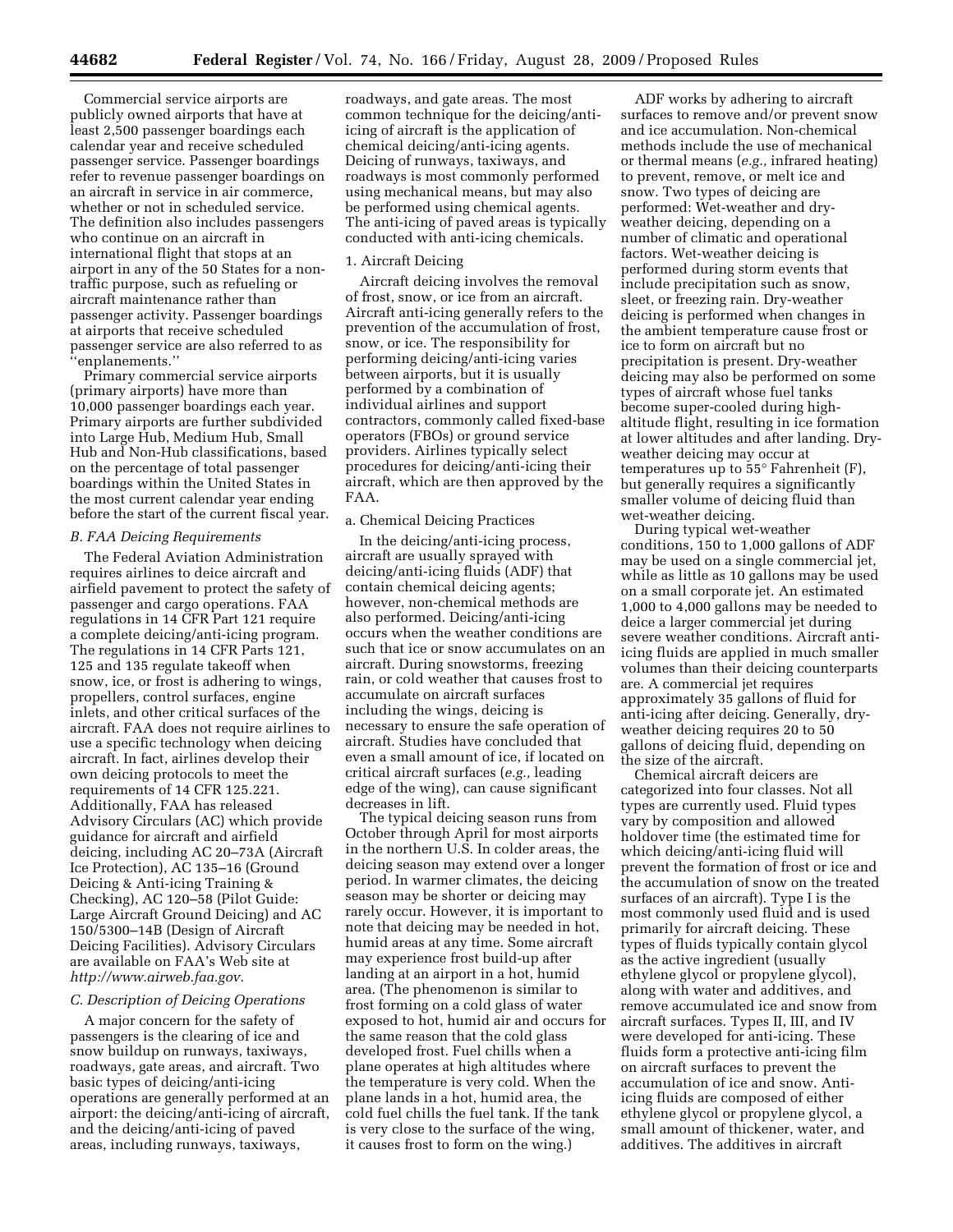deicing and anti-icing fluids may include corrosion inhibitors, flame retardants, wetting agents, identifying dyes, and foam suppressors. Type IV fluids can provide up to a 70 minute holdover time, depending on atmospheric conditions. (Holdover time is the amount of time a given aircraft treatment by ground anti-icing fluid remains effective. Holdover time effectively runs out when frozen deposits start to form or accumulate on treated aircraft surfaces.) Most large airlines use both Type I and Type IV fluids.

Aircraft deicing and anti-icing operations usually occur at terminal gates, gate aprons, taxiways, or centralized deicing pads. Centralized deicing pads may be located near terminals and gates, along taxiways serving departure runways, or near the departure end of runways. Each airport may use only one or a combination of all of these locations for deicing/antiicing. The amount and type of deicing performed at each location may vary. For example, an airport with deicing pads may allow air carriers to perform minimal deicing at gates, at a level sufficient to move the aircraft safely, and require all other deicing operations to be conducted at a pad.

If deicing is not conducted at the gate, then, prior to takeoff, an aircraft will taxi to an airport-approved deicing/antiicing location. Depending on the deicing location design, several aircraft may be deiced simultaneously on a single deicing pad. Deicing trucks and/or spray equipment mounted on fixed booms apply the appropriate ADF. One to four deicer trucks may be used for deicing a single aircraft, depending on its size and weather conditions. When holdover times are exceeded prior to takeoff, secondary deicing/anti-icing is necessary. If an aircraft must return to the gate or another designated location for secondary deicing/anti-icing, its departure may be substantially delayed. The need for secondary deicing will likely decrease as more airlines use Type IV fluids to extend the allowable holdover time.

While the FAA has issued regulations and guidance on conducting deicing/ anti-icing operations, the aircraft pilot is ultimately responsible for determining whether the deicing performed is adequate. The pilot may inspect the aircraft after deicing and order additional deicing or anti-icing.

Dry-weather deicing, also referred to as clear ice deicing, may be performed whenever ambient temperatures are cold enough to form ice on aircraft wings (below 55° F). Dry-weather deicing is also used to defrost

windshields and wingtips on commuter planes and is usually conducted throughout the entire deicing/anti-icing season.

#### b. Non-Chemical Deicing Practices

Non-chemical deicing methods involve mechanical or thermal means to remove ice and snow from aircraft surfaces. Dry, powdery snow can be swept from aircraft using brooms or brushes. Hot air blowers can also be used to remove snow mechanically with forced air and to melt ice and snow. In addition, some smaller aircraft are equipped with inflatable pneumatic or hydraulic boots that can expand to break ice off the leading edges of wings and elevators.

Mechanical snow removal methods (*e.g.,* using nylon brooms and ropes to remove snow from parked aircraft) are typically only used in the early morning because they are time-intensive and labor-intensive, and would be too disruptive to airline schedules during the day. Mechanical methods are typically also used in conjunction with fluid application and are dependent on climate and operational variables. Personnel must be properly trained and provided with appropriate equipment so as not to damage navigational equipment mounted on aircraft. Airlines typically use brooms to remove as much snow and ice as possible before applying conventional aircraft deicing fluids.

Other non-chemical deicing practices—infrared heating, forced air and hot air systems—are being used at several airports throughout the U.S. These technologies are described in Section VII.B.3, Pollution Prevention Technologies.

#### 2. Airfield Pavement Deicing

Pavement snow removal and deicing/ anti-icing removes or prevents the accumulation of frost, snow, or ice on runways, taxiways, aprons, gates, and ramps. A combination of mechanical methods and chemical deicing/antiicing agents is used for pavement deicing at airports. Runway deicing/ anti-icing is typically performed by airport personnel or a contractor hired by the authority. Some ramp, apron, gate, and taxiway deicing/anti-icing may be performed by other entities, such as airlines and FBOs that operate on those areas. Pavement deicing typically occurs during the same season as aircraft deicing, but may be shorter or longer than the aircraft deicing season.

## a. Mechanical Methods

Mechanical methods, such as plows, brushes, blowers, and shovels for snow removal, are the most common form of runway deicing, and may be used in combination with chemical methods. Airports generally own multiple pieces of snow removal equipment and have employees trained to operate them. Sand may be used to increase the friction of icy paved areas. Because winter storm events can be unpredictable, personnel trained in pavement deicing/anti-icing may be available at an airport 24 hours a day during the winter season.

#### b. Chemical Methods

Because ice, sleet, and snow may be difficult to remove by mechanical methods alone, most airports use a combination of mechanical methods and chemical deicing agents. Common pavement deicing and anti-icing agents include potassium acetate, sodium acetate, urea, ethylene glycol-based fluids, propylene glycol-based fluids, and sodium formate. Road salt (*i.e.,*  sodium chloride or potassium chloride) may be used to deice/anti-ice paved areas that are not used by aircraft (*e.g.,*  automobile roadways and parking areas) but are not considered suitable for deicing/anti-icing taxiways, runways, aprons, and ramps because of their corrosive effects on aircraft.

Many airports perform deicing of heavy accumulations of snow and ice using mechanical equipment followed by chemical applications. Pavement anti-icing may be performed based on predicted weather conditions and pavement temperature. Deicing and anti-icing solutions are applied using either truck-mounted spray equipment or manual methods.

#### 3. Estimates of Deicing Activity

#### a. Aircraft Deicing Chemical Usage

Airlines use approximately 25 million gallons of ADF annually, consisting of 22.1 million gallons of propylene glycolbased deicers and almost 3 million gallons of ethylene glycol-based deicers. EPA estimates that approximately 320 primary airports conduct deicing operations annually and that approximately 85 percent of this ADF (21.6 million gallons) is used at 110 of the 320 airports.

## b. Airfield Pavement Deicing Chemical Usage

Primary airports use approximately 71 million pounds of chemical deicers on airfield pavement (runways, taxiways and ramps) annually. The six most frequently used deicers, with estimated percentages by weight, are as follows: potassium acetate (63 percent); urea (12 percent); propylene glycol-based fluids (11 percent); sodium acetate (9 percent);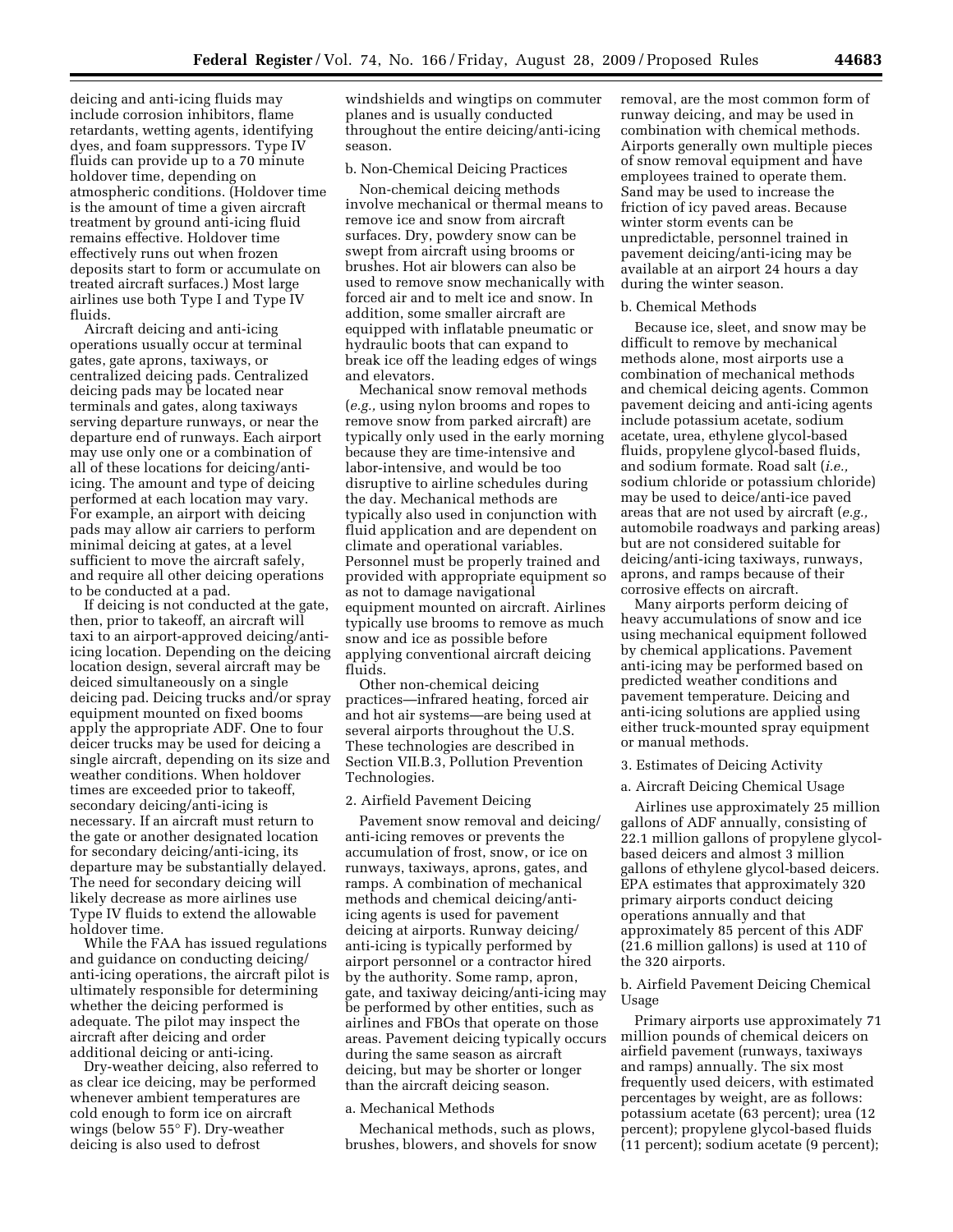sodium formate (3 percent); and ethylene glycol-based fluids (2 percent).

## **VI. Summary of Data Collection**

## *A. Previous EPA Data Collection Activities*

#### 1. 1993 Screener Questionnaire

In 1992, EPA began developing effluent guidelines and standards for the Transportation Equipment Cleaning (TEC) category (40 CFR Part 442). The scope of the TEC regulation at that time included facilities that clean the interiors of tank trucks, rail tank cars, and tank barges; facilities that clean aircraft exteriors; and facilities that deice/anti-ice aircraft and/or airport pavement. Initial data collection efforts for this project related to airport deicing operations included development and administration of a ''screener'' questionnaire that was administered in 1993. The screener questionnaire was developed, in part, to enable EPA to: (1) Identify facilities that perform TEC aircraft operations; (2) evaluate facilities based on wastewater, economic, and operational characteristics; and (3) develop technical and economic profiles of the industry. Subsequent to distribution of the screener questionnaire, EPA decided not to include the aircraft segment as part of the TEC effluent guidelines that were promulgated in 2000 (65 FR 49665, August 14, 2000). The Agency indicated that its recently-issued stormwater regulations and permits under the NPDES program imposed new requirements for airport discharges, and that aircraft cleaning and airport deicing operations were significantly different from other portions of the TEC category.

EPA mailed the screener questionnaire to 760 entities that potentially perform aircraft exterior cleaning and/or aircraft or pavement deicing/anti-icing operations. Following the screener questionnaire mail-out and analyses of responses, EPA estimated that, in 1993, there were 588 entities *(i.e.*, airlines and FBOs) that perform deicing/anti-icing operations.

#### 2. 1998–99 Preliminary Data Summary

EPA conducted a study of airport deicing practices in 1998–99 and published a report in 2000. (Preliminary Data Summary: Airport Deicing Operations (Revised), Document No. 821–R–00–016, August 2000). The study described deicing operations in the industry, wastewater characteristics and procedures for its collection and treatment. The study was conducted to comply with CWA sec. 304(m), which requires the Agency to publish a biennial Effluent Guidelines Plan, and a

consent decree in *Natural Resources Defense Council and Public Citizen, Inc.*  v. *Browner* (D.D.C. 89–2980, as modified February 4, 1997). As part of the study, EPA distributed short questionnaires to several aviation sectors, including those involved in deicing; conducted site visits to airports; and conducted wastewater sampling episodes.

#### a. Questionnaires

In 1999, EPA sent questionnaires to airports, an airline industry association, equipment vendors, and publicly owned treatment works (POTW), and requested data about the 1998–99 deicing season. The Airport Questionnaire was sent to nine airports and asked for information on aircraft and airfield deicing activities; wastewater handling and treatment; and airport structure, finances and operations. A questionnaire requesting financial data was sent to an airline industry association, which provided information about the deicing operations of 12 of its members, and eight regional airlines also received questionnaires. The Vendor Questionnaire was sent to nine businesses and requested information about equipment used to collect, control, recycle/recover, treat or reduce the generation of glycol-contaminated wastewater from aircraft and airfield deicing operations. The POTW Questionnaire was sent to nine facilities and requested information about potential pollutants in wastewater discharges from airports, and the potential environmental impacts stemming from POTWs' acceptance of these wastes.

#### b. Wastewater Sampling

EPA conducted six sampling episodes for the study. Two of these episodes obtained data on ADF, and four episodes obtained data on ADFcontaminated wastewater and final effluent data from airports with various collection and treatment systems.

#### c. Airport Site Visits

EPA visited 16 airports between 1997 and 1999 (including one visit before the formal commencement of the study). Information gathered included deicing operations, names and quantities of deicing chemical products used, wastewater characterization, treatment technologies and costs, and financial data. The Agency obtained effluent selfmonitoring data from some of the airports that were visited.

#### d. Other Data Sources

EPA collected data on NPDES permits and from the Toxic Release Inventory

database, which have wastewater discharge information. EPA also collected data from state, local, and other federal agencies, including the FAA, Department of Transportation and the United States Geological Survey (USGS); and Canadian federal agencies involved with airport environmental issues. These included interviews conducted during site visits, airport effluent monitoring data, airline operations data (*i.e.*, departures and enplanement statistics), and economic and financial information about the industry. All of the collected data are available in the record for this proposed rule.

#### *B. 2006–07 Industry Surveys*

For this proposed rule, EPA developed a series of survey questionnaires to compile a complete profile of the industry with regard to type and amounts of deicing chemicals used, collection systems, and wastewater treatment systems. These questionnaires expanded on the Agency's earlier survey efforts by the design of a scientific national statistical sample of airports and development of a reasonable national estimate of deicing activity by major airlines. A comprehensive set of questions and data tables was also developed. In designing the questionnaires, EPA consulted with airport and airline industry representatives, including the American Association of Airport Executives (AAAE), Airports Council International—North America (ACI–NA) and the Air Transport Association (ATA). The Office of Management and Budget (OMB) approved the questionnaires on January 13, 2006, and EPA distributed the questionnaires during 2006 and 2007.

#### 1. Airline Screener

EPA designed a short ''screener'' questionnaire to obtain basic information from air carriers on which organizations actually performed deicing services for a particular carrier, at specified airport locations (*i.e.,* the airline conducted its own deicing, it contracted with another airline, or it used an FBO). EPA used the results of this questionnaire to select respondents for the Detailed Airline Questionnaire. The screener was distributed to 72 airlines and requested information on deicing activities at 149 airports. EPA distributed the screener to the industry in April 2006.

#### 2. Airport Questionnaire

EPA designed the Airport Deicing Questionnaire to serve as the Agency's primary data source for airport-specific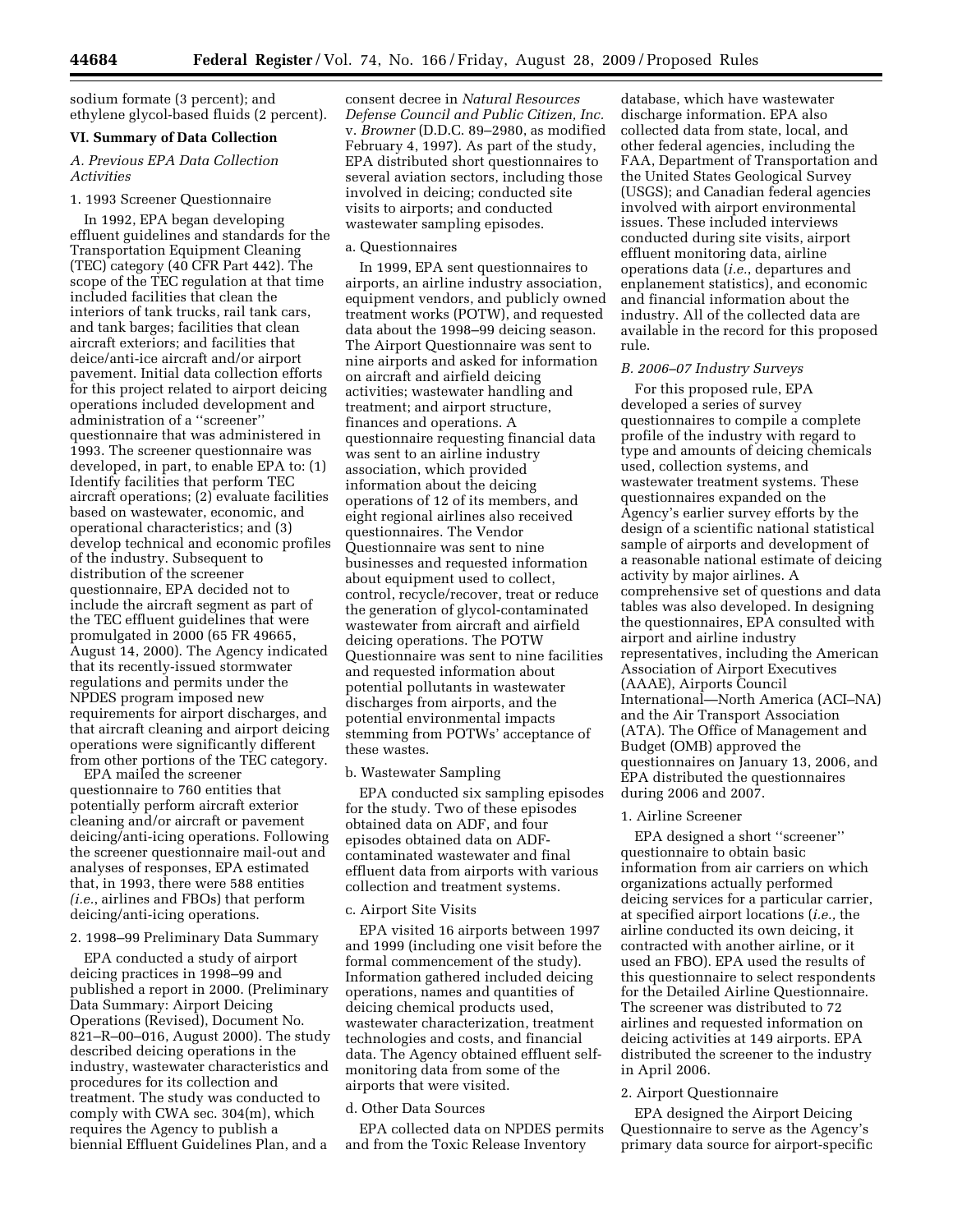information. The questionnaire requested information on a number of topics including, general airport information, deicing operations, deicing stormwater collection and conveyance, deicing stormwater treatment, sampling data, pollution prevention, receiving waters, and airport financial information.

EPA distributed the Airport Deicing Questionnaire to the industry in April 2006. The questionnaire was sent to 153 airports, including a census of all large and medium hub airports, as well as a sample survey of all Small and Non-Hub Airports. (General aviation airports were not included in the survey, except for a few with large cargo operations, because these airports are used mainly by small private airplanes that typically do not fly during icing conditions, and therefore are sites where little or no ADF use occurs.)

#### 3. Detailed Airline Questionnaire

EPA designed the Detailed Airline Questionnaire in order to learn more about the airlines' role in deicing operations, as well as to get information that is more precise on ADF usage. This questionnaire was EPA's primary data source for airline-specific information. The questionnaire asked questions on topics including deicing operations, ADF purchase and usage, pollution prevention practices, and operational costs. The questionnaire was sent in March 2007 to 58 air carriers, covering deicing operations at 57 airports. This questionnaire requested information on a number of topics including: General airline information, airline deicing practices, pollution prevention practices and deicing costs.

## *C. Site Visits*

In order to become familiar with the day-to-day operations at airports, as well as learn some of the more sitespecific issues that arise with deicing, EPA conducted site visits at more than 20 airports. EPA visited airports that had specific treatment technologies in place, in order to learn more about these technologies. Some of the airports included were Denver, Pittsburgh and General Mitchell (Milwaukee). All site visits were documented with Site Visit Reports (SVRs), which are in the record for today's proposed rule (Record Index, Section 2.3).

#### *D. Wastewater Sampling Episodes*

EPA collected several wastewater samples for chemical analysis during sampling episodes at six airports to characterize pollutants found in ADFcontaminated runoff, and to assess the performance of treatment systems. The

Agency conducted episodes at these six airports in 2005 and 2006: Minneapolis/ St. Paul International Airport, Detroit Metropolitan Wayne County International Airport, Albany International Airport, Denver International Airport, Greater Rockford (Illinois) Airport, and Pittsburgh International Airport. At the first two airports, EPA conducted one-day sampling episodes, to provide a general characterization of wastewater from deicing operations. The subsequent four events were multiple-day performance sampling episodes, which were designed to document the performance of wastewater treatment systems.

For each analytical chemical class or parameter, EPA collected 24-hour composite samples when possible, in order to capture the variability in the waste streams containing ADF generated throughout the day. EPA used the data from the laboratory analyses of these samples to develop a list of pollutants of concern, and characterize the raw wastewater at airports. EPA used the data collected from the influent, intermediate, and effluent points to analyze the efficacy of treatment at the facilities, and to develop current discharge concentrations, loadings, and the treatment technology options for the Airport Deicing effluent guideline. EPA used effluent data, along with data provided by industry in the questionnaires and other sources, to calculate the long-term averages and limitations for each of the proposed regulatory options. During each sampling episode, EPA collected flow rate data corresponding to each sample collected and production information from each associated production system for use in calculating pollutant loadings. EPA has included in the public record all information collected for which a facility has not asserted a claim of Confidential Business Information (CBI) or which would indirectly reveal information claimed to be CBI.

After conducting the sampling episodes, EPA prepared sampling episode reports for each facility. These reports included descriptions of the wastewater treatment processes, sampling procedures, and analytical results. EPA documented all data collected during sampling episodes in the sampling episode report for each sampled site. Non-confidential business information from these reports is available in the public record for this proposal. For detailed information on sampling and preservation procedures, analytical methods, and quality assurance/quality control procedures see the Quality Assurance Project Plans

and the Sampling and Analysis Plans (Record Index, Section 2.4).

#### *E. Other Data Collection*

EPA collected other information from various other data sources including: National Pollutant Discharge Elimination System (NPDES) permits for information on current permit requirements; industry correspondence on technology costs and long-term wastewater monitoring data; and searches of technical and scientific literature, covering current deicing practices and treatment technologies, current airport deicing runoff data, chemical information and environmental impact studies, and current stormwater regulations in the United States and other countries.

#### *F. Summary of Public Participation*

EPA has met or corresponded with many airport and airline representatives, citizen and environmental groups, vendors of deicing chemicals and equipment, state permit agencies, other Federal agencies and engineering consulting firms. The Agency has attended conferences on airport deicing and has given presentations at several of those conferences. Correspondence from these organizations about the proposed rule is in the Record for the proposed rule.

## **VII. Technology Options, Costs, Wastewater Characteristics, and Pollutant Reductions**

#### *A. Wastewater Sources and Wastewater Characteristics*

#### 1. Aircraft Deicing

Most ADF is applied to aircraft through pressurized spraying systems, mounted either on trucks that move around an aircraft, or on large fixed boom devices located at a pad dedicated to deicing. Airlines typically purchase ADF in concentrated form (normalized) and dilute it with water prior to spraying.

Most of the aircraft deicing fluid is Type I fluid, which is not designed to adhere to aircraft surfaces. Consequently the majority of Type I ADF is available for discharge due to dripping, overspraying, tires rolling through or sprayed with fluid, and shearing during takeoff. Once the ADF has reached the ground, it will then mix with precipitation, as well as other chemicals found on airport pavements. (These chemicals typically include aircraft fuel, lubricants and solvents, and metals from aircraft, ground support and utility vehicles.) Water containing these substances enters an airport's storm drain system. At many airports, the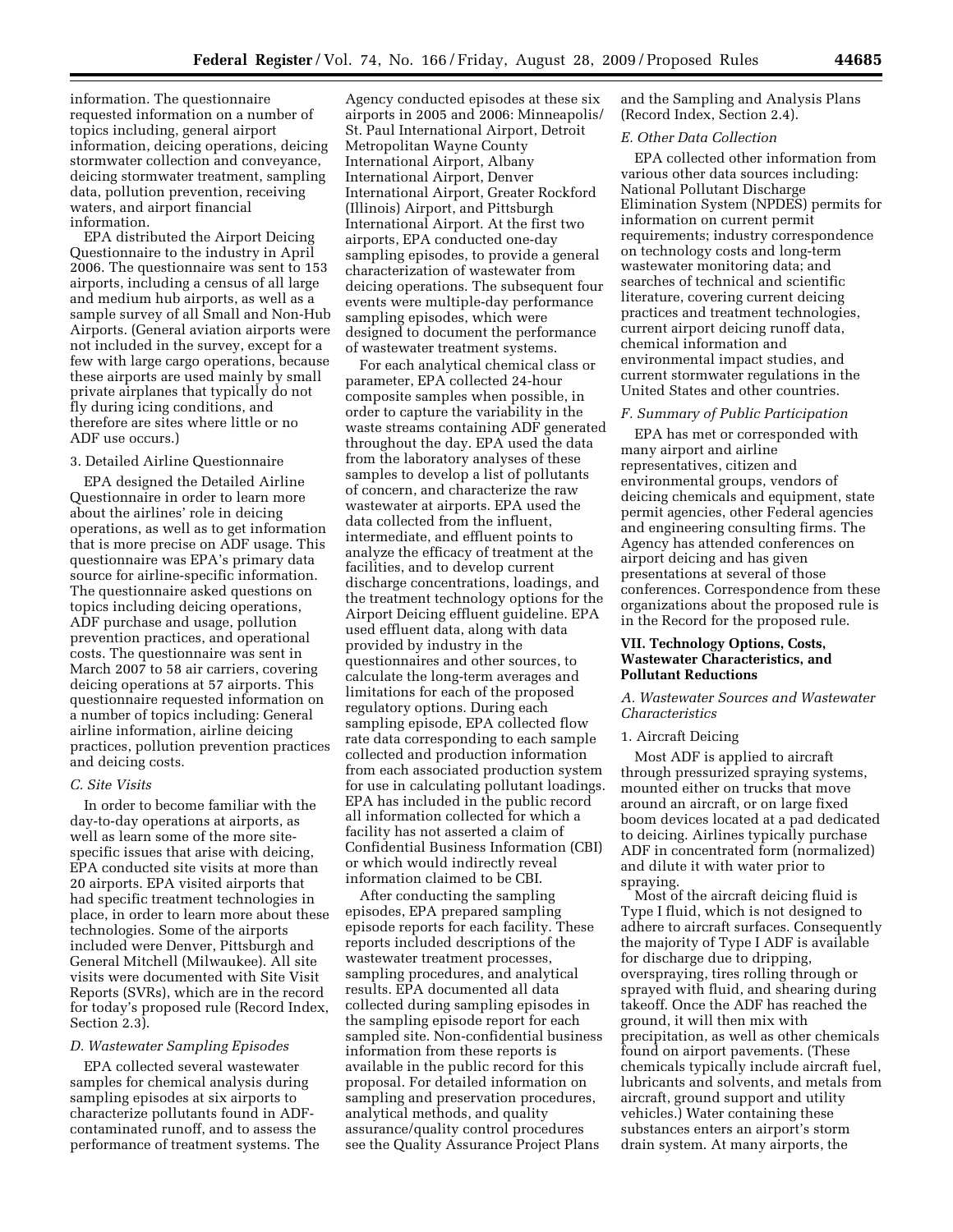storm drains discharge directly to waters of the United States with no treatment.

Type IV fluid, an anti-icing chemical, is designed to adhere to the aircraft. Because of this adherence characteristic, EPA estimated that the majority of Type IV fluid is not available for discharge.

For the purposes of this proposed rule, the pollutant loadings are discussed in terms of applied ADF and how much of that is expected to be discharged. A more detailed discussion of loadings estimates is presented later in this section. Given the highly variable nature of storm events, it is difficult to estimate flows or concentrations of ADF-contaminated stormwater generated at an airport. Those factors are greatly dependent on the size of the storm event associated with the discharge, drainage characteristics, ADF collection systems (if present), and airport operations. Additionally, due to the design of drainage systems at some airports, their discharges may occur well after a storm event has completed.

#### 2. Airfield Pavement Deicing

Most solid airfield deicing chemical products are composed of an active deicing ingredient (*e.g.,* potassium acetate, sodium acetate) and a small amount of additives (*e.g.,* corrosion inhibitors). Liquid airfield deicing chemical products are composed of an active ingredient (*e.g.,* potassium acetate, propylene glycol), water, and minimal additives. The airfield deicing products that include salts (*i.e.,*  potassium acetate, sodium acetate, and sodium formate) will all ionize in water, creating positive salt ions  $(K^+, Na^+),$ BOD5 and COD load as the acetate or formate ion degrades into carbon  $divide (CO<sub>2</sub>)$  and water. Pavement deicers containing urea will degrade to ammonia, and generate BOD<sub>5</sub> and COD load as well.

Most of EPA's sampling data does not include airfield pavement deicers. However, EPA collected samples from a few locations at Detroit Metro Airport that contain airfield deicing stormwater. Large hub airports, both Detroit Metro and Pittsburgh, provided sampling data associated with stormwater contaminated by airfield pavement deicers. More information on these sampling activities is provided in the TDD. As with the aircraft deicers, the variablity of storm events and drainage systems make it difficult to estimate flows or concentrations of pavement deicing waste streams generated at an airport.

## *B. Control and Treatment Technologies in the Aviation Industry*

The ADF application process has presented a challenge for airports attempting to manage their contaminated stormwater streams. The airlines' process of applying ADF to aircraft through high pressure spraying, combined with their typical practices of spraying the aircraft outdoors in multiple, large unconfined (but usually designated) spaces, results in pollutants being dispersed over a wide area and entering storm drains at multiple locations. This process contrasts sharply with many other industries where pollutants are generated in confined areas, managed through a piping system, and not commingled with precipitation.

EPA has identified several technologies that are available to collect and manage portions of the ADF wastestream. Some of these collection technologies are more effective than others; however, EPA has not identified any single technology that is capable of collecting all applied ADF. Typically, ADF that is not captured becomes available for discharge, either through an airport's drainage system, or from shearing off the aircraft during takeoff.

Once the ADF wastestream is collected, it can be treated, and this process is similar to many other industries that generate wastewater. EPA identified four technologies available for treating ADF wastewater.

EPA also examined pollution prevention technologies, which can reduce or eliminate use of ADF chemicals and urea for pavement deicing.

## 1. Aircraft Deicing Fluid Collection Technologies

#### a. Glycol Recovery Vehicle

A glycol recovery vehicle (GRV) is a truck that utilizes a vacuum mechanism to gather stormwater contaminated with ADF resulting from deicing operations. A GRV is a modular technology, in that collection capacity can be increased by using additional units, without the complicating factors of in-ground construction associated with some other technologies. An airport may increase its overall ADF collection capacity by purchasing or leasing larger units and/ or additional units.

GRV trucks are typically stationed near the ADF spraying trucks and are deployed either during aircraft deicing activities or, after the aircraft deicing activity has completed. The truck then transports the ADF-contaminated stormwater to an on-site storage facility, after which the material is either treated at the airport or sent off site for

treatment. EPA estimates that GRVs typically capture approximately 20 percent of the available ADF when properly operated and maintained.

#### b. Plug and Pump

The plug-and-pump collection system involves simple alterations to an airport's existing storm drain system, typically the insertion of blocking plugs or similar devices in storm drains, combined with use of GRVs, to contain and collect ADF-contaminated stormwater. Drainage system modifications involve the placement of temporary blocking devices at storm drain inlets, and/or installation of shutoff valves at one or more points in the storm sewer system. Before a deicing event begins, airport personnel activate the blocking devices, which trap the ADF-contaminated stormwater in the collection system. After the deicing activity ceases, the vacuum trucks pump the contaminated stormwater from the storm sewer system and transport the liquid to on-site storage and subsequent treatment. EPA estimates that plug-andpump systems, which incorporate GRVs, may capture approximately 40 percent of the available ADF when properly operated and maintained.

#### c. Centralized Deicing Pads

A centralized deicing pad is a facility on an airfield built specifically for aircraft deicing operations. It is typically a paved area adjacent to a gate area, taxiway, or runway, and constructed with a drainage system separate from the airport's main storm drain system. It is usually constructed of concrete with sealed joints to prevent the loss of sprayed ADF through the joints. The pad's collection system is typically connected to a wastewater storage facility, which then may send the wastewater to an on-site or off-site treatment facility.

Some airports use GRVs in combination with centralized deicing pads in order to maximize collection and containment of ADF-contaminated stormwater. Airports typically locate the pads near the gate areas or at the threshold of a runway to minimize delays in aircraft takeoff and to enhance the effectiveness of the ADF applied by limiting time between application and takeoff.

Centralized deicing pads reduce the volume of deicing wastewater by restricting deicing to very small areas, and managing the captured wastewater through a dedicated drain system. EPA estimates that central deicing pads allow airports to capture about 60 percent of the available ADF.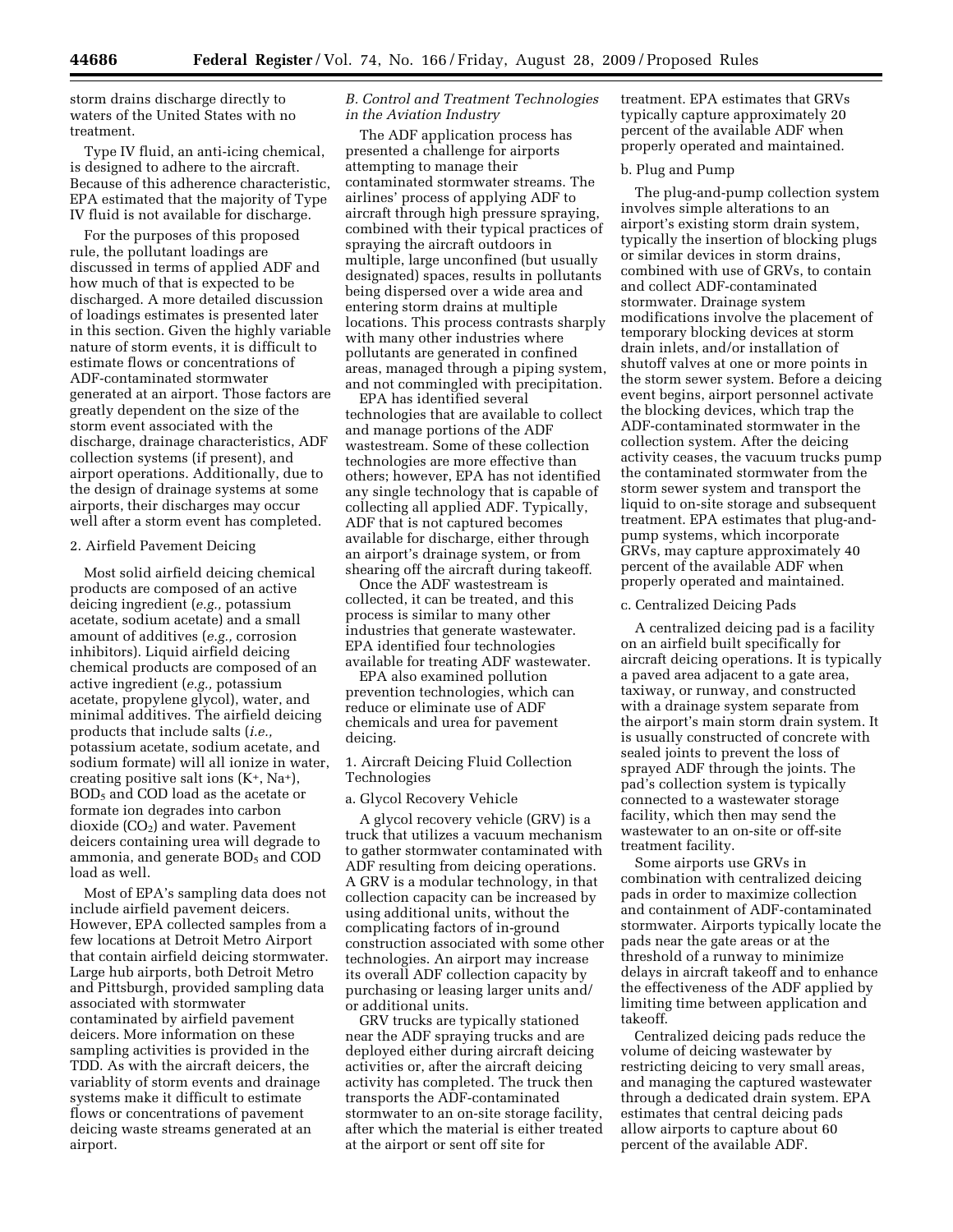In addition, although the name implies a small collection area, central pads designed to accommodate more than one commercial aircraft generally encompass several acres. A deicing pad is specially graded and designed to capture highly contaminated runoff, which can then be sent to storage ponds, tanks or directly to treatment. By capturing high concentrations of spent ADF, the feasibility of recycling increases. Recovered glycol is typically sold to chemical manufacturers for use in a variety of products, including coatings, paints, plastics and polyester fibers.

## d. Summary of ADF Collection Technology Usage

EPA estimates the number of airports that use each of the above collection technologies in Table VII–1. Some airports use more than one technology, and some of the airports in the estimate use the technology for only a portion of their ADF-contaminated stormwater.

## TABLE VII–1—ESTIMATED TOTALS OF ADF COLLECTION TECHNOLOGIES USED BY AIRPORTS

| Number of<br>airports |
|-----------------------|
| 53                    |
| 29<br>66              |
|                       |

See the Technical Development Document for further explanation of EPA's estimates of the ADF capture rates for the fluid collection technologies.

2. Wastewater Treatment and Recycling Technologies

EPA identified four potential BAT wastewater technologies. Two of these technologies are biological in that they use microorganisms to break down the glycol. The other two technologies are mechanical and produce two wastestreams, one a high concentrated glycol stream, and one that is primarily water for discharge. The high glycol stream can, in some instances, be recycled and used for a variety of products. There have been limited instances in the U.S. of recycled glycol used for ADF formulation.

#### a. Anaerobic Fluidized Bed

An Anaerobic Fluidized Bed (AFB) treatment system uses a vertical, cylindrical tank in which the ADFcontaminated stormwater is pumped upwards through a bed of granular activated carbon at a velocity sufficient to fluidize, or suspend, the media. A thin film of microorganisms grows on

and coats each granular activated carbon particle, providing a vast surface area for biological growth. These microorganisms provide treatment of the ADF-contaminated stormwater. Byproducts from the AFB treatment system include methane, carbon dioxide and new biomass (animal material, *e.g.*  bacteria).

Treating wastes using an anaerobic biological system as compared to an aerobic system offers several advantages. The anaerobic system requires much less energy since aeration is not required and the anaerobic system produces less than 10 percent of the sludge of an aerobic process. In addition, because the biological process is contained in a sealed reactor, odors are eliminated. Based on EPA sampling results, the AFB treatment system successfully removed over 98 percent of BOD5, over 97 percent of COD, and over 99 percent of propylene glycol from the wastestream. This reduced the  $BOD<sub>5</sub>$ and COD loads discharged to receiving waters by over 98 and 97 percent, respectively. Two airports in the United States use the AFB technology: Albany County Airport in Albany, New York, and Akron-Canton Regional Airport, Akron, Ohio.

b. Ultrafiltration/Reverse Osmosis

Ultrafiltration/Reverse Osmosis (UF/RO) technology filters ADFcontaminated stormwater at a high temperature (75 °C) using an ultrafiltration membrane as its first stage. Next, the deicing fluid (filtrate) can be dewatered using a reverse osmosis membrane as a second stage. Since the ultrafiltration membrane is effective at removing contaminants, the RO stage is used for dewatering and glycol separation. This process produces a glycol-laden stream that can be distilled in an additional stage to increase its glycol concentration. Concentrated glycol streams can be recycled as a feedstock in chemical manufacturing. The effluent from the UF/RO system contains small amounts of glycol, carbonaceous BOD (cBOD) and COD, and can either be discharged to surface water, or sent to a POTW for further treatment.

Based on EPA sampling results, the RO treatment system successfully removed over 99 percent of BOD<sub>5</sub>, over 99 percent of COD, and over 99 percent of propylene glycol. UF/RO technology is used at Pittsburgh International Airport.

c. Mechanical Vapor Recompression and Distillation

Mechanical Vapor Recompression (MVR) followed by distillation is

typically used when glycol concentrations in ADF-contaminated stormwater are greater than 5 percent. This type of a system is not generally practical for lower concentration glycol contaminated stormwater, which would typically be discharged directly to a POTW for treatment. The MVR/ distillation technology generates a concentrated glycol stream (containing greater than 99 percent glycol) that can be sold as a chemical feedstock. The effluent from the MVR/distillation system contains propylene glycol, cBOD and COD and it must be discharged to a POTW for further treatment.

MVR and distillation is used at Denver International Airport for recycle and recovery of spent ADF. The system first treats ADF-contaminated stormwater using the MVRs, which increase the glycol concentration to approximately 40 percent. Effluent from the MVRs is then treated by distillation to increase the glycol concentration to approximately 99 percent. The glycol product is passed through polishing filters to remove residual contaminants allowing for resale of the product as a chemical feedstock. Overheads (distillate) from both the MVRs and distillation columns contain propylene glycol and they are sent to a POTW for additional treatment.

Based on EPA sampling results, the MVR/Distillation treatment system successfully removed over 93 percent of BOD5, over 97 percent of COD, and over 98 percent of propylene glycol.

#### d. Aerated Pond

An aerated pond uses mechanical aerators either to inject air into the wastewater or to cause violent agitation of wastewater and air in order to achieve oxygen transfer to the wastewater. Bacteria are suspended in the wastewater, and aid in the biodegradation of glycol. Contaminated stormwater is retained in the detention pond during the deicing season and discharged later, after microorganisms present in the pond have biodegraded the glycols. The detention pond is monitored and nutrients are added, pH is adjusted, and anti-foaming agents are added as needed. The biodegradation of glycol is temperature-dependant and predominantly occurs during the spring and early summer months when ambient temperatures are higher. When the  $BOD<sub>5</sub>$  concentration has been sufficiently reduced, the volume is discharged to surface waters.

Based on EPA sampling results, the aerated pond treatment system successfully removed 100 percent of BOD5, and over 93 percent of COD. An aerated pond system is currently in use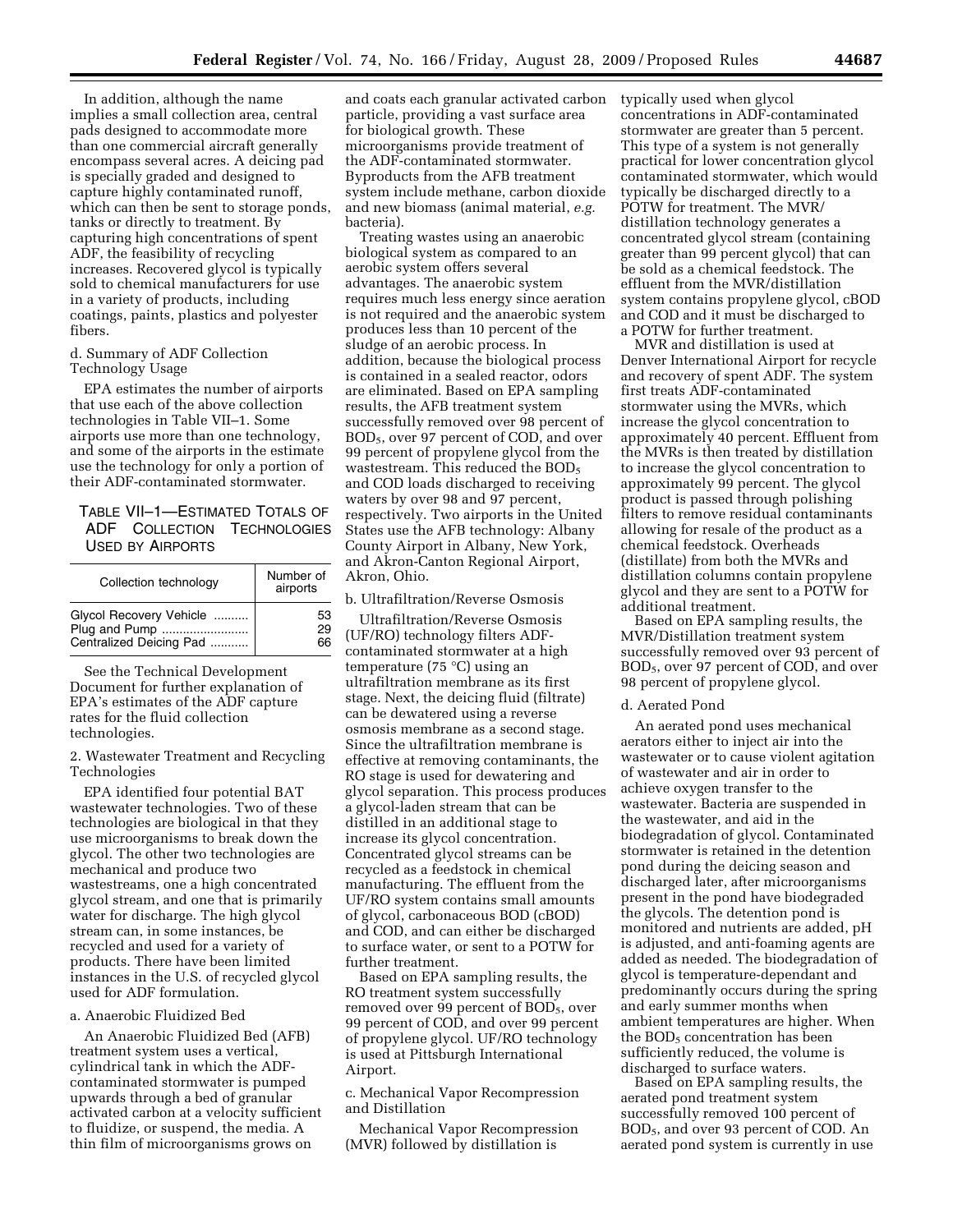at Greater Rockford Airport, in Rockford, Illinois.

#### 3. Pollution Prevention Technologies

EPA has identified several technologies that reduce ADF usage to some extent while safely deicing aircraft, and one applicable to airfield pavement deicing, that are in use at airports across the United States. However, there are limited data on the actual pollutant reductions that these technologies may achieve. While the effectiveness or cost-effectiveness of these technologies has not been documented, these technologies can reduce the amount of deicing chemicals required to deicing aircraft and airfields. The reduction of chemicals will not only have a positive environmental effect, but may also be cost-effective, as the decrease in costs of purchased deicing chemicals may offset the cost of the technology itself.

## a. Infrared Deicing Systems

A few U.S. airports have used infrared (IR) heating systems for several years. The systems have been demonstrated to deice aircraft effectively, which substantially reduces ADF usage. One type of IR system consists of an openended hangar-type structure with IR generators mounted inside, suspended from the ceiling. The IR equipment is designed to use specific wavelengths that heat ice and snow, and minimize heating of aircraft components. The IR energy level and wavelength may be adjusted to suit the type of aircraft. Although the system can deice an aircraft, it cannot provide aircraft with anti-icing protection. Consequently, when the ambient temperature is below freezing, anti-icing fluid is typically applied to the aircraft after it leaves the hangar. Since the aircraft surfaces are dry, the volume of anti-icing fluid required is less than for typical antiicing operations. In addition, a small amount of deicing fluid may be required for deicing areas of the aircraft not reached by the IR radiation, such as the flap tracks and elevators. The system, therefore, does not completely replace glycol-based fluids, but greatly reduces the volume required.

Documents provided by a vendor describe use of an IR system that reduces the amount of Type I ADF required by up to 90 percent. Two large hub airports, Newark Liberty International, Newark, New Jersey, and John F. Kennedy International Airport, New York, use IR systems for some of their flights. If this technology can be applied widely, it may prove to be a highly effective means of reducing ADF pollution.

EPA has not obtained substantial data documenting the amount of reduced glycol usage from use of IR systems, nor information on the availability of the technology for broader or industry-wide installation. EPA is interested in receiving any available data on those topics to documenting IR costs including (*e.g.*, the capital costs of installing an IR facility, operating and maintenance costs, especially energy costs, glycol used during deicing and siting/sizing requirements for an IR facility). Because IR is not widely available or used, EPA does not propose to identify IR as an available technology for purposes of establishing ELGs. However, the Agency may reconsider this technology, if sufficient data support a conclusion that this technology is available. Specifically, EPA would require information proving that IR is an available technology for a sufficient percentage of an airports total deicing activity, as well as information on the amount of time required for deicing, as well as any sizing and siting requirements for placing an IR facility.

## b. Forced Air/Hot Air Deicing Systems

Forced air/hot air deicing systems are currently in operation at a few U.S. airports. These systems use forced air to blow snow and ice from aircraft surfaces. Some systems allow deicing fluids to be added to the forced air stream at different flow settings (*e.g.,* 9 and 20 gpm), while other systems require separate application of deicing fluid. Several vendors are currently developing self-contained, truckmounted versions of these forced-air systems, and most systems can be retrofitted onto existing deicing trucks.

A similar method to truck-mounted forced-air systems is the double gantry forced-air spray system. The gantries support a set of high- and low-pressure nozzles, which blast the aircraft surfaces with heated air at a pressure of 40 to 500 pounds per square inch. When weather conditions are severe, a small volume of water and glycol may be added to the air stream to remove dense coverings of snow and ice. Airfield use of the gantry system has been limited perhaps because it is a permanently mounted system that has been known to cause delays in aircraft departures.

#### c. Product Substitution

Another solution to environmental problems associated with deicing chemicals is to replace chemical deicers with more environment-friendly products. In the ADF products category, initially the predominant deicers were based on ethylene glycol, whereas in recent years propylene glycol-based

deicers, which are less toxic to mammals, have become more widely used. Chemical manufacturers, the aviation industry and the U.S. Air Force are continuing to explore development of deicers that could generate lower levels of pollutants compared to the glycol-based products.

In the field of airfield pavement deicers, several types of products are available as alternatives to glycol-based and urea-based deicers, such as potassium acetate, sodium formate and sodium acetate.

## d. Transportation Research Board Report

The Transportation Research Board (TRB), a division of the National Academies of Science, established a research panel to develop fact sheets on deicing practices to assist airports in reducing their deicing chemical usage and discharges. A report was prepared in 2009 under TRB's Airport Cooperative Research Program (ACRP), titled ''Deicing Planning Guidelines and Practices for Stormwater Management Systems.'' This report (DCN AD01191) and the fact sheets (DCN AD01192) are in the docket for today's proposed rule.

#### *C. Pollutants of Concern*

Airport deicing stormwater is generated when airfield and aircraft deicing/anti-icing chemicals mix with snow, freezing precipitation or rainwater. In addition, other airportrelated activities, including aircraft fueling and maintenance activities, may contribute pollutants to stormwater. Because of the difficulties in characterizing airport deicing stormwater, EPA evaluated pollutants detected in the stormwater, pollutants present in source water (*i.e.*, prior to contamination with ADF), and pollutants that are present in ADF prior to use to determine which pollutants are present in deicing stormwater. The primary source of information used to identify potential pollutants of concern from deicing stormwater was EPA's sampling episodes, detailed in Section VI, as well as information presented in available NPDES permits and the Airport Questionnaire.

#### 1. Aircraft Deicers

EPA, through its review of sampling data, discussions with experts in the field of chemical deicers, and review of NPDES permits, identified over 90 pollutants associated with ADFcontaminated stormwater.

EPA shortened the list of pollutants to those that were directly associated with aircraft deicing. This was done by reviewing information provided by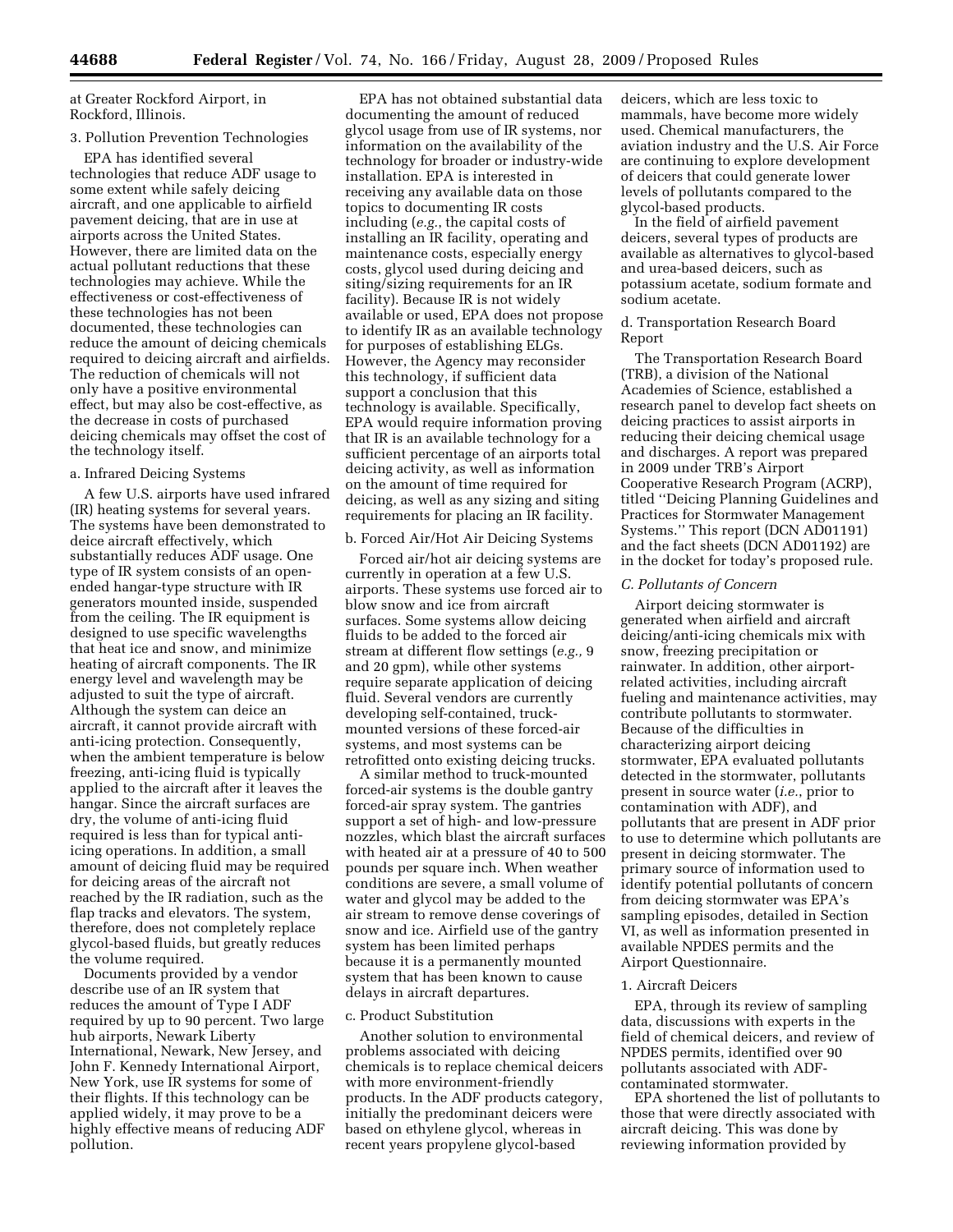experts and excluding pollutants that were thought to be associated with one of the following sources; source water, aircraft and vehicle fueling operations, maintenance-related operations, or runoff from building roofs.

Having identified pollutants that are present in airport deicing stormwater, the Agency next needed to consider which pollutants should be controlled. EPA did not consider a pollutant as a potential pollutant of concern if it possesses the following characteristics:

• The pollutant is present in the deicing stormwater from a source other than deicing chemical use;

• The pollutant is discharged in relatively small amounts and is neither causing nor likely to cause toxic effects;

• The pollutant is detected in the effluent from only a small number of airports and is uniquely related to those facilities; or

• The pollutant cannot be analyzed by EPA-approved or other established methods.

## 2. Airfield Deicers

While field information on the constituents of airfield deicing and antiicing chemicals is scarce, EPA determined which chemicals are commonly used based on the Airport Questionnaire responses. EPA did not identify an available technology to collect and treat pavement deicing pollutants, and therefore did not collect wastewater samples from pavement deicing discharges. Some of the most common airfield deicing and anti-icing chemicals include potassium acetate, sodium acetate, urea, sodium formate, and glycols.

#### 3. Summary

After reviewing these criteria, EPA identified 21 chemicals or parameters as pollutants of concern. Based on our knowledge of usage volumes, and known effects, EPA focused on the glycols in ADF fluids, and the ammonia in urea-based pavement deicers. Section VII.D.2 below discusses how EPA determined which of these pollutants of concern should become regulated pollutants in today's proposed rule. *See*  the TDD and the EIB for further discussion of pollutants of concern.

#### *D. Options Considered for Proposal*

Current airport deicing operations involve application of chemicals to both aircraft and airfield pavement. ADF may be dispersed over a large area due to the high-pressure spraying process used with aircraft as well as shearing during aircraft taxiing and takeoff. Pavement chemicals, while not sprayed at high pressure, are nonetheless similarly

dispersed over a large area, namely runways, taxiways and aprons. The deicing chemicals mix with stormwater and are conveyed through a combination of overland flow and conveyance structures (ditches and pipes). At some airports, the contaminated stormwater is discharged untreated directly to waters of the United States. At other airports, the wastewater is treated before discharge, sent to a POTW or off-site waste contractor, and/or discharged to groundwater.

In order to reduce discharges of untreated ADF wastewater for this industry, EPA concluded that the best available technology would need to include two basic components. The first component is a requirement to capture (collect) a certain percentage of available ADF. The second component is a requirement to treat the collected ADF to meet specified end-of-pipe discharge limitations. In many other industrial sectors, wastewater is typically generated and handled in confined systems such as reactors, pipes and pumps. Wastewater flows are carefully managed in these systems, and under normal operations all wastewater is directed to the facility's treatment system or to a POTW. In aircraft deicing operations, the chemicals are sprayed outdoors in a comparatively unconfined, usually designated setting, and there is a high likelihood that some pollutants will bypass the treatment system. Setting a minimum collection rate in the proposed rule, based on available technology, will require an airport to reduce significantly its level of uncontrolled discharges in an economically achievable manner.

#### 1. Regulated Facilities

Early in the regulatory development process, EPA focused on deicing activities at primary airports, particularly those with extensive jet traffic. Operators of general aviation aircraft, as well as smaller commercial non-jet aircraft, typically suspend flights during icing conditions, whereas commercial airlines operating at primary airports are much more likely to deice their jets in order to meet customer demands.

Based on the survey results, EPA estimated that 320 primary commercial airports conduct deicing operations. Any effluent guidelines that EPA might develop for these airports must be ''economically achievable'' as required by the CWA, so the Agency proceeded to analyze various industry characteristics that would be an indicator of affordability for the candidate control and treatment

technologies. This included a review of the relative sizes of various airports (based on annual departures), the levels of deicing activity, traffic characteristics (*i.e.*, passenger vs. cargo operations), the extent of pollution controls and treatment in place, and the costs of various technologies. EPA further classified airports based on the number of annual jet departures. EPA found that there were some primary airports, typically smaller airports, with high percentages of non-jet traffic, and so it excluded airports with 1,000 or fewer annual jet departures from the scope of the proposed rule. These airports have a higher proportion of propeller-aircraft flights, which are typically delayed or cancelled during icing conditions (*i.e.*, far less deicing takes place at these airports, and far less deicing fluid is used, than at airports serving more jets). The Agency estimated that the remaining 218 largest primary airports account for approximately 85 percent of the deicing fluid used nationally, and including these airports in the scope of today's proposed rule is economically achievable. Moreover, not applying the 1,000 annual jet departure cutoff would only increase the volume of deicing fluid that is within the scope of today's proposed rule by 1 to 2 percent yet would potentially result in high costs to smaller airports that have minimal pollutant contributions. Accordingly, it is appropriate to establish this exclusion because it avoids projected significant adverse economic impacts on this segment of the industry without excluding from the national standards a significant pollutant load.

#### 2. Regulated Pollutants

As described in Section VII.C, EPA identified 21 pollutants of concern that stem directly from airport deicing operations. EPA estimates, however, that many of these pollutants, such as metals, are generally present in airport stormwater discharges irrespective of deicing activities that are taking place. These pollutants would be also present in discharges at airports where no deicing takes place and as such are beyond the scope of today's proposed rule.

EPA determined that pollutants directly associated with aircraft deicing chemicals could be associated with an indicator pollutant. Initially, both COD and  $BOD<sub>5</sub>$  were identified as possible indicator parameters. The Agency determined that COD is the best indicator for the following reasons:

• COD captures the oxygen demand from nitrogen and other organic components of the contaminated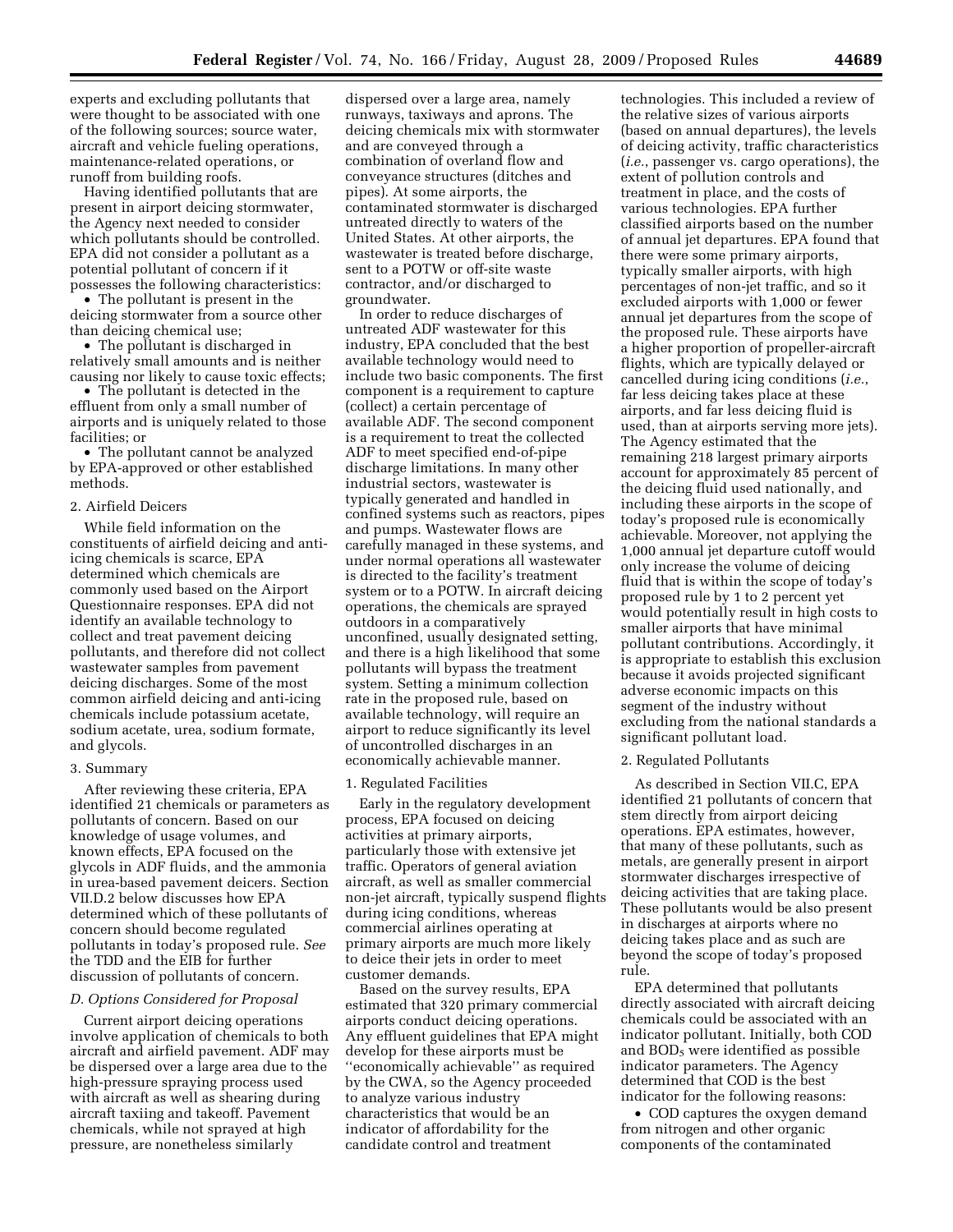stormwater that may not be represented in a  $BOD<sub>5</sub>$  analytical result.

• Toxic aircraft deicing fluid additive compounds in deicing stormwater may have a negative and variable impact on the acclimation of the active cultures used in  $BOD<sub>5</sub>$  analysis, making that method less accurate than a COD analysis.

• COD analyses are simple to conduct and can be measured in real time, compared to the 5-day test required by the BOD<sub>5</sub> analytical method.

• The COD analytical method does not require measurement of the receiving water temperature. Further discussion of analytical methods is provided in a memorandum, ''Regulation of COD for Airport Deicing Operations'' (DCN AD00845) in the docket for today's proposed rule.

While EPA has an understanding generally of ADF composition—*i.e.,*  each product is a glycol-based compound with several additives deicing fluid manufacturers did not provide us with information on specific ADF formulations. These manufacturers declined several requests to provide information on formulations, citing concerns about confidential business information. EPA has learned about a number of the additives, but not necessarily their concentration, from other sources. Because of incomplete information on these ADF additives, EPA is not proposing numeric effluent limits for any of these additives.

Ammonia is the principal pollutant generated by urea-based pavement deicers, and EPA determined that ammonia is an appropriate indicator pollutant for urea-based airfield pavement deicers.

See the TDD and EIB for further information on regulated pollutants.

## 3. Technology Options Considered for Basis of Regulation

The effluent limitations that EPA is proposing to establish today are based on well-designed, well-operated collection and treatment systems. Below is a summary of the technology basis for the proposed limitations and the alternative options considered by the Agency. As is the case for any effluent guideline containing numeric effluent limitations, a facility would be able to use any combination of wastewater treatment technologies and pollution

prevention strategies at the facility to meet effluent limitations.

## a. Subcategorization

EPA may divide a point source category into groupings called ''subcategories'' to provide a method for addressing variations among products, processes, and other factors, which result in distinctly different effluent characteristics. *See Texas Oil & Gas Ass'n.* v. *US EPA,* 161 F.3d 923, 939–40 (5th Cir. 1998). Regulation of a category by subcategories provides that each subcategory has a uniform set of effluent limitations that take into account technological achievability and economic impacts unique to that subcategory. In some cases, effluent limitations within a subcategory may be different based on consideration of these same factors, which are identified in CWA section 304(b)(2)(B). The CWA requires EPA, in developing effluent guidelines, to consider a number of different factors, which are also relevant for subcategorization. The CWA also authorizes EPA to take into account other factors that the Agency deems appropriate.

In developing the proposed rule, EPA considered whether subcategorizing the aviation industry was warranted. EPA evaluated a number of factors and potential subcategorization approaches, including the presence of an on-site glycol reclamation facility, amount of ADF applied, number of departures, availability of land to install collection systems, and FAA airport classifications.

Establishing formal subcategories is not necessary for the Airport Deicing category because the proposed rule is structured to address the relevant factors (*i.e.,* amount of ADF applied and number of departures) and establish a set of requirements that encompasses the range of situations that an airport may encounter during deicing operations. Both the aircraft deicing and pavement deicing requirements include an airport size threshold, which excludes smaller facilities. The use of a performance standard, as compared to a technology specification, provides flexibility for airports in meeting the requirements. EPA is proposing to establish a set of effluent limitations that take into account the factors that EPA determined are relevant for

subcategorizing this point source category.

## b. Aircraft Deicing

EPA is proposing capture and treatment requirements for spent ADF. EPA is not aware of an available and economically achievable technology that is capable of capturing 100 percent of the spent ADF, and therefore the Agency is focusing on collection technologies and their efficacy.

#### i. ADF Collection

The available technologies for collecting ADF—glycol recovery vehicles, plug-and-pump equipment, and deicing pads—are described above. EPA evaluated various different combinations of these collection technologies for different-sized airports. See Table VII–2. These various options were developed to represent a wide range of collection requirements and corresponding costs. EPA's objective was to find a combination of requirements that would result in the greatest level of pollutant removals while still being economically achievable.

Specifically, EPA finds that the number of aircraft departures is an appropriate criterion for grouping airports by size and applying different collection requirements to the various size groups. EPA's review of airline and airport deicing practices revealed that the amount of ADF required to deice a single aircraft varies widely. This is primarily due to the type of weather conditions to which an aircraft is exposed, or aircraft size. However, the Agency has concluded that an airport's overall ADF usage level directly correlates to the amount of wastewater generated and pollutant loadings. Because direct ADF usage data were not available for every airport, EPA determined that the annual number of aircraft departures at an airport, considered simultaneously with precipitation data, is a reliable predictor of ADF usage, based on extrapolations of data provided in the questionnaires.

Based on the available technologies, EPA developed four ADF collection options as listed in Table VII–2 below as candidates for identification as best available technology for the collection of ADF.

## TABLE VII–2—ADF COLLECTION TECHNOLOGY OPTIONS CONSIDERED FOR BAT

| Option | Requirement (applies to primary airports with more than 1,000<br>annual jet departures) | Estimated airports in scope | Technology basis               |
|--------|-----------------------------------------------------------------------------------------|-----------------------------|--------------------------------|
|        | 20% ADF Capture (Airports w/10,000 or more annual depar-<br>tures).                     | 110                         | Glycol recovery vehicle (GRV). |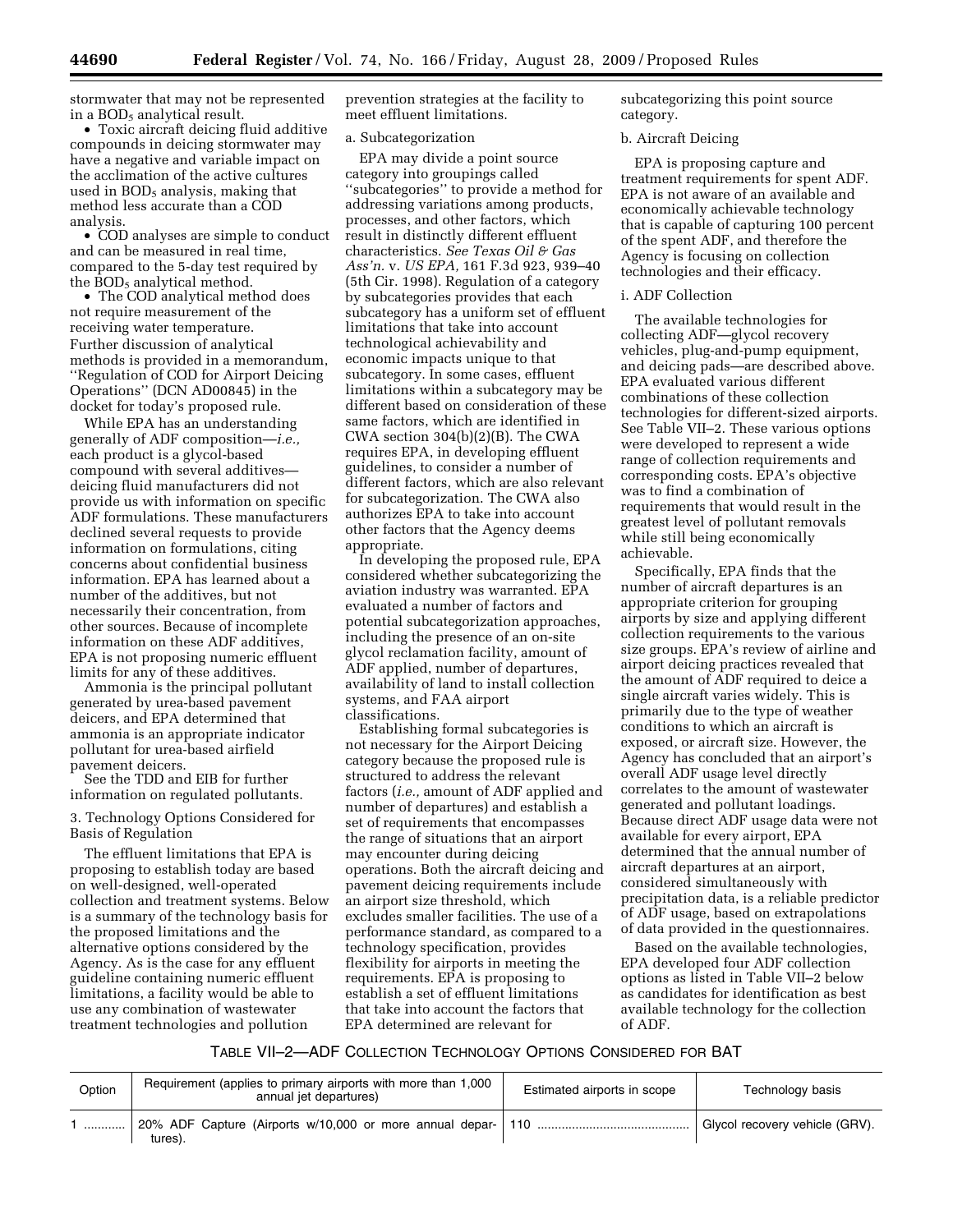TABLE VII–2—ADF COLLECTION TECHNOLOGY OPTIONS CONSIDERED FOR BAT—Continued

| Option | Requirement (applies to primary airports with more than 1,000<br>annual jet departures)                                                                                                                                    | Estimated airports in scope                         | Technology basis                  |
|--------|----------------------------------------------------------------------------------------------------------------------------------------------------------------------------------------------------------------------------|-----------------------------------------------------|-----------------------------------|
| 2      | tures).                                                                                                                                                                                                                    |                                                     | Plug & Pump.                      |
|        | 60% ADF Capture (Airports w/460,000 gals. or more annual<br>ADF usage and 10,000 or more departures) + 20% ADF Cap-<br>ture (Airports w/10,000 or more annual departures and less<br>than 460,000 gals. annual ADF usage). | 110 (14 $\circledcirc$ 60% + 96 $\circledcirc$ 20%) | Centralized Deicing Pad +<br>GRV. |
| 4      | 60% ADF Capture (Airports w/460,000 gals. or more ADF)<br>usage) + 20% ADF Capture (Airports w/1,000 or more jet de-<br>partures).                                                                                         | $218(14 \t@ 60\% + 204 \t@ 20\%)$                   | Centralized Deicing Pad +<br>GRV. |

**Note:** All references to ADF are for normalized ADF, which is ADF less any water added by the manufacturer or customer before ADF application.

Not all airports estimated to be in the scope of this proposed rule would incur ADF collection costs under it, because many of these airports already have ADF collection systems in place (Section VIII.C below). For example, of the estimated 14 airports that would have to meet the 60 percent ADF collection requirement in this proposal, seven already have installed deicing pads that would capture at least 60 percent of the ADF.

#### ii. Treatment

All airports subject to the ADF collection requirement would also be required to treat their ADF wastewater prior to discharge, unless they send this wastewater to a POTW or commercial treatment/recycle facility. EPA examined the four wastewater treatment technologies described above in Section VII.B.2 as candidates for the model BAT technology.

Under this proposal, the collected ADF wastewater would need to be treated to a specified numeric effluent limit for COD. This limit would be based on the long-term averages of effluent from the treatment system identified at BAT (*see* Section VII.E.2 below).

Further discussion of other ADF treatment technologies that EPA considered can be found in the TDD.

#### c. Airfield Pavement Deicing

In general, airports discharge airfield pavement deicing chemicals without treatment due to the difficulty and expense required in collecting and treating the large volumes of contaminated stormwater generated on paved airfield surfaces. EPA is not aware of an available, economically achievable means for controlling these pollutants through collection and use of a conventional, end-of-pipe treatment system. It may be possible, however, to reduce or eliminate certain pollutants by modifying deicing practices, such as using alternative chemical deicing

products. In particular, EPA has identified ammonia as the primary pollutant of concern from airfield deicing, while COD from airfield deicing is also a pollutant of concern, and both of these pollutants are a byproduct of urea-based pavement deicers.

Accordingly, to address discharges of ammonia from airfield pavement, EPA identified one candidate for best available technology, namely, discontinuing the use of urea-based pavement deicers and using alternative pavement deicers instead. EPA researched product substitution for urea-based deicers and found that airfield pavement deicers other than urea are widely available in the market and that these alternate deicers do not produce ammonia. Eighty-nine percent of primary airports currently use airfield pavement deicers that do not contain urea. The most widely used substitute product, potassium acetate, accounts for 64 percent (by weight) of the annual airfield pavement deicer usage in the U.S. Urea stood out as an airfield deicer that was not predominantly used in the industry to begin with. Where it is still used, one of the main reasons for its use appears to be low cost compared to other products. Alternatives to urea are available that are equally effective and safe, and would greatly reduce discharges of ammonia from airfield deicing. These alternative airfield deicers include potassium acetate, sodium formate and sodium acetate. In suggesting these alternative deicers, EPA considered environmental impacts and safety issues. The Agency solicits specific data on those issues. EPA has also determined that the use of substitute airfield deicers would be economically achievable in the industry (*see* Section VIII below).

Discontinuing the use of urea-based deicers would greatly reduce ammonia discharges from airfield runoff, but it would not eliminate them entirely because of the background levels of

ammonia present in the general runoff from airfields. One method of ensuring that airports discontinue use of ureabased airfield deicers is to require them to certify that they use an alternative deicer. Alternatively, EPA could set a numeric BAT limit on ammonia based on no use of urea that accounts for the remaining sources of ammonia in airport discharges. Product substitution would also result in significant reductions of COD discharges. *See* the further discussion of this issue in the options selection discussion in the next section below.

#### *E. BAT Options Selection*

EPA is proposing to identify Best Available Technology Economically Achievable based on Option 3 in Table VII–2. Specifically, this BAT option has the following three components: collection of ADF sprayed onto aircraft based on either GRV or deicing pads (depending on the amount of ADF used), treatment of the collected ADF, if appropriate, based on anaerobic fluidized bed technology, and certification of non-urea-based airfield pavement deicing.

Under Option 3, all primary airports that have over 1,000 annual jet departures and 10,000 or more annual departures would be required to collect at least 20 percent of all available spent ADF. This collection requirement is based on the estimated performance of glycol recovery vehicles. A subset of this group, those primary airports that have more than 1,000 annual jet departures, 10,000 or more annual departures and use 460,000 or more gallons of normalized ADF annually, would be required to collect at least 60 percent of all available spent ADF. (As defined at proposed § 449.2, normalized ADF is ADF less any water added by the manufacturer or customer before ADF application.) This collection requirement is based on the estimated performance of centralized deicing pads, which are present at 8 of the 14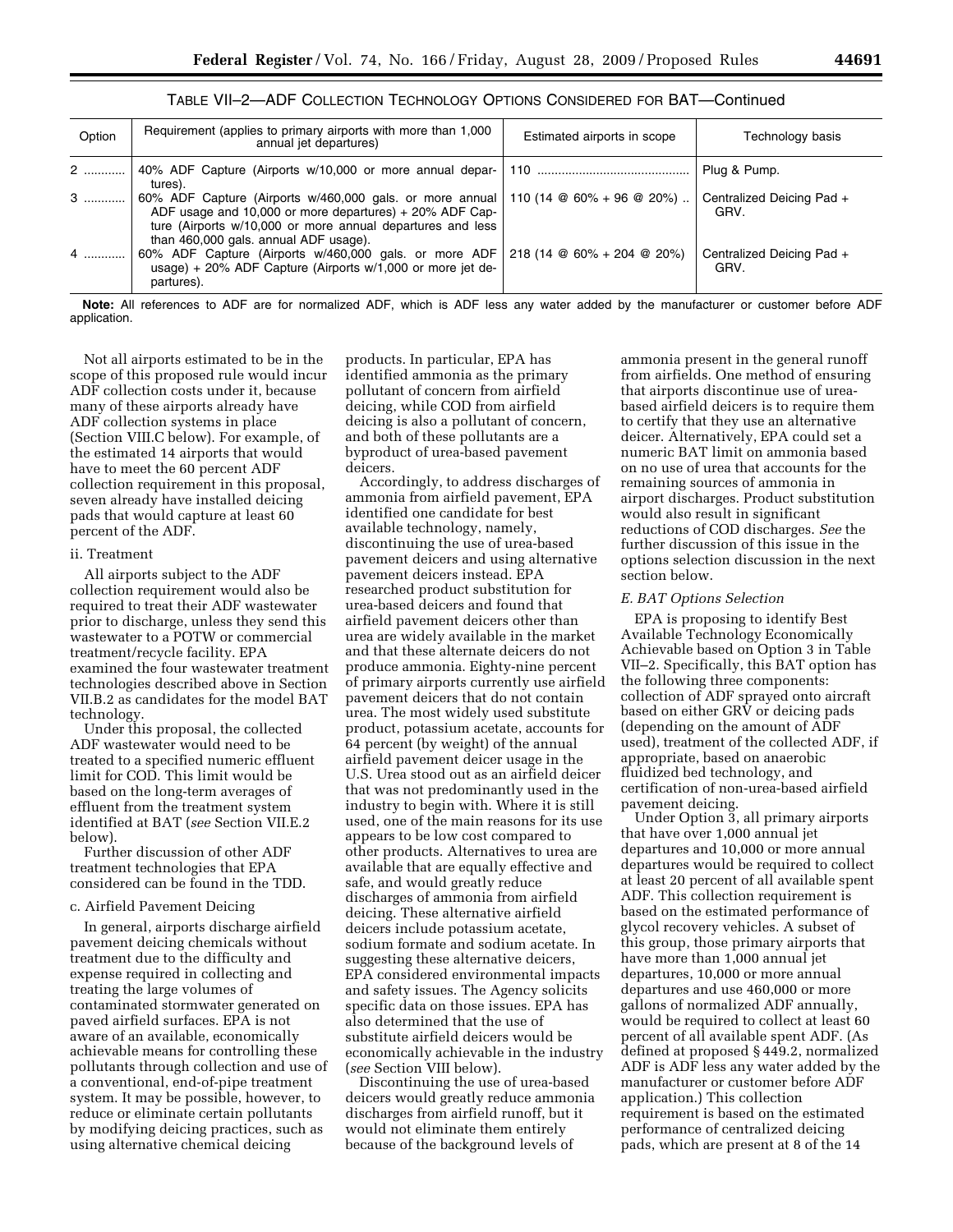primary airports currently meeting the departure/annualized ADF usage criteria noted above. Primary airports with less than 10,000 annual departures would not be required to collect or treat their spent deicing fluid.

The proposed rule would reduce pollutant discharges by 44.6 million pounds annually, comprised of 39.9 million pounds of COD (from both ADF and urea reductions) and 4.7 million pounds of ammonia (from urea alone). The proposed BAT requirements for ADF would reduce the aviation industry's discharges of COD associated with ADF by 27.9 million pounds per year. This represents almost a 22 percent reduction in discharges of ADFcorrelated COD relative to current practices used by airlines and airports that conduct deicing. Additionally, the proposed BAT requirements for airfield pavement deicing would reduce discharges of COD (from urea deicers) by 12.7 million pounds per year, and reduce discharges of ammonia by 4.7 million pounds per year.

EPA finds that the proposed BAT technologies are generally available to be installed or used by those in the industry. Further, as will be discussed in more detail in Section VIII below, EPA has determined that the proposed BAT technologies are economically achievable. The Agency also examined the non-water quality environmental impacts of the rule and found them to be acceptable. The technology basis for each requirement—ADF collection, treatment of the collected ADF, and non-urea-based airfield pavement deicing—is discussed below.

#### 1. ADF Collection

For each of the four options in Table VII–2, EPA finds that the collection technology is widely available to the industry. *See* the summary of collection technologies used by airports in Table VII–1. EPA finds that for the top fourteen airports in terms of annual ADF usage, collection of ADF based on the use of deicing pads is technologically available. EPA's record indicates that at least seven of the fourteen airports already have installed deicing pads. For the remaining seven, EPA examined what appeared to be the most land-constrained airports and using a formula based on number of departures and number of runways, estimated the amount of land that would be required for installation of deicing pads. EPA then reviewed airport site plans provided in the questionnaires and determined that these constrained airports have sufficient land to install the necessary collection technologies. *See* the TDD for

further discussion on the estimated land availability for deicing pads. Therefore, the Agency determined that economic achievability is the controlling factor in identifying which option represents BAT for collection of ADF.

EPA rejected Option 2, Plug-and-Pump technology, as a basis for BAT for ADF collection. Although Plug-and-Pump is estimated to capture 40 percent of spent ADF, as compared to the other options considered, the equipment has comparatively high operating and maintenance costs. In many cases, EPA estimated that Plug-and-Pump costs would be higher than the cost of deicing pads for a comparable airport, yet deicing pads achieve greater pollutant removals than Plug-and-Pump. Overall, Option 2 achieves lower levels of pollutant removals, and it would impose higher costs than Option 3. Therefore, EPA finds that Option 2 is not the best available technology for ADF collection.

Of the remaining options, Options 1 and 3 are economically achievable while Option 4 is not. Therefore, EPA proposes to identify Option 3 as BAT because it achieves the greatest level of pollutant removals among the remaining options and is economically achievable by the industry. The 60 percent ADF capture and treatment standard for the 14 airports at which the largest ADF usage occurs is expected to result in approximately a 70 percent increase in pollutant removals compared to Option 1 (an increase from 26.4 million pounds to 44.6 million pounds of COD and ammonia removals; see Section 13 of the TDD). Thus, EPA projects that Option 3 will result in significantly greater pollutant removals but little increase in the economic impacts of the rule compared to Option 1. Under Option 3, only two additional airports would incur costs beyond Option 1 that would exceed 3 percent of operating revenue. These two airports are among the largest airports in the U.S. and therefore have the greatest ability to take on these additional costs without undue financial burden. See Section VIII below for EPA's analysis of economic achievability.

Although EPA's analysis indicates that airports have sufficient land to install deicing pads, the Agency invites commenters to provide site-specific data and documentation on any space limitations that would affect an airport's ability to install deicing pads, along with recommendations for alternative ADF collection techniques if deicing pads are not feasible.

EPA is also proposing to allow credit for facilities that might adopt new technologies, such as infrared heating,

that use less ADF, but may not change the percent of ADF captured. See proposed § 449.20(b)(2)(i)(C).

## 2. Treatment

The Agency proposes to identify Anaerobic Fluidized Bed (AFB) as the best available treatment technology for reductions of COD. EPA finds this technology to be widely available to the industry. It is currently in use at two hub airports, Albany International (New York) and Akron-Canton Regional (Ohio).

The other three wastewater treatment technologies that EPA considered were less effective at pollutant removal compared to AFB systems. In addition, treating spent ADF with the mechanical methods, UF/RO and MVR/DC results in a concentrated waste stream that also must be disposed of. While these technologies have potential as a part of an airport's pollutant control strategy, they are not as effective as AFB when used as stand-alone treatment options, i.e. the pollutant removals they achieve are not as great as the removals achieved by AFB systems.

The second biological control option, the aerated pond, was not selected as the technology basis for BAT for mainly logistical reasons. The ponds require large areas for installation, and the normal operations of these systems require treatment for many months after the end of the annual deicing season, before the wastewater can be discharged. Additionally, FAA discourages the installation of new stormwater detention ponds at airports, as they can be a lure for migratory birds. In those situations, birds and aircraft are safety hazards to each other. For airports with existing detention ponds, however, where adequate storage capacity is available, aerated pond systems may be able to provide efficient treatment that meets the standard.

EPA has determined that AFB, as the proposed best available treatment technology for reductions of COD, will also achieve significant reductions of many of the other known pollutants associated with ADF, including 97 percent removal of propylene and ethylene glycol. The AFB treatment system removes over 75 percent of many phenol-ethoxylate compounds as well. Moreover, choosing to set a numeric limit on COD provides an approach that is both effective and is relatively easier and more inexpensive for airports to comply with than a numeric limit on glycols, the active ingredient of aircraft deicing fluids, would be. Monitoring costs for COD are modest relative to some other parameters considered by EPA. Permittees may conduct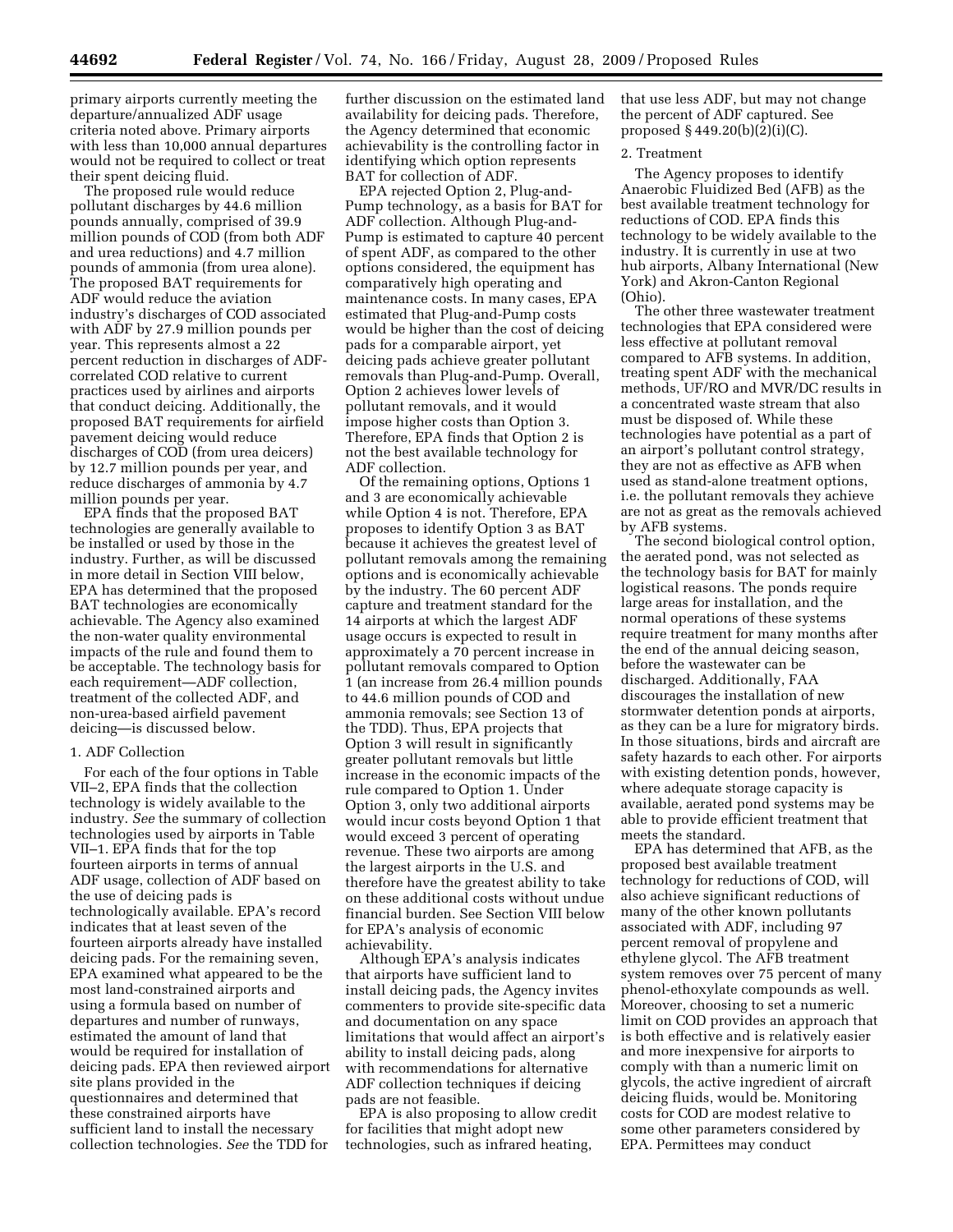monitoring with the use of portable COD meters, which provide immediate, real-time information on the efficacy of their treatment systems and facilitate timely adjustments of system operation where necessary. Overall, EPA's economic analysis shows that the use of AFB technology for treating spent ADF would be economically achievable in the industry. See Section VIII below for more information on economic achievability.

#### 3. Airfield Pavement Deicers

In addition to the requirements that EPA is proposing for ADF sprayed onto airplanes, EPA is also proposing today to identify BAT for the control of deicers that are applied directly to airfield pavement areas. Specifically, as described in Section VIII.D.3, for airfield pavement deicers, EPA is proposing to identify a BAT of discontinuing use of urea-based pavement deicers in favor of alternative, less toxic products that are not harmful to aircraft. Thus, BAT would be based on product substitution rather than treatment of the wastestream that runs off from airfield pavements. To demonstrate that they have used only non-urea based pavement deicers, permittees would be required to submit a certification to that effect.

EPA considered two possible methods for eliminating discharges of ammonia associated with the application of ureabased pavement deicers. One option would be to set a performance-based numeric limit on discharges of ammonia that could be met by using non-ureabased deicers. A second option would require airports to certify that they do not use urea-based airfield deicing products. EPA is proposing today to adopt the certification option. EPA is proposing the certification because it ensures compliance while minimizing compliance costs. Certification allows a facility to demonstrate compliance with this product substitution-based BAT without the expense of conducting monitoring activities. Collecting and analyzing samples of airfield runoff would also present significant practical difficulties. Measuring ammonia discharges from airfield pavement is generally difficult due to the design of airport drainage systems. Wastestreams from multiple areas of an airport may be combined into a single pipe, which complicates the calculation of pollutant concentrations. In addition, the ''building block'' approach, which has been used to calculate combined wastestream concentrations for other industrial categories, is generally very difficult to perform at airports, due to the variability and unpredictability of the volume of stormwater runoff.

Therefore, as a practical matter, a permittee who wanted to take samples and demonstrate compliance with a numeric limit for ammonia would need to show that the ammonia limit is met for all deicing runoff, not just airfield discharges.

While EPA is proposing to identify product substitution as BAT, in order to allow flexibility to regulated facilities, the Agency is also proposing a compliance alternative to the certification requirement. This provision would accommodate facilities that might wish to continue using ureabased deicers and install treatment to eliminate urea-based ammonia discharges instead. Facilities that elect to comply using the compliance alternative would be required to monitor and comply with a proposed ammonia limit. To establish the proposed compliance alternative limitation for ammonia, the Agency had to take into account the ammonia that is a by-product of an AFB wastewater treatment system. This is because AFB discharges could have higher ammonia concentrations than that of background levels found in airfield runoff. While this results in a proposed compliance alternative ammonia effluent limit higher than concentrations in airfield runoff where AFB technologies are not used, the Agency estimates that these concentrations are lower than those from airfield pavement discharges where urea-based deicers are used. *See*  ''Evaluation of Proposed Compliance Alternative Ammonia Limitations with Respect to Airport Deicing Stormwater Typical Ammonia Discharges,'' DCN AD01194, for additional discussion.

Although EPA has developed compliance alternative ammonia effluent limitations for this proposal, it estimates that the cost associated with capturing and treating these waste streams would be prohibitively high for most airports. Therefore, EPA anticipates that most or all airports would choose the certification option rather than the ammonia numeric limits option in order to avoid compliance monitoring. EPA requests comment on implementation challenges associated with and the extent to which regulated facilities may select the compliance alternative. To the extent that comments indicate the compliance alternative would not be utilized, EPA might not include it in the final rule.

## *F. NSPS*

EPA evaluated which technologies should be identified as the ''best available demonstrated control technologies'' for purposes of setting new source performance standards

under CWA section 306. Among the collection technologies that EPA considered, deicing pads capture the greatest level of available ADF and are widely available in the industry. Among the treatment technologies considered, treatment of the captured ADF with an anaerobic fluidized bed system represents the greatest level of removals of the pollutants of concern and is widely available for use in connection with new airports and new runways at existing airports. In considering economic impacts, EPA believes that a standard based on the use of deicing pads for ADF collection followed by treatment with an AFB system would not represent a barrier to entry for new sources in this industry. See the economic analysis discussion in Section VIII. Accordingly, EPA proposes to base NSPS for aircraft deicing on these technologies. As with the BAT requirement for existing sources, the proposed NSPS would require dischargers to collect 60 percent of available spent ADF, and treat the collected wastewater to a specified numeric limit for COD.

Additionally, EPA considered which technology should be considered the basis for setting NSPS with respect to airfield deicing. EPA determined that, just as with existing sources, all new sources would be capable of eliminating the use of urea for airfield deicing in favor of substitute deicing products. Product substitution represents the greatest level of reduction in ammonia among the available technologies considered and product substitution does not appear to represent a barrier to entry. See the economic analysis discussion in Section VIII. Accordingly, EPA proposes to identify elimination of urea followed by product substitution of non-urea-based airfield deicers as the best demonstrated available control technology for purposes of all new sources.

Based on this identified technology, all new sources would be required to meet the same certification requirement proposed for BAT. In addition, as proposed today for existing sources, EPA proposes the same compliance alternative ammonia effluent limitations for new sources.

For the purpose of this regulation, EPA proposes that a ''New Source'' would include, first, a new airport. The cost of construction of even small airports is significantly greater than the costs associated with collection and/or treatment of spent deicing fluids. Accordingly, meeting the new source requirements proposed today would not be a barrier to entry for them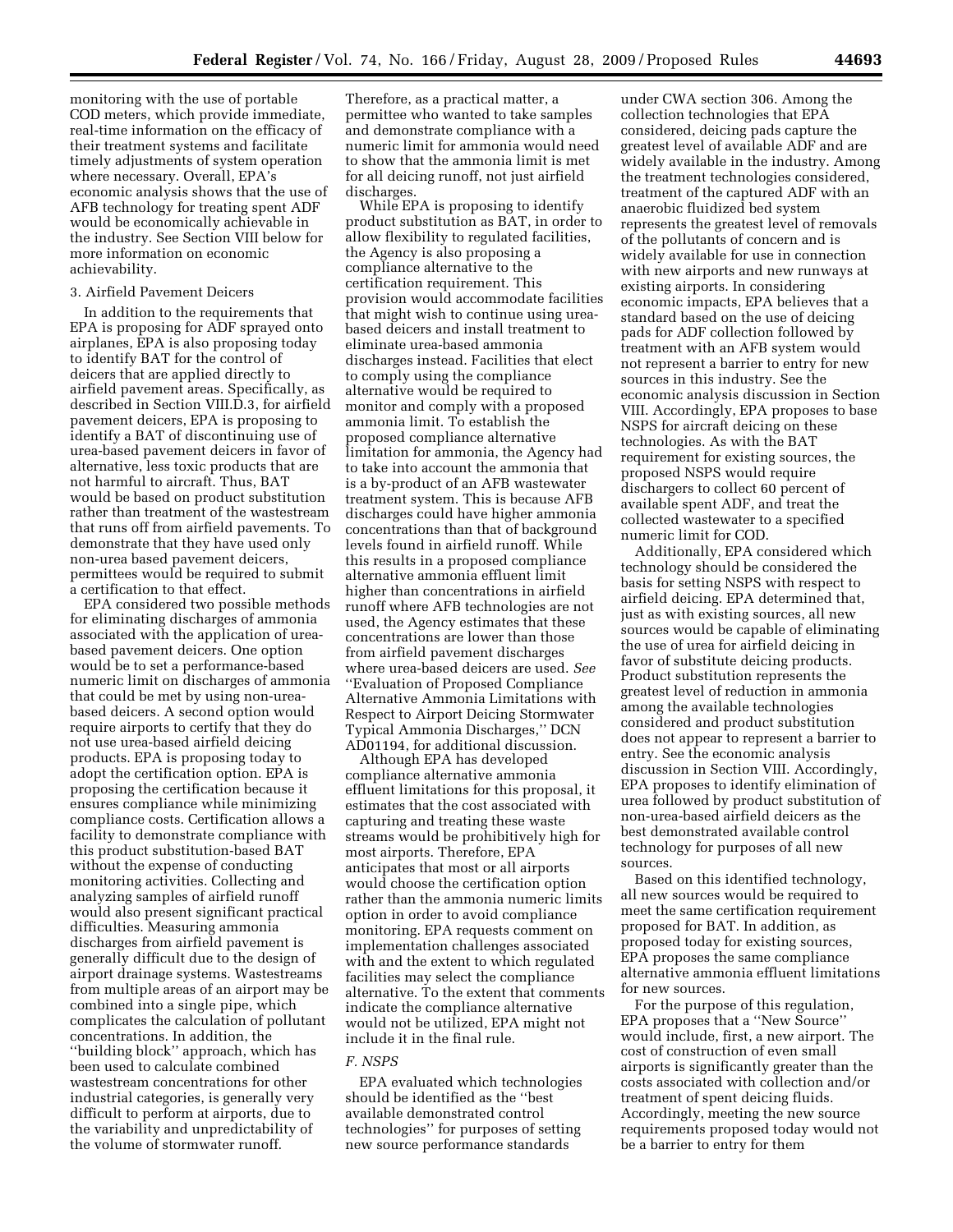economically. See further discussion in Section VIII below.

In addition, EPA proposes to specify that a new runway at an existing airport is also a new source. EPA anticipates that few new airports will be constructed in the foreseeable future, and that most of the anticipated increase in airport capacity will be accomplished through the expansion of existing airports. The term ''new source'' is defined in EPA regulations at 40 CFR 122.2 and 122.29. EPA proposes to specify in the final rule that a new runway meets the terms of those regulations for being defined as a new source, because in EPA's view a new runway is a ''structure, facility or installation from which there is or may be a discharge of pollutants'' (§§ 122.2 and 122.29(a)(2)) and because a new runway is ''substantially independent of an existing source at the same site'' (§ 122.29(b)(iii)). EPA does not believe in general that new runways will be significantly integrated with existing airport facilities in a way that should prevent them from being identified as new sources (*see* § 122.29(b)(iii)). In addition, it is possible that permit authorities, on a case-by-case basis, would be able to deem other types of construction activity for aircraft movement areas to constitute a new source as well. For example, a permit authority might deem the substantial improvement or replacement of an existing runway to be a new source if that activity is deemed to ''totally replace the process or production equipment that causes the discharge of pollutants'' (*see* § 122.29(b)(ii)). In all of the situations discussed above, the new runway or other runway construction activity would be deemed to be a new source only if it meets all of the criteria in the regulations cited above for definition as a new source.

#### *G. BPT and BCT*

The CWA provides for two increasingly stringent levels of technology-based controls on discharges of pollutants. *See EPA* v. *National Crushed Stone Association,* 449 U.S. 64 (1980). BPT represents the first level of control applicable to all pollutants. BCT and BAT represent the second level of control for conventional and toxic/ nonconventional pollutants, respectively. EPA considered whether in this rule, it was necessary to establish BPT and BCT limits, given that ADF and pavement deicing fluid will be controlled at the more stringent BAT level. Because the BAT controls in this rule also control the same pollutants as would be controlled by BPT or BCT limits, it is not necessary for EPA to

analyze options and propose BPT and BCT effluent limitation guidelines for the Airport Deicing Category. EPA recognizes that it has proposed, in the past, all three levels of control, BPT, BCT and BAT for various industries even where the same pollutants and wastestream were at issue. In this rule however, the Agency solicits comments on this approach because it represents significant resource savings for EPA in terms of analysis and rulemaking process while not sacrificing any environmental protection. Additionally, EPA is not establishing BCT limitations for this industry because these limitations apply only to conventional pollutants such as  $BOD<sub>5</sub>$  and total suspended solids and this effluent guideline regulates only nonconventional pollutants (chiefly COD and ammonia).

## *H. Pretreatment Standards*

Some airports in the U.S. discharge ADF-contaminated runoff to POTWs. EPA does not have any information indicating that POTWs currently have problems of pollutant pass-through, interference or sludge contamination stemming from these discharges. For this reason, the Agency is not proposing PSES or PSNS. EPA is aware that high concentration or ''slug'' discharges of deicing wastewater can create POTW upset, and many of the airports that discharge to POTWs have airportspecific requirements on allowable BOD5 or COD discharge loading per day. They may also have requirements for discharging at various concentration levels over time. Airports usually meet this requirement by storing deicing stormwater in ponds or tanks and metering the discharge to meet the POTW permit requirements.

#### *I. Compliance Costs*

#### 1. Overview

EPA estimated industry-wide compliance costs for this proposed rule. This section summarizes EPA's approach for estimating compliance costs, while the TDD provides detailed information on these estimates. All final cost estimates are expressed in terms of 2006 dollars and represent the cost of purchasing and installing equipment and control technologies, annual operating and maintenance costs, and associated monitoring and reporting requirements.

EPA estimated compliance costs associated with today's proposal using data collected through survey responses, site visits, sampling episodes, specific airport requests and information supplied by vendors. As applicable,

EPA estimated the costs for an airport to comply with today's proposal initially, as well as maintaining equipment and performing required monitoring or other activities to demonstrate ongoing compliance. These costs may include upgrading/installing and operating a collection system and/or a treatment system, chemical analysis for compliance as well as the costs associated with substituting potassium acetate in place of urea as a chemical airfield deicer. EPA's cost estimates represent the incremental costs for a facility when its existing practices would not lead to compliance with today's proposed rule.

EPA calculated costs based on a computerized design and cost model developed for each of the technology options considered. EPA developed facility-specific costs for each of the Airport industry questionnaire respondents (149 facilities), where each facility was treated as a ''model'' airport. Because the questionnaire respondents represent a subset of the industry, EPA subsequently modeled the national population by adjusting the costs upward to estimate the entire affected airport population.

The questionnaire responses provided EPA with information on three consecutive deicing seasons (2002– 2005) for each of the model facilities. Some portions of EPA's costing effort reflect the airports' operations as reported for the three seasons. For example, estimates of applied deicing chemicals were taken as an average of the years for which the information was reported. In instances where aspects of an airport's operation changed over the three-year period, EPA used the most recent information. For example, if an airport installed a deicing pad in 2005, EPA's costing estimates would reflect any incremental changes required above the current ADF collection rate, to meet the collection rate in the proposed rule.

## 2. Approach for Developing Aircraft Deicing Costs

Under this proposed rule, an airport would be required to collect a percentage of its sprayed ADF, and treat that wastewater to comply with numeric effluent limitations. EPA estimated the costs for an airport to comply with collection and treatment requirements, as well as performing required monitoring to demonstrate compliance. These costs include estimates of upgrading airports' current collection systems, installing the required technology to treat the wastewater, maintaining equipment and conducting chemical analyses for compliance.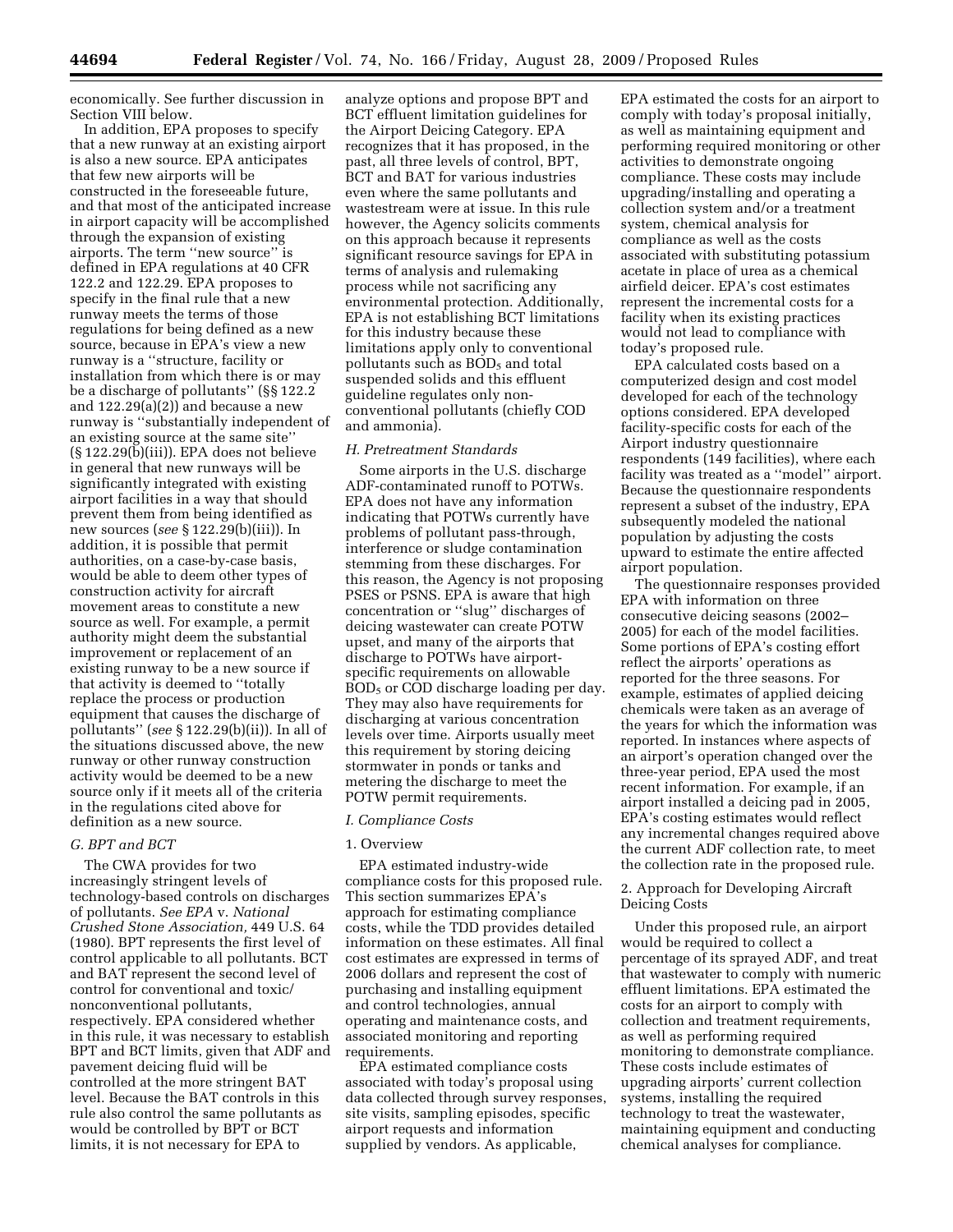EPA first established existing conditions for each model airport based on information and site plans submitted as part of the Airport Questionnaire. EPA then determined what upgrades, if any, would be required to comply with today's proposal. In general, when an airport lacked a comparable collection system to the one used as the basis for the options considered in today's proposal, EPA included costs for installation/implementation of one of the following collection technologies: GRVs, GRVs used in conjunction with plug-and-pump systems, or deicing pads.

For estimating wastewater treatment costs, EPA assumed costs for storage of anticipated volumes of collected ADF. Airport-specific costs were assessed for storage options, including ponds, permanent tanks (both underground and aboveground), or mobile/temporary fractional distillation tanks.

EPA based its selection of a particular storage option on an airport's current storage facilities, and on what would be the easiest for that airport to implement. The Agency assumed that it is likely that an airport with a pond already in place would use that for storage, as opposed to constructing permanent tanks; and assumed that an airport with limited available land would install an underground tank.

Based on questionnaire responses and engineering judgment, EPA assessed the current level of treatment for each model facility that discharges directly to waters of the U.S. Except in limited circumstances, when a model facility was determined to require additional treatment, EPA assigned costs associated with installing an AFB treatment system as the most likely means of compliance.

Of the direct discharging model facilities that were modeled for treatment costs, EPA assumed that approximately five percent would use off-site hauling for waste treatment, based on the Agency's estimate that this percentage will find this choice to be the most cost-effective alternative. These facilities have relatively limited deicing operations and off-site hauling is more cost-effective than installing an on-site biological treatment system. Additionally, an on-site biological treatment system would require a regular wastestream flow in order to keep the biological system functioning properly, and an airport with limited deicing operations may have trouble maintaining a regular wastestream.

EPA recognizes that an airport may decide to use a POTW rather than directly discharging its wastewater. While this may be a lower cost

alternative in some cases, EPA did not estimate costs for such a change, because the Agency does not have enough information about the capacity of specific POTWs to receive these volumes of wastewater. EPA also was not able to determine if a specific POTW would be unwilling to accept the wastewater from a particular airport, and for other reasons, such as inconsistencies with its future growth plans. For these reasons, EPA did not include this alternative in its model.

An airport that has upgraded its collection and treatment systems may have additional monitoring costs. While the permit authority determines the required monitoring frequency for an individual permittee, EPA estimated the overall costs of the anticipated monitoring requirements associated with the proposed rule. EPA estimated the cost per airport for the ADF collection requirement, and the cost of analyzing COD in the treated effluent. For costing purposes, EPA assumed that an airport would take a 24-hour composite sample and analyze that for COD, and perform that analysis five times per week throughout the deicing season. EPA made a similar assumption for purposes of computing the proposed weekly average effluent limitation. As a conservative estimate, EPA assumed a six-month deicing season for all modeled facilities. Additionally, EPA assumed that the model facility would perform an assessment of their collection system once every permit cycle.

3. Approach for Estimating Airfield Pavement Deicing Costs

Under today's proposal, in addition to the requirements set forth for capture/ treatment of aircraft deicing fluid, an airport would be required to certify it uses non-urea-based airfield deicers. Through the results of the Airport Questionnaire, EPA learned that 29 model facilities (a subset of the 149 model facilities referenced above) use urea for airfield pavement deicing. As detailed in Section VII.D.3, EPA based its certification requirement on product substitution. EPA calculated the cost for these 29 model facilities to substitute the urea used for deicing with another widely available pavement deicer that does not produce ammonia in the wastewater. EPA chose to model the substitution costs on what it would cost to switch to potassium acetate, specifically because that product accounts for 64 percent of the applied chemical airfield deicer usage (by weight) in the U.S.

EPA identified 16 airports that used both urea and potassium acetate for

airfield deicing, and 8 of these airports provided usage data. The Agency calculated that the average cost of urea was \$274.24/ton and the average cost of potassium acetate was \$3.16/gallon. The questionnaire responses indicated that between 2002 and 2005 an average of over 7 million pounds of urea were used annually, costing an estimated \$1.06 million.

Urea deicers are applied at a different rate to have an efficacy equivalent to potassium acetate. EPA had to determine what amount of potassium acetate would be required to replace the estimated 7 million pounds of urea used annually. EPA could not locate any information on the relative application rates between potassium acetate and urea directly; however, we did develop a comparison to sodium acetate, another solid pavement deicer. Both urea and potassium acetate application rates vary depending on the weather conditions and the thickness of the ice layer at the time of application. Using the information available, EPA assessed comparable application rates and costs between urea and potassium acetate to treat 1,000 ft 2 of area for thin ice conditions at 32 °F and 1-inch-thick ice conditions at less than 10 °F. DCN AD00843 provides additional details about the calculations on product substitution.

Using the reported urea usage in the Airport Questionnaire, EPA estimated the airfield area that was annually deiced at each model facility. Finally, using the estimated model facility airfield area in conjunction with the estimated \$2.32/1,000 ft2 cost of potassium acetate, EPA was able to calculate the cost per model facility to perform airfield deicing with potassium acetate. This cost was compared to the questionnaire reported urea costs to determine the incremental costs of switching chemical airfield deicers.

#### 4. Calculation of National Costs

EPA categorized all of the costs as either capital costs (one-time costs associated with planning or installation of technologies), or as operations and maintenance (O&M) costs (costs that occur on a regular ongoing basis such as monitoring or annual purchases of deicing materials).

For each model facility, EPA calculated an annualized cost based on the sum of all the associated O&M costs as well as amortized capital costs. Capital costs were amortized over the lifespan of the capital improvement, as reported by the facility. No capital costs were amortized over more than 20 years, even if an estimated lifespan of an airport exceeded 20 years. Finally, EPA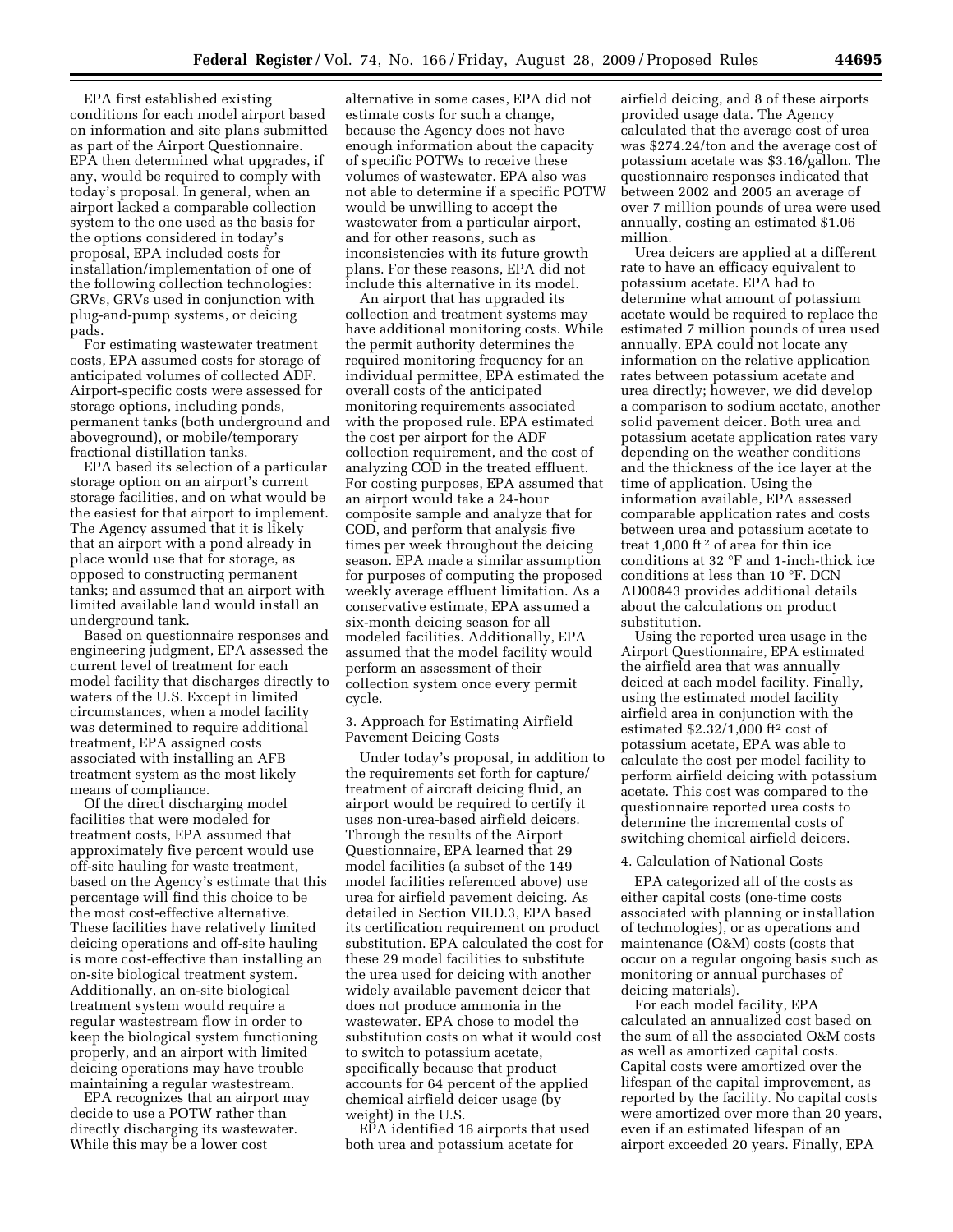combined the amortized costs with the annual O&M to calculate the total annual cost of the regulation for that model facility.

EPA then utilized statistical weights assigned to each of the 149 model facilities in order to calculate a national estimated cost of \$91.3 million for complying with the proposed rule. Further discussion of all of the calculations discussed above can be found in the TDD.

## *J. Approach to Estimating Pollutant Reductions*

#### 1. Overview

The pollutants of concern associated with airfield and aircraft deicing and anti-icing chemicals are discussed earlier in this preamble. These chemicals commingle with stormwater and they may be discharged to the environment. These discharges are of environmental concern because the biodegradation of deicing chemicals results in oxygen depletion in the receiving water body. Moreover, some of these pollutants, such as ammonia, have toxic properties. The oxygen demand of compounds can be measured as five-day biochemical oxygen demand (BOD<sub>5</sub>) and chemical oxygen demand (COD), or calculated as theoretical oxygen demand (ThOD).

Pollutant loadings from airport deicing operations are challenging to estimate because they are highly variable and airport-specific. Because the use of deicing and anti-icing chemicals is weather dependent, the pollutant loadings at each airport vary based on weather conditions. The pollutant loadings also vary from airport to airport based on each airport's climate. In addition, the amount of applied chemical that is discharged to surface water is airport specific, based on the existing stormwater separation, collection, and/or containment equipment present at each airport.

Due to the variable nature of these pollutant loads, EPA developed an estimation methodology based on the usage of ADF and airfield chemicals at the airports responding to the survey questionnaires. The methodology takes into account EPA's existing data sources and provides a better estimate of the loadings than those based on sporadic monitoring data alone.

## 2. Sources and Use of Available Data

While developing the pollutant loading models, EPA considered the following data sources:

• Pavement deicing chemical usage/ purchase information for the 2002/2003, 2003/2004, and 2004/2005 deicing

seasons, as reported by airport authorities in the Airport Deicing Questionnaire;

• ADF purchase information for the 2002/2003, 2003/2004, and 2004/2005 deicing seasons, as reported by air carriers in the Airline Deicing Questionnaire;

• Standard airport information available from the FAA and the Bureau of Transportation Statistics (BTS), including the number of operations and departures by airport;

• Weather information for each airport from National Oceanic and Atmospheric Administration (NOAA), including temperature, freezing precipitation, and snowfall data;

• Existing airport stormwater collection and containment systems, as reported by airport authorities in the Airport Deicing Questionnaire;

• Standard chemical information about ADF and pavement deicing chemicals, including molecular formulas and densities; and

• Analytical data from EPA sampling episodes of airport deicing operations.

#### a. Baseline Loading Calculations

To estimate pollutant loadings from deicing operations, EPA analyzed airports' questionnaire responses and information provided during the site visits. The Agency estimated the total amount of pavement deicing chemicals and ADF used based on data collected in the Airport and Airline Questionnaires.

In the Airport Questionnaire, EPA requested that airport authorities report the purchase/usage amount, concentration, and brand name of pavement deicing materials. EPA evaluated each reported chemical to determine the most appropriate way to estimate the average amount used over the past three winter seasons. EPA also requested the purchase amount, concentration, and brand names of ADF chemicals in the Airline Questionnaire.

The responses to the Airline Questionnaire provided sufficient data to estimate ADF usage at 56 airports. In some cases, data were not available for every airline operating at a particular airport. In these instances, EPA extrapolated the amount of ADF used by the reporting airlines to estimate the total amount of ADF used by the entire airport. This was done based on the number of airport operations (departures) at the reporting airlines and the total amount of airport operations. In addition to the ADF data reported in the Airline Detailed Questionnaire, 10 airports reported total gallons of ADF usage to EPA in their comment section of the Airport Deicing Questionnaire.

These ADF data were combined with the ADF data reported in the Airline Deicing Questionnaires, resulting in estimates of total ADF usage for 66 airports.

Using the Airline and Airport Questionnaire ADF purchase data, airport departure data, and climate data, EPA developed a relationship between the estimate of amount of ADF used, the climate and size of each airport. EPA used this equation to estimate the total gallons of ADF used at airports that did not have available ADF data in the Airport or Airline Questionnaires.

Once the amount of ADF applied at each airport had been determined, EPA needed to determine the amount of ADF available for direct discharge. EPA assumes that 80 percent of applied Type I and Type II ADF falls onto the pavement at the deicing area and is available for discharge. EPA assumes that 10 percent of Type IV ADF falls to the pavement in the deicing area and is available for discharge; the remaining 90 percent adheres to the plane. (See the TDD for more information on these estimates.) The total amount of applied ADF was multiplied by the appropriate percent available for discharge to determine the amount of ADF that is available for discharge. Note that compliance capture requirements in the proposed rule are specified as percentages of ADF available for discharge, not percentages of total ADF applied.

Evaluating the amount of ADF available for discharge, coupled with the estimated baseline collection rate, would result in the total amount of discharged ADF. After excluding the ADF removed via baseline capture, EPA calculated the amount of COD and BOD5 loading associated with the degradation of the applied deicing/anti-icing chemicals. EPA later decided that COD was a more accurate and practical indicator to regulate than  $BOD<sub>5</sub>$  (see the discussion in Section 7 of the Technical Development Document).

Airfield pavement deicing chemicals are applied at various airside areas where differing activities occur. Theoretically, the amount of pavement deicers being discharged could range from approximately zero percent, for chemicals that infiltrate highly permeable soils in unpaved areas during a thaw, to virtually 100 percent for paved areas near storm drains. In general, soil in unpaved areas is frozen during deicing season and is impermeable, promoting the overland flow of stormwater and pollutants to surface waters. Estimating the amount or proportion of pavement deicers discharged at a particular airport is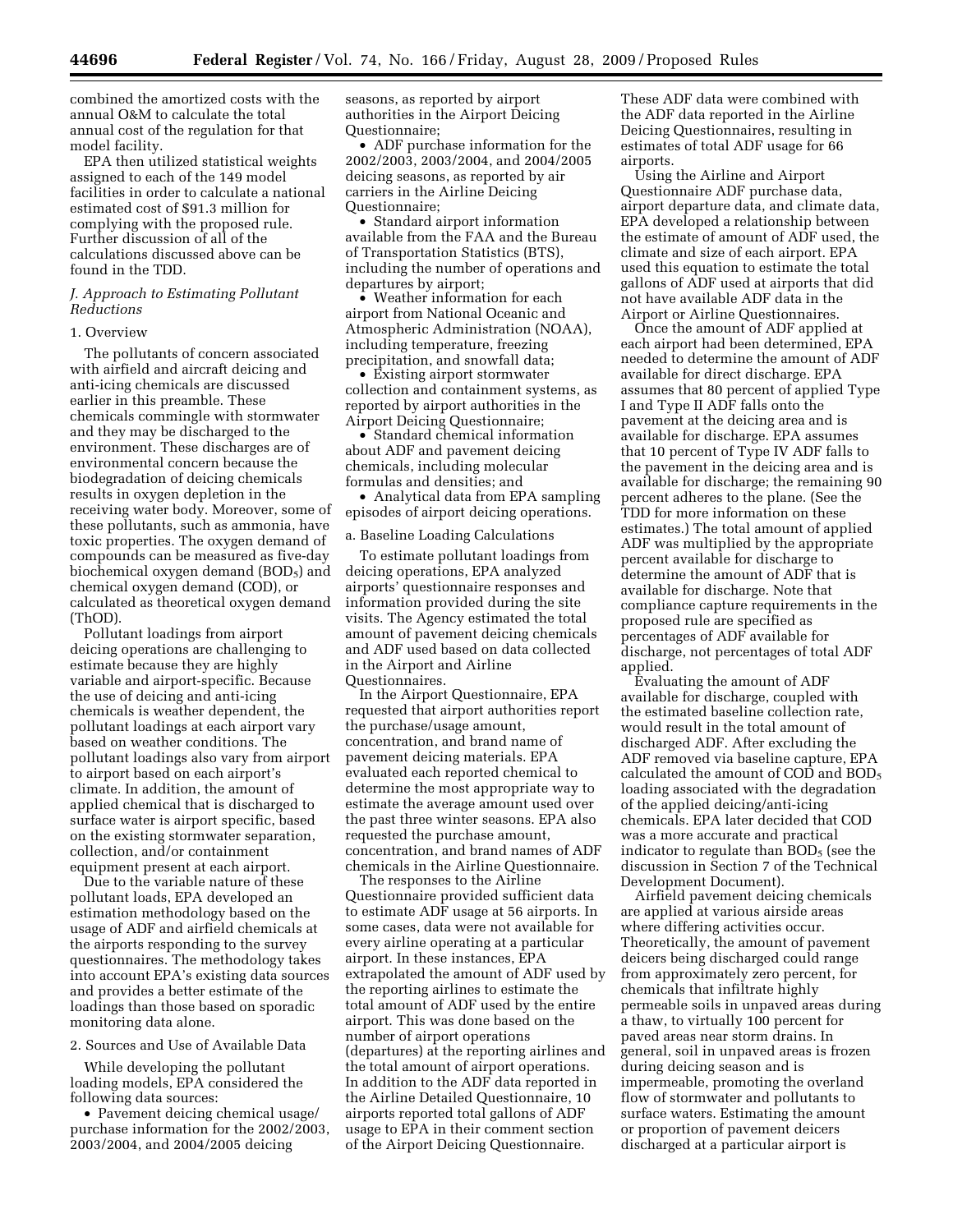difficult without performing a detailed study at the airport. EPA has not received any such detailed studies, nor other information from airports indicating that pavement deicers are absorbed into soil during the deicing season. Therefore, the Agency assumed for this rulemaking that 100 percent of pavement deicers are discharged to surface waters. This means the estimates of baseline pollutant loadings and removals associated with pavement deicing are upper bound estimates.

EPA calculated the amount of pollutant loadings discharged to surface waters by using standard published chemical information and stoichiometric equations. This methodology is preferable to using empirical data because it can be applied to all deicing chemicals being used by the aviation industry. In addition, this methodology allows for a clear presentation of the calculations and assumptions used. EPA confirmed the validity of the COD concentrations for propylene glycol and ethylene glycol calculated using this methodology against the available empirical data. See Section 10 of the TDD for more information on calculations of baseline loadings due to airfield deicers.

#### b. Calculation of Pollutant Removals

EPA estimated the amounts of COD that would be reduced by the proposed rule, by estimating the existing capture and treatment levels at individual airports and comparing that to the levels that would be required by the proposed rule. If a particular airport would be subject to a collection requirement of 20 percent under the proposed rule and it currently is estimated to capture a greater proportion, then no load removals were estimated for that airport. Additionally, if an airport was estimated to use urea for pavement deicing, EPA assumed that the airport would use product substitution to meet the proposed effluent limit. The ammonia and COD loads associated with urea were calculated and then EPA computed the total load reduction by subtracting the ammonia loadings and the COD loadings of the substitute product, potassium acetate. (Although some studies indicate that alternative pavement deicers can be toxic to aquatic organisms, the combined impact of the COD content, toxicity, and nutrient content of urea is greater than effects associated with alternative pavement deicers.)

These calculated loading reductions, for both airfield and aircraft deicing chemicals, were then extrapolated by multiplying the direct discharge loads or load removals by the airport survey

weighting factors to determine national loads for the entire industry for baseline and each regulatory scenario. EPA estimates the total annual pollutant removal for the proposed rule at 44.6 million pounds, comprised of 39.9 million pounds of COD and 4.7 million pounds of ammonia. The pollutant removal estimates for the other regulatory options range from 26 million pounds to 46 million pounds.

## *K. Approach to Determining Long-Term Averages, Variability Factors and Effluent Limitation Guidelines and Standards*

This section describes the statistical methodology used to develop the proposed daily maximum and maximum for weekly average effluent limitations for BAT and new source performance standards for COD. EPA also used the same statistical methodology to develop the daily maximum limitation/standard for ammonia that is a proposed compliance alternative when urea is applied to runways. For simplicity, the following discussion uses the term ''limitation'' to refer to effluent limitations, standards, and the compliance alternative. EPA has proposed the same limitations for each level of recovery requirements, because the treatment technology and performance are the same regardless of the amount of fluid recovered.

The following sections describe the data selection criteria; the statistical percentile basis of the proposed limitations; rationales for proposing certain limitations; the calculations; the recommended long-term average value for treatment operations; and the engineering evaluation of the model technology's ability to achieve the levels required by the proposed limitations.

## 1. Criteria Used To Select Data as the Basis of the Proposed Limitations

Typically, in developing effluent limitations for any industry, EPA qualitatively reviews all the data before selecting a subset as the basis of the limitations. EPA typically uses four criteria to assess the data. One criterion generally requires that the influent and effluent represent only wastewater from the regulated operations (*e.g.,* deicing), and do not include wastewater from other sources (*e.g.,* sanitary wastes). A second criterion typically ensures that the pollutants were present in the influent at sufficient concentrations to evaluate treatment effectiveness. A third criterion generally requires that the facility must have the technology and demonstrate good operation. A fourth criterion typically requires that the data cannot represent periods of treatment

upsets or shutdown and start-up periods. (Shutdown periods can result from upset conditions, maintenance, and other atypical operations.)

EPA has adapted the application of the fourth general criterion for data corresponding to start-up periods to reflect some unique characteristics of treating discharges from aircraft deicing operations. Most industries incur startup conditions only during the adjustment period associated with installing new treatment systems. During this acclimation and optimization process, the concentration values tend to be highly variable with occasional extreme values (high and low). After this initial adjustment period, the systems should operate at steady state for years with relatively low variability around a long-term average. Because start-up conditions reflect onetime operating conditions, EPA generally excludes such data in developing the limitations. In contrast, EPA expects airports to encounter startup operations at the start of every deicing season because they probably will cease treatment operations during warmer months. Because this adjustment period will occur every year for the Airport Deicing Category, EPA is proposing to include start-up data in the data set used as the basis of the limitations. However, through its application of the other three criteria, EPA would exclude extreme conditions that do not demonstrate the level of control possible with proper operation and control even during start-up periods.

In part, by retaining start-up data for limitations development, the limitations will be achievable because EPA based these limits on typical treatment during the entire season. Once the treatment system reaches steady state, EPA expects a typically well-designed and operated system to run continuously until the end of the deicing season. Conversely, EPA might determine that systems that operated only during relatively short periods, such as during each winter storm event (*i.e.,* of only several days duration), might be poorly operated because the model technology requires more time to reach steady state. In other words, it would be ineffective and disruptive to turn the system on and off throughout the deicing season, particularly for biological systems, such as the model technology, and EPA may reject data if it determines that it reflects this type of operation.

## 2. Data Used as Basis of Proposed Limitations

Of the effluent data available to EPA, 2,562 concentration values for COD and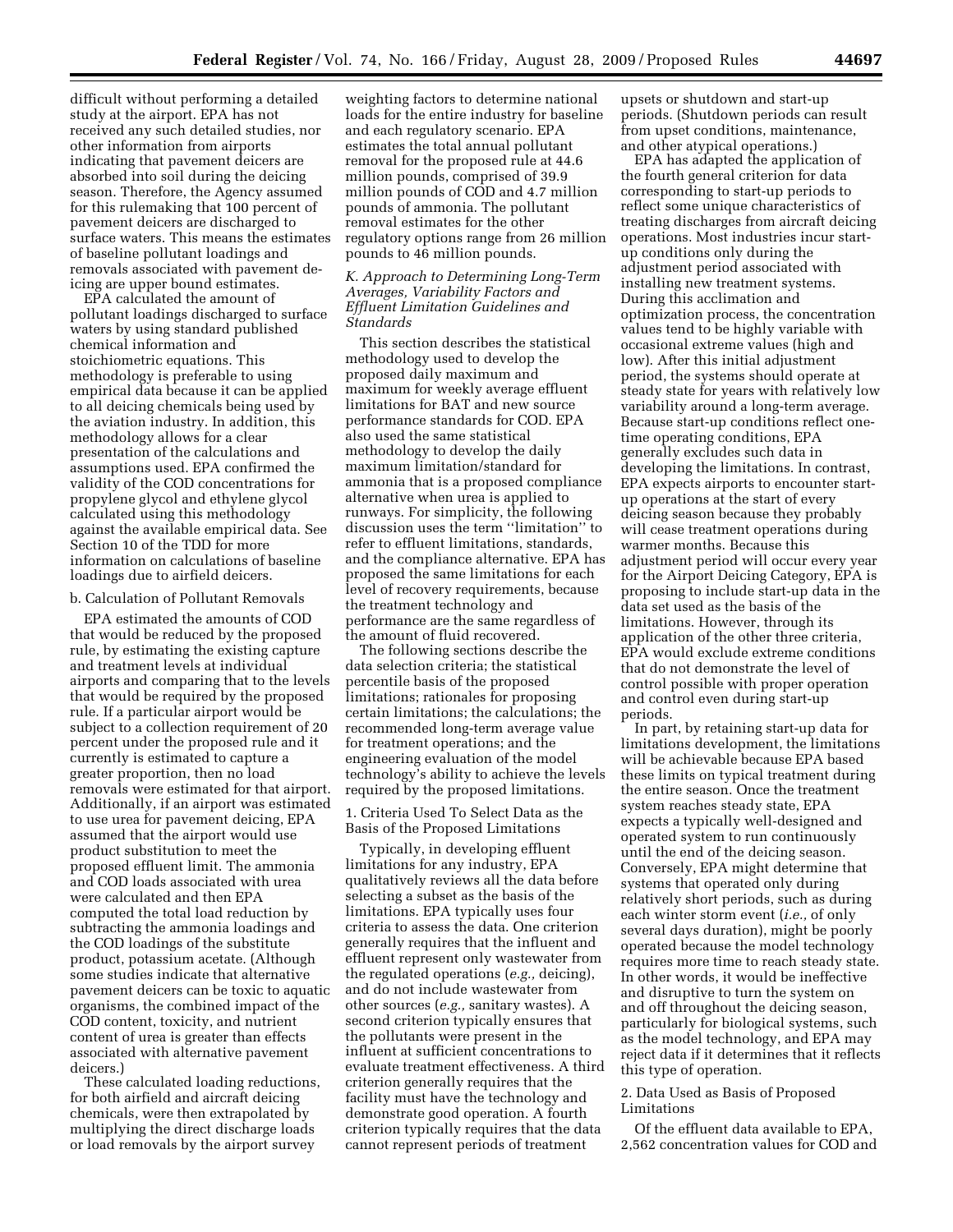5 concentration values for ammonia met the requirements in the criteria and are the basis of the proposed limitations. The concentration values are measurements of effluent collected from Albany Airport's anaerobic treatment system. The 2,562 COD values were collected by the airport during its daily monitoring of COD over ten deicing seasons (*i.e.,* December 1, 1999 through April 10, 2009). The five ammonia values were collected by EPA during its sampling episode (February 5 through February 9, 2006). (As explained in Section VII.E.3, EPA transferred the ammonia data from the anaerobic fluidized bed (AFB) technology because an AFB system by design creates ammonia as a by-product of wastewater treatment. Consequently, AFB discharges could have higher ammonia concentrations than typically found in airfield runoff when urea is not present. If the treated aircraft deicing effluent then were discharged through the same pipe as the runway runoff, the airport might have difficulties complying with the ammonia limitation.)

For the final rule, EPA might further explore factors contributing to variability observed in the available data, assess whether some modes of operations do not reflect the performance expected from the model technology (as required by criterion 3), and thus decide whether to exclude any of the corresponding data as the basis of any limitation.

EPA is soliciting additional data on airport discharges (see Section XIV for a detailed request for data). When applying the data selection criteria for the final limitations, EPA will consider new information from commenters and other sources. Consequently, EPA may reach new conclusions about whether some or all of the proposal data should be included or excluded as the basis of the final limitations; and/or revisions to its statistical approach are appropriate. As a result of its evaluation of the new information, EPA may promulgate final limitations that are more or less stringent than the proposed limitations.

3. Statistical Percentile Basis for Limitations

EPA uses a statistical framework to establish limitations that facilities are capable of complying with at all times. Statistical methods are appropriate for dealing with effluent data because the quality of effluent, even in welloperated systems, is subject to a certain amount of fluctuation or uncertainty. Statistics is the science of dealing with uncertainty in a logical and consistent manner. Statistical methods together with engineering analysis of operating

conditions, therefore, provide a logical and consistent framework for analyzing a set of effluent data and determining values from the data that form a reasonable basis for effluent limitations. Using statistical methods, EPA has derived numerical values for its proposed daily maximum limitations and weekly average limitations.

The statistical percentiles are intended, on one hand, to be high enough to accommodate reasonably anticipated variability within control of the facility. The limitations also reflect a level of performance consistent with the CWA requirement that these limitations be based on the best technologies that are properly operated and maintained.

In establishing daily maximum limitations, EPA's objective is to restrict the discharges on a daily basis at a level that is achievable for an airport that targets its treatment system design and operation at the long-term average while allowing for the variability around the long-term average that results from normal operations. This variability means that at certain times airports may discharge at a level that is greater than the long-term average. This variability also means that airports may at other times discharge at a level that is considerably lower than the long-term average. To allow for possibly higher daily discharges, EPA has established the daily maximum limitation at a relatively high level (*i.e.,* the 99th percentile). EPA has consistently used the 99th percentile as the basis of the daily maximum limitation in establishing limitations for numerous industries for many years and numerous courts have upheld EPA's approach.

EPA has not promulgated weekly average limitations for other industries, and thus, is soliciting comment on its approach for this industry. Because EPA typically establishes limitations based upon statistical percentile estimates, it is proposing to do so for the weekly average limitation. In its derivation of the weekly average limitation for COD, EPA used an estimate of the 97th percentile of the weekly averages of the daily measurements. This percentile basis is the midpoint of the percentiles used for the daily maximum limitation (*i.e.,* 99th percentile of the distribution of daily values) and the monthly average limitation (*i.e.,* 95th percentile of the distribution of monthly average values). Courts have upheld EPA's use of these percentiles, and the selection of the 97th percentile is a logical extension of this practice. Compliance with the daily maximum limitation is determined by a single daily value; therefore, EPA considers the 99th percentile to provide

a reasonable basis for the daily maximum limitation by providing an allowance for an occasional extreme discharge. Because compliance with the monthly average limitation is based upon more than one daily measurement and averages are less variable than daily discharges, EPA has determined that facilities should be capable of controlling the average of daily discharges to avoid extreme monthly averages above the 95th percentile. In a similar manner to the monthly average limitation, compliance with the weekly average limitation also would be based upon more than one daily measurement. However, the airport would monitor for a shorter time and thus would have fewer opportunities to counterbalance highly concentrated daily discharges with lower ones. For this reason, EPA is proposing and seeks comment on the choice to use a larger percentile for the weekly average limitation than the one used for the monthly average limitation. Consequently, EPA is proposing the 97th percentile as an appropriate basis for limiting average discharges on a weekly basis. EPA also considers this level of control in avoiding extreme weekly average discharges to be possible for airports using the model technology.

4. Rationale for Proposing Limitation on Weekly Averages Instead of Monthly Averages for COD in Effluent Discharges

From a monitoring perspective, EPA considers the weekly average limitation to be a better fit than the monthly average limitation for the circumstances associated with monitoring during the deicing season. In this situation, the weekly average limitation would apply to every week that the treatment system operates during the deicing season.

When it establishes monthly average limitations, EPA's objective is to provide an additional restriction to help ensure that facilities target their treatment systems to achieve the longterm average. The monthly average limitation requires facilities to provide on-going control that complements controls imposed by the daily maximum limitation. To meet the monthly average limitation, a facility must counterbalance a value near the daily maximum limitation with one or more values well below the daily maximum limitation. To achieve compliance, these values must result in a monthly average value at or below the monthly average limitation.

The deicing season is unlikely to start at the beginning of a calendar month and close exactly at the end of a calendar month. This means that the facility would be monitoring at a reduced frequency during those two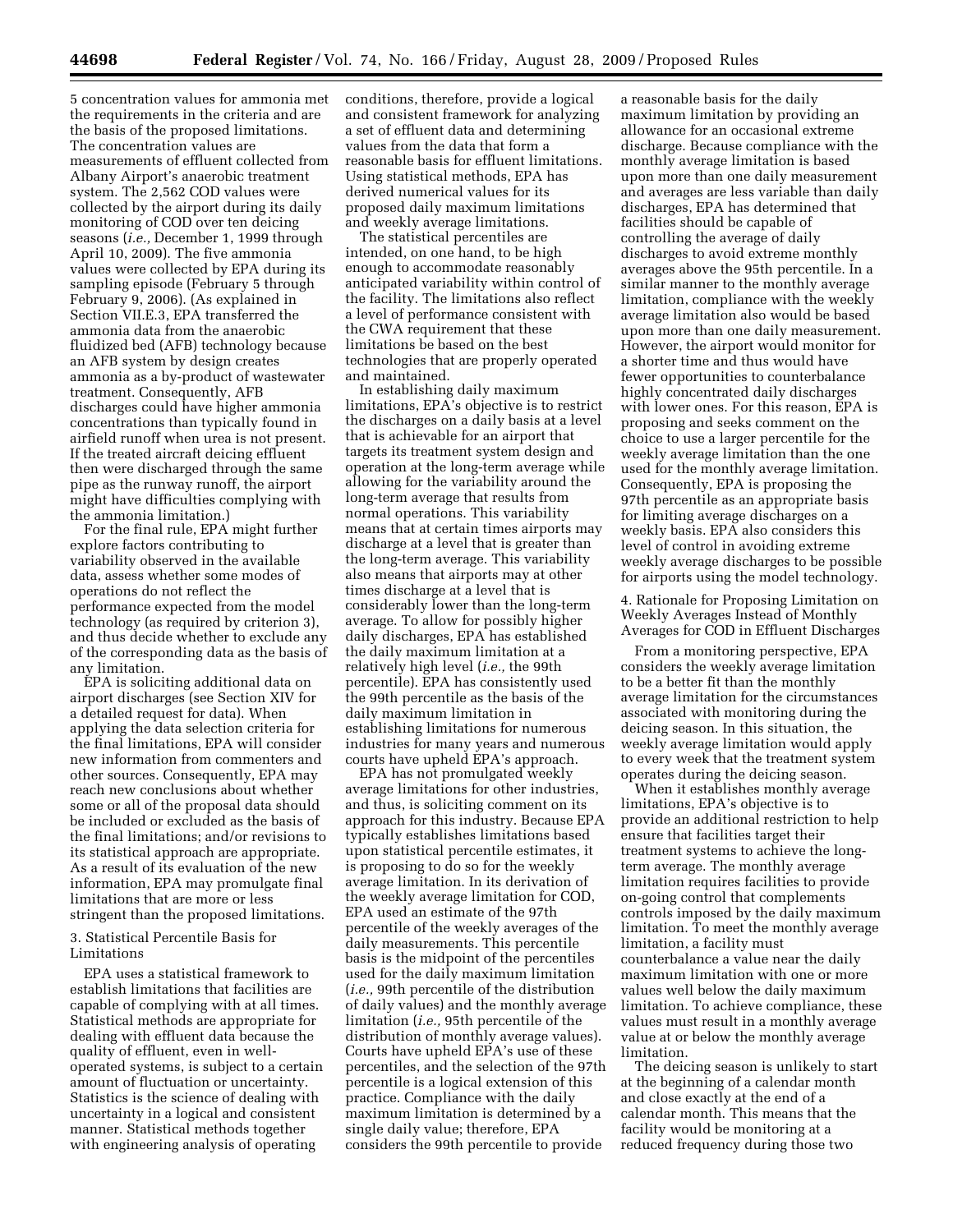months. Increasing or decreasing monitoring frequency does not affect the statistical properties of the underlying distribution of the data used to derive the limitations. However, monitoring less frequently theoretically results in average values that are more variable. For example, monthly average values based on 10 monitoring samples per month would be (statistically) expected to include some averages that are numerically larger (as well as some that are numerically smaller) than monthly average values based upon 20 monitoring samples. Because of this reduced monitoring, an airport might have trouble in complying with the monthly average limitation even with an otherwise well-operated and controlled system. In other words, because it was not monitoring as frequently, the airport would have fewer opportunities to counterbalance high concentrations with lower values.

A weekly average limitation preserves EPA's intent for an additional restriction beyond the daily maximum limitation that supports EPA's objective of having airports control their average discharges at the long-term average. EPA is proposing and soliciting comment on use of a weekly average instead of a monthly average limitation because it appears to be a better fit for this industry from a monitoring perspective. However, two factors may warrant another approach in the final rule. First, a week may be too short a period to ensure that airports will optimize their systems appropriately over a longer period to achieve the long-term average. Second, the industry and permit writers are unlikely to have experience with weekly average limitations and may prefer other alternatives. Other approaches may include the monthly average limitation and/or the annual average limitation sometimes used for intermittent dischargers in other industries. For example, for the Pulp, Paper and Paperboard Category (40 CFR Part 430), EPA promulgated an annual average limitation that was set equal to the value of the long-term average derived from the data used to develop the daily maximum and monthly average limitations for continuous dischargers. (It does not have an allowance for variability.) EPA solicits comment on whether weekly average limitations, monthly average limitations or some other approach would be appropriate to ensure that airports have well-operated, maintained, and controlled treatment systems that discharge at a level consistent with the long-term average.

5. Rationale for Proposing a Limitation Only for Daily Discharges of Ammonia in Effluent Discharges

EPA believes that it appropriate to rely on a daily maximum limitation to ensure that airports appropriately control ammonia levels as airports might have difficulties in complying with any average limitation due to monitoring less frequently than assumed in the statistical calculations (see discussion related to monitoring for COD). Unlike COD, EPA is not proposing a weekly ammonia effluent limitation. The technology basis for the COD effluent limitations would operate throughout the deicing season with continuous discharges allowing for weekly monitoring. In contrast, urea is applied to airfield pavement as needed, and discharges would occur for a short time after the initial application, as the urea works its way through the stormwater collection and any associated treatment system that may be present. Most airports would have noncontinuous and somewhat infrequent urea discharges. Consequently, it would be difficult to assume a single value for the monitoring frequency that could reasonably be applied to all airports, regardless of climatic conditions. In developing the average limitations, this assumed monitoring frequency is used in the statistical calculations. Although EPA has concerns about establishing average limitations on a national basis, a permit authority may choose to establish weekly or monthly average limitations for a specific airport, and would presumably assume a monitoring frequency based upon local climatic conditions.

Additionally, EPA expects airports to select product substitution (*i.e.,* nonurea deicers) rather than the compliance alternative that requires collection and treatment of runway runoff. Thus, it is possible that no airports will be subject to any limitation on ammonia discharges. For the final rule, after reviewing any supplementary information and comments, EPA may reevaluate whether weekly and/or monthly average limitations are necessary for proper control of ammonia.

## 6. Calculation of Limitations for COD and Ammonia

For COD, EPA used nonparametric statistical methods to estimate the percentiles used as the basis of the daily maximum and weekly average limitations. A simple nonparametric estimate of a particular percentile (*e.g.,*  99th) of an effluent concentration data set is the observed value that exceeds

that percent (*e.g.,* 99) of the observed data points.

For the proposed daily maximum limitation for COD, EPA used the nonparametric method to derive a 99th percentile of the more than 1200 daily measurements for each unit, and then set the proposed limitation equal to the median of the two 99th percentile estimates, or 271 mg/L. The median is, by definition, the midpoint of all available data values ordered (*i.e.,*  ranked) from smallest to largest. In this particular case, because there are two units, the median is equal to the arithmetic average (or mean).

For the weekly average limitation of COD, EPA first calculated, for each unit, the arithmetic average of the measurements observed during each week, excluding weekends (to be consistent with the assumed monitoring costs, although permit authorities may specify different monitoring requirements). EPA then used the nonparametric method to derive a 97th percentile of the more than 200 weekly averages for each unit, and set the proposed limitation equal to the median of the two 97th percentile estimates, or 154 mg/L.

For comparison purposes, EPA tentatively estimated 112 mg/L as the 95th percentile of the monthly averages using a statistical model based upon the lognormal distribution. If EPA were to establish a monthly average limitation, it would examine the statistical properties of the data to determine the appropriate model and statistical assumptions.

For ammonia, EPA used a parametric approach in estimating the 99th percentile based upon the data collected during EPA's 4-day sampling episode. The calculations assume the ammonia concentrations can be modeled by a lognormal distribution. EPA's selection of parametric methods, such as the lognormal distribution, in developing limitations for other industries is well documented (*e.g.,* Iron and Steel (40 CFR Part 420), Pulp, Paper and Paperboard (40 CFR Part 430), Metal Products and Machinery (40 CFR Part 438) categories). Variance estimates based upon parametric methods can be adjusted for possible biases in the data. The proposed limitation of 14.7 mg/L includes such an adjustment for possible bias from positive autocorrelation. When data are positively autocorrelated, it means that measurements taken close together in time are more closely interrelated than measurements taken farther apart in time. The adjusted variance then better reflects the underlying variability that would be present if the data were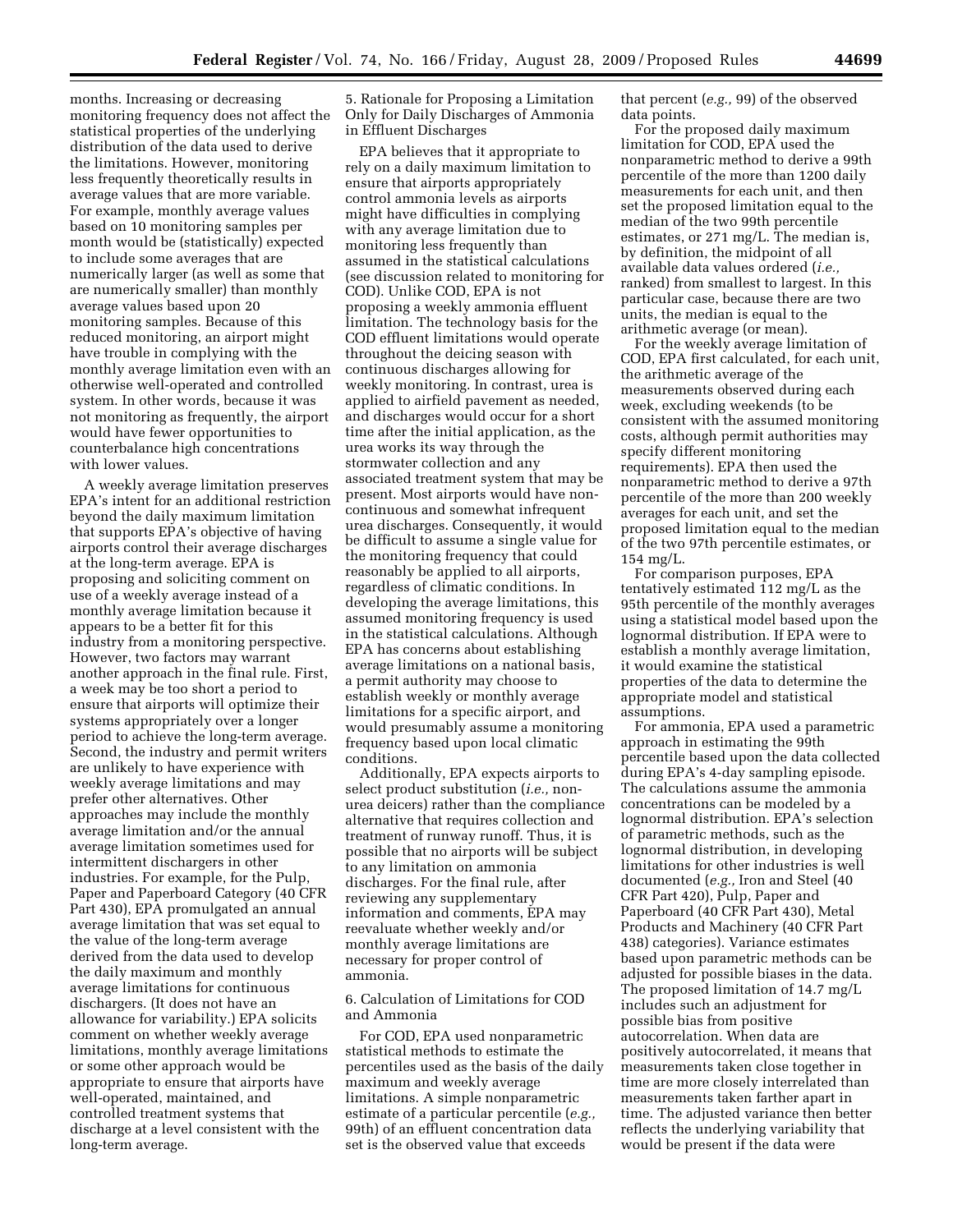collected over a longer period. For comparison purposes, EPA estimated values of 9.75 and 6.98 mg/L for the weekly average limitation and monthly average limitation.

7. Derivation of Long-Term Average for COD and Ammonia: Target Level for Treatment

Due to routine variability in treated effluent, an airport that discharges consistently at a level near the values of the daily maximum limitation or the weekly average limitation, instead of the long-term average, may experience frequent values exceeding the limitations. For this reason and as noted previously in this section, EPA recommends that airports design and operate the treatment system to achieve the long-term average that it derived for the model technology. Thus, a welloperated and designed system will be capable of complying with the proposed limitations.

For COD, EPA recommends that airports target treatment systems to achieve the long-term average value of 41 mg/L, which is the median of the 50th percentiles, of 37 and 45 mg/L, of the daily values from the two units. The daily allowance for variability, or the ratio of the limitation to the long-term average, is 6.6. (EPA usually refers to this allowance as the ''variability factor.'') In other words, the daily maximum limitation of 271 mg/L is about seven times greater than the longterm average achievable by the model technology. The weekly variability factor is 3.8.

For ammonia, EPA derived its recommended long-term average value of 5.24 mg/L from the (statistical) expected value of the lognormal distribution. The daily maximum limitation of 14.7 mg/L is about three times greater than the long-term average, of 5.24 mg/L, achievable by the ADF treatment model technology. Ammonia is generated as a by-product of the model technology, and EPA expects the concentrations of ammonia to have similar variability to what is being treated (*i.e.*, COD). In contrast to the COD limitations, which are based on a mixture of start-up and steady state periods, the ammonia limitation is based upon data collected only during steady state operations. EPA requests additional data that reflect ammonia discharges during start-up operations.

8. Engineering Review of Proposed Limitations

In conjunction with the statistical methods, EPA performs an engineering review to verify that the limitations are reasonable based upon the design and

expected operation of the control technologies and the facility conditions. During the site visit and sampling trip at the Albany treatment plant, EPA confirmed that the airport used the model technologies, specifically AFB. EPA subsequently contacted the plant personnel to obtain more information about the installation and operation of the model technologies. EPA used this engineering information to select the subset of data from which to develop the proposed limitations. In doing so, EPA excluded one extreme value because plant personnel considered it to be atypical, and likely, the result of high solids content. Plant personnel also noted that they had removed and reinstalled the carbon for one unit prior to the last deicing season. Because the performance for the next deicing season was among the best demonstrated for this system EPA concluded that the data with the new carbon characterized variability that operators could expect from periodic maintenance for longterm operation.

As part of this engineering review, EPA concluded that the values of the limitations were consistent with the levels that are achievable by the model technologies. Next EPA compared the value of the proposed limitations to the data values used to calculate the limitations. None of the data selected for ammonia were greater than its proposed daily maximum limitation which supports the engineering and statistical conclusions that the limitation value is appropriate. Because of the statistical methodology used for the COD limitations some values were greater than the proposed limitations. Of the 2,562 data points selected for COD, 27 data points had daily values that were greater than the proposed daily maximum limitation of 271 mg/L. Of the 460 weekly averages, 14 averages had values that were greater than the proposed weekly average limitation of 154 mg/L. Of those 14 averages, 11 were during weeks when the unit also had one or more daily values that were greater than the daily maximum limitation. EPA considered, from an engineering perspective, whether any factors were likely to have led to the larger daily discharges of COD. These factors included deicing season, influent concentrations, and start-up operations. In evaluating the impact of the deicing seasons, EPA concluded that the higher values did not seem to be predominant in any one season. In particular, the higher values occurred one to seven times in each of eight seasons. In evaluating influent concentrations, EPA found that influent concentrations were

generally well-controlled into the treatment plant. In general, the treatment systems adequately treated even the extreme influent values, and the high effluent values did not appear to be the result of high influent discharges. In considering start-up operations, EPA noted that the higher values occurred in every month from December through May, except in April, and thus, the limitations appear to provide adequate allowance for start-up operations.

For the final rule, EPA may further assess the range of the operating conditions and resulting performance of the treatment units used at the Albany airport that were the basis of the COD limitation. For example, EPA may contact this airport about the 27 COD values greater than the proposed daily maximum limitation. In the final rule, EPA may consider adjustments (upward or downward) to the limitations to ensure that they adequately reflect normal operations of the model technology. These final limitations may require some dischargers to improve treatment systems and/or operations to meet consistently the effluent limitations. EPA determined that this consequence is consistent with the Clean Water Act statutory framework, which requires that discharge limitations reflect the best available technology.

## *L. Complying With Regulatory Requirements*

## 1. Compliance Dates

EPA proposes that the compliance date for today's proposed requirements will be 30 days after promulgation. Permits issued after this date will need to include limits consistent with the final rule.

## 2. Determination of Number of Annual Departures

Airports, in determining whether they are subject to this proposed rule, will need to refer to the number of annual departures over a five-year period prior to submittal of a permit application or NOI. Air traffic controllers tabulate departure data, which are then compiled in the BTS T–100 database (available at *<http://transtats.bts.gov>*). These data, along with ADF usage data collected pursuant to proposed § 449.20(a), will allow permittees, permit authorities, and the public to easily determine which ADF collection requirements would apply to a particular airport.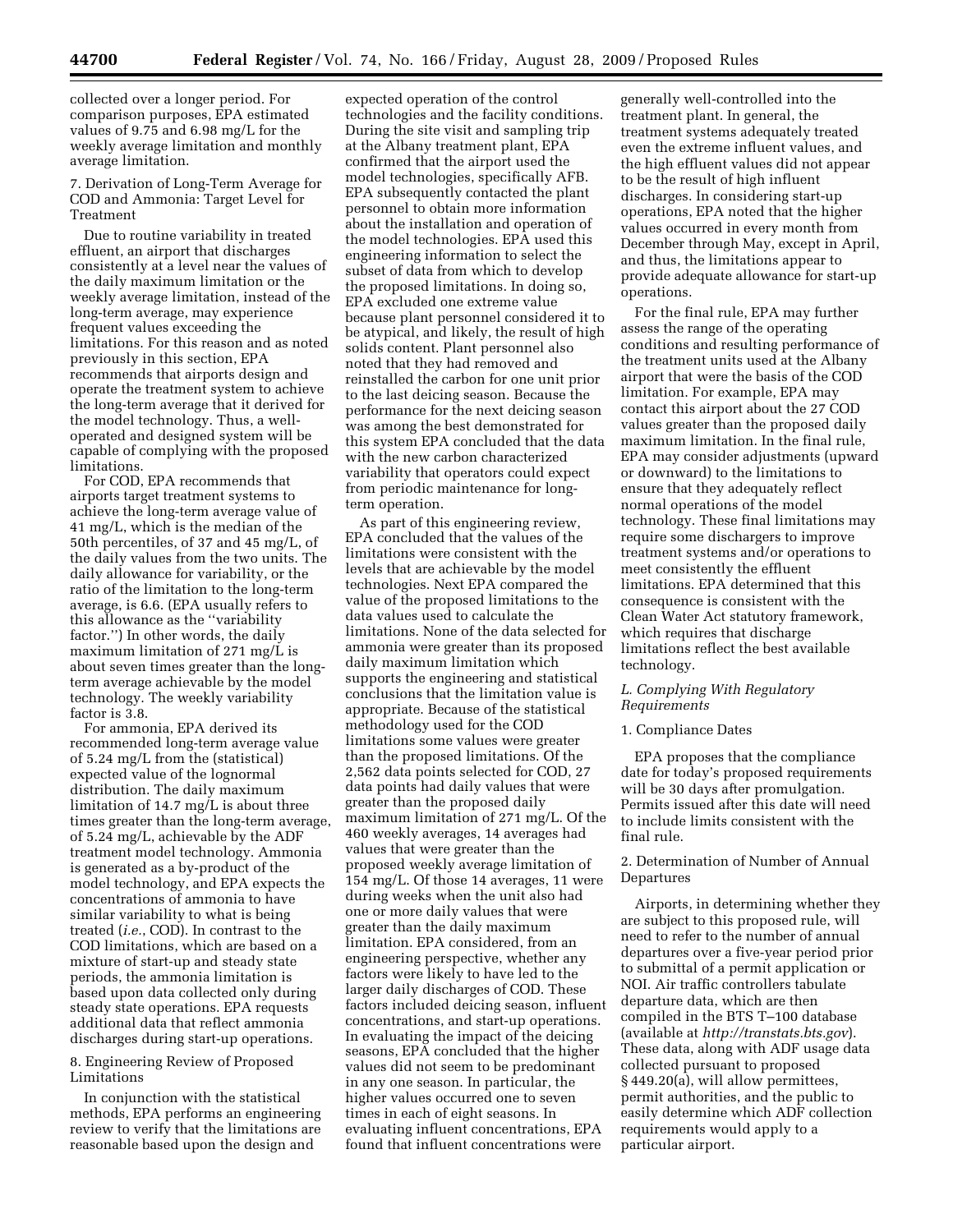3. Alternate Means of Demonstrating Compliance

#### a. ADF Collection Requirement

EPA is aware that the ADF collection requirement differs from traditional end-of-pipe effluent limitations with regard to a mechanism for demonstrating compliance. Compliance with the collection requirement cannot be determined through end-of-pipe sampling and analysis. Additionally, the amount of ADF available for collection can vary depending on the weather and icing conditions at the time of application. EPA is proposing three procedures for demonstrating compliance with the ADF collection requirement.

The first procedure would require an airport to certify to the permitting authority that it is operating its collection system in accordance with specifications for the applicable technology described at proposed § 449.20(b)(1). The proposed specifications describe operating practices for the technologies. As long as these technologies are operated and maintained as required, the permittee will be deemed in compliance with the associated collection rate. The only reporting requirement for this procedure would be for the permitted facilities to certify to the permit authority that it is operating according to the specifications.

It is not practical for EPA to provide operating specifications for all potential collection technologies. In the instance where an airport wants to perform ADF collection with a technology other than those described in the regulations, under proposed § 449.20(b)(2) the permit authority may consult with the permittee and specify, on a case-by-case basis, an alternative ADF collection technology as the manner in which the permittee must demonstrate compliance with its capture requirement. Under this provision, the Director would also be able to specify alternate operating parameters for one of the technologies listed in the proposed rule, in consultation with the permittee. As part of the permit application, the permittee would be required to demonstrate, to the Permit authority's satisfaction, that the specified technology is designed to achieve the capture requirement as set forth in today's proposal. Again, the only reporting requirement for this scenario would be for the permitted facilities to certify to their permit authorities that they are operating and maintaining their permitted technology as required.

A third procedure, under proposed § 449.20(b)(3), would be for the

permitted facility to periodically monitor, through a mass balance analysis or other means deemed acceptable by the permitting authority. The permittee would report, at a frequency determined by the permit authority, the amount of ADF sprayed and the amount of available ADF collected, in order to determine the percentage of available ADF collected.

## b. Ammonia Limits

While EPA proposed a non-ureabased airfield deicing certification requirement, it is also proposing that an airport may choose a compliance alternative in which it would monitor all runway outfalls to demonstrate compliance with a proposed alternative compliance ammonia limit. However, as described further in Section VII.E.3, EPA anticipates that most if not all permittees would certify rather than choose the proposed compliance alternative ammonia limitation.

#### **VIII. Economic Analysis for Airports**

#### *A. Introduction*

EPA's economic analysis assesses the costs and impacts of the proposed effluent guidelines on the regulated industry. This section explains EPA's methodology and the results of its economic analysis. The EA contains more detailed results of this analysis.

#### *B. Economic Data Collection Activities*

EPA obtained the following data submitted by airlines to the Bureau of Transportation Statistics (BTS):

• Aircraft departures, enplaned passengers, and cargo by airport of origination, destination, airline, aircraft, and service type (passenger or cargo only) maintained in the Form 41 Traffic Database;

• Air carrier summary traffic and capacity statistics such as available seatmiles, available ton-miles, revenue seatmiles, and revenue ton-miles maintained in the Form 41 Traffic Database;

• Operating revenues, profits, and net income for large certificated carriers maintained in the Form 41 Financial Database;

• Operating revenues, profits, and net income for small certificated and commuter air carriers submitted by airlines to the BTS and maintained in the Form 298c Financial Database. These financial data are confidential business information and cannot made public until three years after the reporting year. EPA obtained them through a special request to the BTS, and they will not be included in the rulemaking public docket.

EPA obtained data on airport revenues, expenses and other financial information that were submitted under FAA's Financial Reporting Program by commercial service airports receiving Airport Improvement Program (AIP) grants. As noted in Section VI above, EPA surveyed: All U.S. primary airports with more than 30,000 annual departures by commercial air carriers; a sample of small hub and non-hub primary airports with fewer than 30,000 commercial air carrier annual departures (excluding Alaska); and selected General Aviation/Cargo airports and Alaskan airports. The Airport Questionnaire collected data on airport ownership, financial management, signatory airlines, sources of capital funding, and non-airline aircraft operations. These data were collected to provide EPA with a context to understand better the data that were obtained through the Financial Reporting Program.

In addition, EPA surveyed a sample of airlines that operated at each of the surveyed airports; all airlines with more than 20,000 annual departures at a surveyed airport received a questionnaire, as well as a sample of airlines with more than 1,000 annual departures at each surveyed airport. The Airline Questionnaire collected data on deicing operations at each airport, including the airline's deicing budget, costs included in the budget, whether the airport is an operational hub for the airline, and whether its aircraft were deiced by another airline or a fixed base operator providing ground services at that airport.

EPA also used journal articles, academic publications, and data and reports from trade organizations, FAA, DOT, and other government agencies and other publications to inform the analysis of the effluent guidelines.

## *C. Annualized Compliance Cost Estimates*

EPA estimates that 218 primary airports that perform deicing operations and have more than 1,000 annual jet departures will be regulated by the proposed rule. EPA estimated the economic cost to each potentially affected airport of complying with the BAT limitations being proposed today using the BAT technologies identified by EPA in this proposal. Thus, EPA assumed that airports would:

• Discontinue urea usage for airfield deicing and use substitute deicing products instead;

• Collect at least 60 percent of applied ADF and treat to the specified numeric discharge limit using anaerobic fluidized bed technology if the airport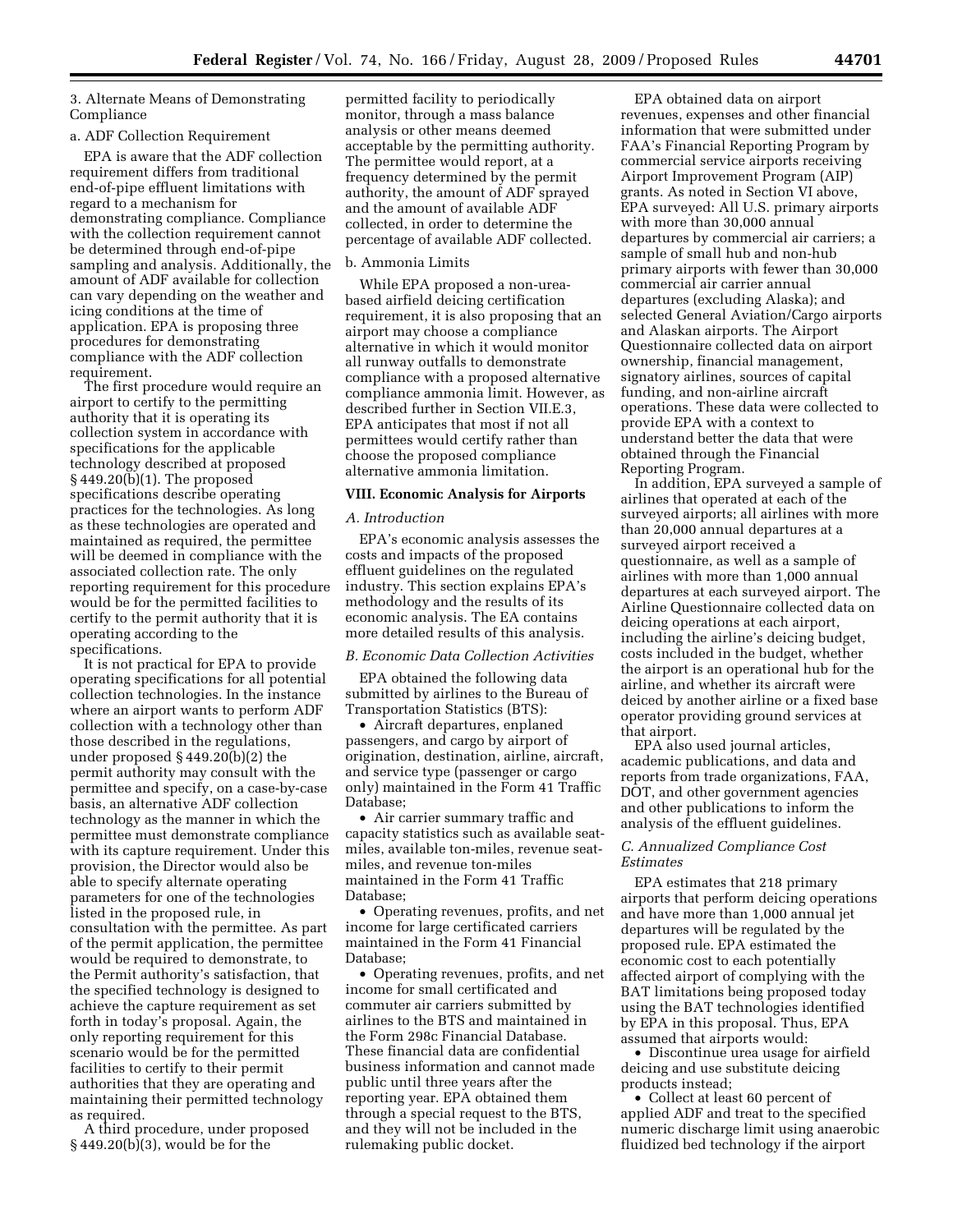has more than 10,000 annual departures, and on average 460,000 or more gallons of ADF is applied annually at the airport;

• Collect at least 20 percent of applied ADF and treat to the specified numeric discharge limit using anaerobic fluidized bed technology if the airport has more than 10,000 annual departures, and on average less than 460,000 gallons of ADF is applied annually at the airport. Because many airports do not meet the above criteria, EPA estimates that approximately 164 primary airports, 135 non-primary airports, and almost 3,000 general aviation airports are not

regulated under the proposed rule. EPA projects that 70 of the 218 inscope airports would incur costs under this proposal associated with deicing of aircraft. EPA's assessment of the remaining 148 airports indicates they are already in compliance with the performance standard, and therefore would not incur additional costs because of this proposal. The technologies that are the basis for

today's proposal are projected to cost affected airports \$714.0 million in total capital costs over the 20-year analytic period. EPA believes the effective service life of deicing pads is at least 20 years, but the effective service life of GRV and plug-and-pump technologies is 10 years. (Plug-and-pump technologies are not part of the proposed option.) Therefore, for any airport modeled using GRV and/or plug-and-pump technologies, EPA incorporated capital expenditures in year 10 for replacement in addition to the initial capital expenditure. The total capital cost figure in Table VIII–1 includes all initial and replacement capital expenditures. However, because the replacement capital expenditures occur 10 years after promulgation, the discounted present value (PV) of those expenditures is less than their current value. Thus, the PV of capital costs is also presented in Table VIII–1 to allow a fair comparison between technologies requiring replacement with those only requiring initial investment over the 20-year analytic period. The PV of capital costs

under the proposed option 3 is \$701.7 million over the 20-year analytic period.

The annual cost of operating and maintaining the technologies identified as BAT for aircraft deicing for this proposed rule, which includes the cost of using potassium acetate instead of urea to deice airfield pavement, is estimated at \$45.9 million. Adding this operation and maintenance cost to the \$45.4 million in capital costs of installing deicing pads at the seven airports who are not currently meeting the 60 percent capture requirement, the rule would have a total annualized cost of \$91.3 million (\$2006). Of the 70 airports projected to incur costs under this proposed rule: 40 airports only incur costs associated with the urea ban, 17 airports only incur costs associated with the collection and treatment of ADF, and 13 airports incur costs associated with both the urea ban and ADF collection and treatment. Table VIII–1 presents projected costs for the proposed rule, as well as the other three options examined (see Section VII.D.3).

## TABLE VIII–1—BAT COSTS TO AIRPORTS THAT DEICE AIRCRAFT AND AIRFIELD PAVEMENT

[2006 \$ millions—218 airports] a

| Option         | Airports<br>incurring<br>costs | Total capital<br>costs | Present<br>value of<br>capital costs | Annualized<br>capital costs | Annual<br>O&M costs | Total<br>annualized<br>costs |
|----------------|--------------------------------|------------------------|--------------------------------------|-----------------------------|---------------------|------------------------------|
|                | 67                             | \$311.4                | \$299.5                              | \$19.2                      | \$17.1              | \$36.4                       |
| c              | 75                             | 457.8                  | 435.2                                | 28.0                        | 82.1                | 110.1                        |
| 3 <sub>b</sub> | 70                             | 714.0                  | 701.7                                | 45.4                        | 45.9                | 91.3                         |
|                | 121                            | 871.8                  | 848.7                                | 54.9                        | 50.0                | 105.0                        |

a EPA used a discount rate of 5.25% as provided by the airport industry. *See* Section 5 of the Economic Analysis for further information.<br><sup>b</sup> Proposed option.

## *D. Economic Impact Methodologies*

EPA's analysis of the economic impacts of the proposed effluent guidelines and new source performance standards for airport deicing operations examined the impacts of the proposed regulations on the economic viability of airports and their customer airlines. We note that there are a number of distinguishing features of this industry that make the analysis here different from the type of more traditional analysis EPA would perform for a forprofit manufacturing industry.

First, almost all potentially affected airports are publicly owned and operated by local, county, or state governments, or by quasi-governmental authorities created to operate the airport. As governmental or quasigovernmental entities, airports do not earn a profit or loss in the traditional financial sense; in fact, many airports have been operated with the expectation that they will break even financially,

with airline customers legally required to cover expenditures in excess of costs.

Second, if compliance costs are passed through to airlines serving the affected airports, those airlines would likely determine economic achievability on a route and/or airport basis, as well as how that route/airport fits into the airline's entire route structure. Further, a decision to drop a route at one airport if the route is no longer financially viable may affect the financial viability of connecting routes associated with the same or different airports. However, airline cost and revenue data are only available at the airline level, not on a route-specific basis.

Third, recent years have been financially difficult for the air transportation industry. In aggregate, airlines earned negative operating profit (operating revenues less operating expenses) from 2001 through 2004, and negative net income from 2001 through 2005. A comparison of the expected

compliance costs of this proposed regulation with industry profits is not a useful benchmark here (as it usually would be for evaluating the impacts of effluent guidelines on for-profit industries in better financial condition) where many airlines are actually losing money prior to this proposal.

## 1. Cost Annualization

The first step in projecting the economic and financial impacts of this proposed rule on airports is cost annualization. For each airport, EPA projected the capital and operating and maintenance costs of the technology basis for each ADF target removal percentage over 20 years, discounted future costs using an airport-specific opportunity cost of capital, and annualized those costs to represent 20 equal annual cost payments incurred by the airport. Based on their expected service lives, the capital cost estimates incorporate periodic replacement of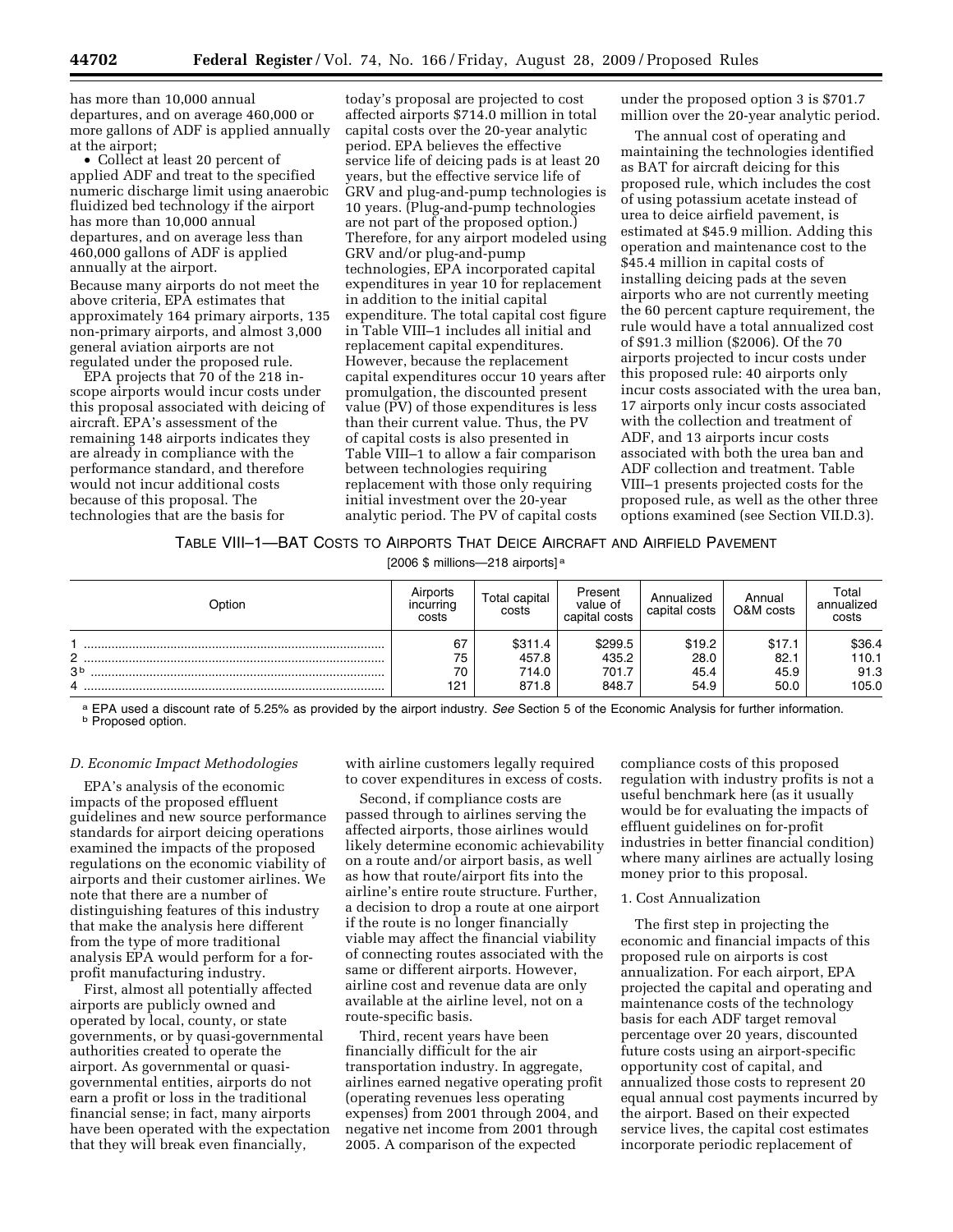GRVs and plug-and pump-technologies. For the purposes of projecting capital costs, EPA expects both these technologies will require replacement after 10 years, while a deicing pad is expected to last 20 years before requiring replacement. The method for projecting each airport's capital and operating costs is described in Section VII.I.

EPA assumed airports will issue taxexempt, fixed coupon rate serial General Airport Revenue Bonds (GARBs) to fund capital expenditures. EPA assumed airports will issue bonds equivalent to the net present value of capital costs plus 3 percent to account for bond issuance costs. Capital costs were annualized using each airport's nominal bond rate for its most recent GARB issue. This was converted to a real rate using an average annual inflation rate of 2.3 percent over the last 5 years. The average nominal discount rate for costed airports was 5.25 percent, which is equivalent to 2.87 percent after accounting for inflation. Costs were annualized over 20 years. Table VIII–1 presents the total net present value and annualized value of capital costs as well as the operating and maintenance costs for each option.

#### 2. Impacts

Because airports are generally nonprofit government or quasi-government (e.g., port authorities) enterprise funds, the effect of an effluent guideline on airport income statements and balance sheets is not equivalent to the impact on income of a for-profit private-sector business. Therefore, EPA chose to examine the financial impacts of the proposed effluent guidelines using two measures. First, EPA compared airport revenues with annualized compliance costs. Second, because EPA expects many, if not all, airports will fund capital expenditures by issuing debt (GARBs), EPA examined the impact of additional debt on each airport's debt service coverage ratio.

#### a. Revenue Test

EPA's *Guidelines for Preparing Economic Analyses* (2000) recommends the ''revenue test'' as a measure for impacts of programs that directly affect government and not-for-profit entities. The revenue test compares the annualized compliance costs of the regulation with the revenues of the governmental entity. The guidance suggests evaluating the affordability of a regulatory option as follows:

• If annualized compliance costs are less than 1 percent of revenues, the option is generally considered affordable;

• If annualized compliance costs are greater than 1 percent, but less than 3 percent of revenues, the option may be considered affordable if only a few entities are affected and the majority incurs costs less than one percent of revenues;

• If annualized compliance costs are greater than 3 percent of revenues, the option is not generally considered affordable.

EPA found that only one surveyed airport is privately owned, and because that airport is not a commercial service airport, it would not be within the scope of coverage of today's proposed rule. All other surveyed airports are owned by state, city or county governments, or by airport or multi-port authorities. Thus, use of the revenue test is appropriate to measure impacts to airports. EPA used operating revenues as reported on Form 127 of the FAA's Airport Financial Reporting Program as the denominator for the revenue test ratio, and annualized compliance costs for each option as described under Cost Annualization (*see* Section VIII.D.1) as the numerator for the ratio.

#### b. Debt Service Coverage Ratio

When creating quasi-governmental agencies such as port authorities, the legislation that created the agency typically includes a lower limit on the authority's debt service coverage ratio (DSCR). Airports owned and operated directly by a state or local government might also have direct limits on airport debt (if the airport has authority independent of the city or county government to incur debt). The authority will be in default on all bond issues if its DSCR falls below the relevant benchmark. Review of Comprehensive Annual Financial Reports (CAFR) for affected airports shows that the ratio of net revenues to debt service for any given year cannot fall below 1.25.

EPA assumed capital financing will occur through the issue of GARBs; this can only be done if the additional debt does not cause the issuer's DSCR to fall below the benchmark. Therefore, EPA estimated the post-regulatory DSCR for each airport incurring capital expenditures under the proposed rule.

From the Airport Questionnaire responses, EPA collected each airport's current DSCR, and the net revenues and debt service used to calculate that ratio. For airports that belonged to multiairport systems under the same ownership, DSCR was reported at the level of the entire system. Therefore, EPA aggregated compliance costs for all affected airports in the system, and performed a single calculation for the

entire system. EPA calculated the postregulatory DSCR in two ways: (1) Assuming costs are passed through to airlines in the form of higher landing fees, and (2) assuming no costs are passed through. Some evidence suggests airports do not pass through 100 percent of costs, at least in the short run, if there is concern an airline might withdraw service if the airport increases fees. This might occur if the airport has nearby competitors, or if airline finances are fragile. Therefore, EPA wanted to determine if an airport would be in danger of default on its debt even if it was unable to pass through compliance costs to its airline customers.

Assuming 100 percent cost passthrough from airports to airlines, EPA estimated the post-regulatory DSCR by: (1) Adding the net increase in landing fees associated with compliance (that is, total annualized compliance costs less incremental annual deicing operating and maintenance costs) to preregulatory airport net revenues, and (2) adding the annualized value of capital compliance costs to the debt service figure. Assuming no cost pass-through from airports to airlines, EPA estimated the post-regulatory DSCR by: (1) Subtracting incremental annual deicing operating and maintenance costs from pre-regulatory airport net revenues, and (2) adding the annualized value of capital compliance costs to the debt service figure.

#### 3. Cost Pass-Through

Historically, most or all airport costs are eventually paid for by airlines and the airlines' customers. Airlines paid airports for operating costs through rates and charges, and for airport capital expansion through aviation user taxes that formed the basis for AIP grants or by providing the revenue stream to finance bond issues. In recent years, airports have developed new revenue streams from concessions, parking, and car rentals. In addition, much capital expenditure is now funded through Passenger Facility Charges (PFCs), although airlines view PFCs as similar to other fees that affect ticket prices, and thus reflect costs passed through to them and their passengers. Although these recent trends have modified airport finance, EPA's overall understanding is still that in the long run, a large percentage of airport costs are passed through to airlines and airline passengers in the form of increased fees.

However, in the short run, cost passthrough (CPT) from airports to airlines might be significantly smaller than 100 percent. For example, due to the severe financial distress experienced by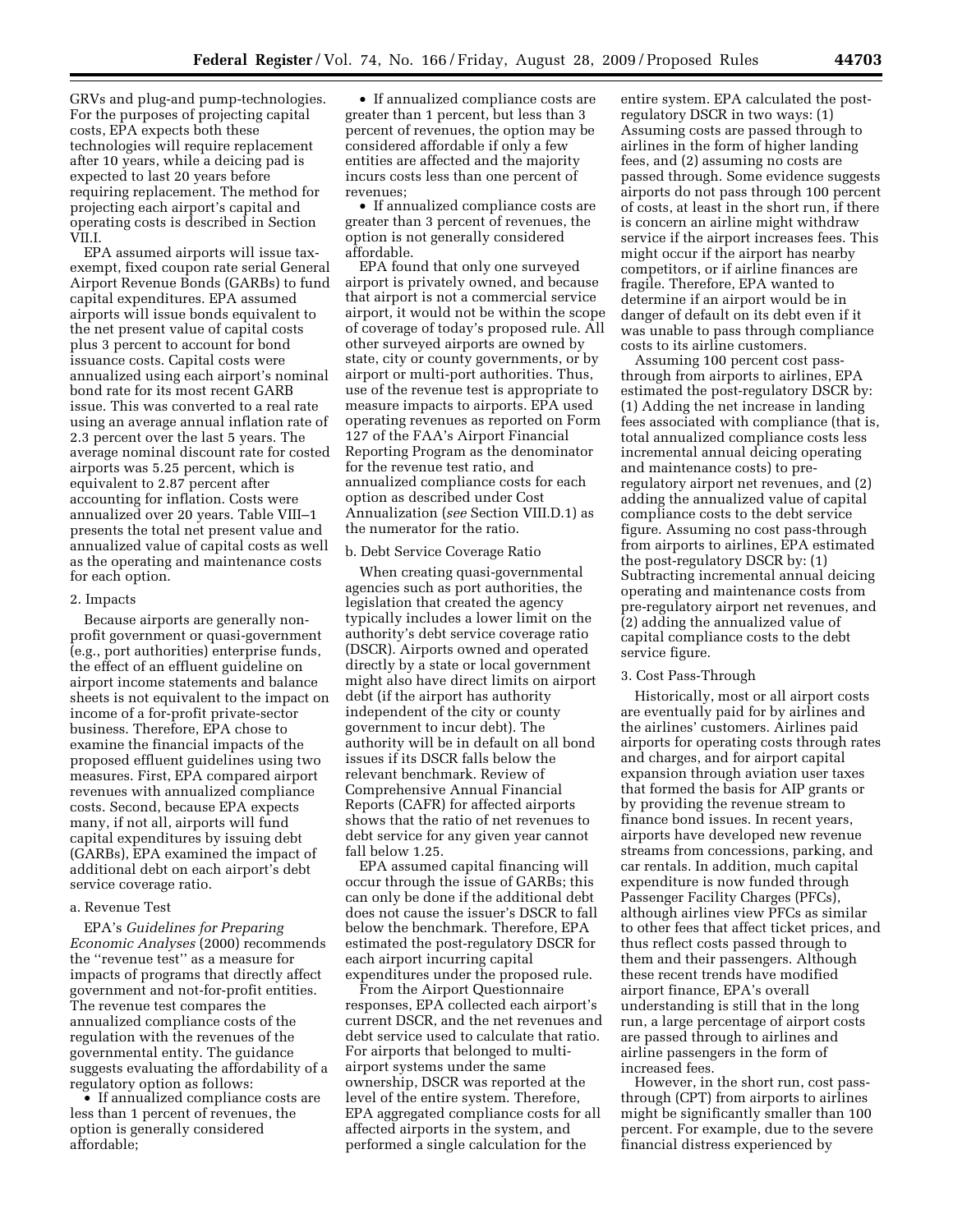airlines in the wake of 9/11, a Department of Transportation report showed that airports suspended or reduced airline rates and charges, contributed discretionary cash flow to reduce airline charges, and found other means of reducing (or at least refrained from increasing) airport costs to airlines. In addition, airports compete among themselves for airline service. Anecdotally, some airports in relatively close proximity to other significant airports have indicated to EPA that they are reluctant to increase airline rates and charges for fear of losing traffic to competitors.

Although the general economic pressures that affect an airport's ability to pass through costs are well understood, EPA found no studies that have attempted to quantify this relationship. Therefore, to study the range of possible impacts, EPA has chosen to model CPT in the form of three scenarios: the two endpoints of the spectrum (0 percent and 100 percent CPT), and an intermediate scenario of 50 percent CPT.

In addition, airlines pass through costs to passengers in the form of higher

ticket prices. The ability of airlines to do this depends largely on market-specific factors such as the desirability of an airport as a final destination, whether the trip to that final destination is for business or pleasure, and whether other airports with acceptable standards of airline service are close to that destination. If an airport serves a highly desirable final destination, with a high percentage of business travel, and no alternative airports nearby, airlines might be able to pass through significant costs to their passengers. However, although studies have measured the intensity of demand for airline services in general, there are very few studies examining airport-specific demand factors.

In addition, the ability of airlines to pass through costs to passengers also depends on the supply of air transportation services. In some respects, airline tickets have become something of a commodity, where passengers largely base their choice on ticket price. This acts to drive prices down to a similar low level. The results of this might be observed in the recent

behavior of airlines. With airline fuel costs projected to increase by 50 to 70 percent in 2008, airlines have found it difficult to raise fares, at least in the short run. Announced fare increases by one airline have not been followed by others, forcing the airline raising its fares to return them to their initial level. While airlines have recently started charging or increasing fees for checked bags, phone reservations, and in-flight meals and snacks, these fees are expected to cover only a fraction of increased fuel costs. Thus, it appears that at least in the short run, it is difficult in today's business climate for airlines to pass through a significant percentage of costs to their passengers.

## *E. Selection, Costs and Impacts of BAT Options*

Table VIII–2 summarizes the projected annualized compliance costs and the number and percent of in-scope airports projected to incur compliance costs greater than 3 percent of operating revenues under each option analyzed by EPA.

## TABLE VIII–2—SUMMARY OF IMPACTS UNDER ANALYZED OPTIONS

| ntior                                 | Total annualized<br>compliance costs<br>(2006 \$millions) | In-scope airports with pro-<br>jected compliance costs ex-<br>ceeding 3% of operating<br>revenues a b |                           |  |
|---------------------------------------|-----------------------------------------------------------|-------------------------------------------------------------------------------------------------------|---------------------------|--|
|                                       |                                                           | Number                                                                                                | Percent                   |  |
| $\overline{2}$<br>3 <sup>c</sup><br>4 | '10.<br>91.3<br>105.0                                     | 20<br>58                                                                                              | 4.2<br>9.2<br>5.1<br>26.6 |  |

a Assuming zero percent cost pass-through.

**b Impacts were not projected for 3 airports under Options 1 through 3, and 5 airports under Option 4. All 5 airports are owned by the Alaska** Department of Transportation and Public Facilities. Impacts to these airports could not be projected because the airport owner does not maintain airport-specific revenue figures.<br><sup>c</sup>Proposed option.

Under Option 2, airports are projected to incur the largest total annualized costs of all four options examined, yet projected removals of COD are less than under either Option 3 or Option 4 (*see*  Section 13 of the TDD). Because Option 2 costs more but would remove fewer pounds of pollutants than either Option 3 or Option 4, EPA eliminated Option 2 as a candidate for selection as best available technology for this ELG.

EPA also rejected Option 4 as a candidate for selection as BAT, because more than one-quarter of in-scope airports (*i.e.,* 59 out of 218 in-scope airports) are projected to incur costs exceeding 3 percent of operating revenue under this option. The difference between Option 3 and Option 4 is that Option 4 would extend the 20

percent ADF capture and treatment rate requirement from primary commercial service airports with more than 10,000 annual departures to primary commercial service airports with more than 1,000 annual departures (*see* Table 4–1 in the EA). Extending the capture requirement would cause 51 small airports with relatively low operating revenues that were not projected to incur costs under Option 3 to incur compliance costs under Option 4. Fortyseven of these 51 airports are projected to incur costs exceeding 3 percent of revenues (*see* Table 5–5 in the EA), which means that these entities would experience a heavy economic burden if required to meet this option, as described above. Based on the large number of airports that EPA projects

would experience this heavy economic burden, EPA determined that Option 4 is not economically achievable.

Under Option 3, the proposed regulations would require the 14 airports where average ADF usage has been estimated to exceed 460,000 gallons annually to capture and treat 60 percent of ADF. Airports with greater than 10,000 annual departures but less than 460,000 gallons of ADF usage would be required to meet a 20 percent ADF capture and treatment rate. Under Option 1, the regulations would require all airports with greater than 10,000 annual departures to meet the 20 percent ADF capture and treatment rate. Thus, the difference between Option 1 and Option 3 in projected compliance costs, economic impacts, and pollutant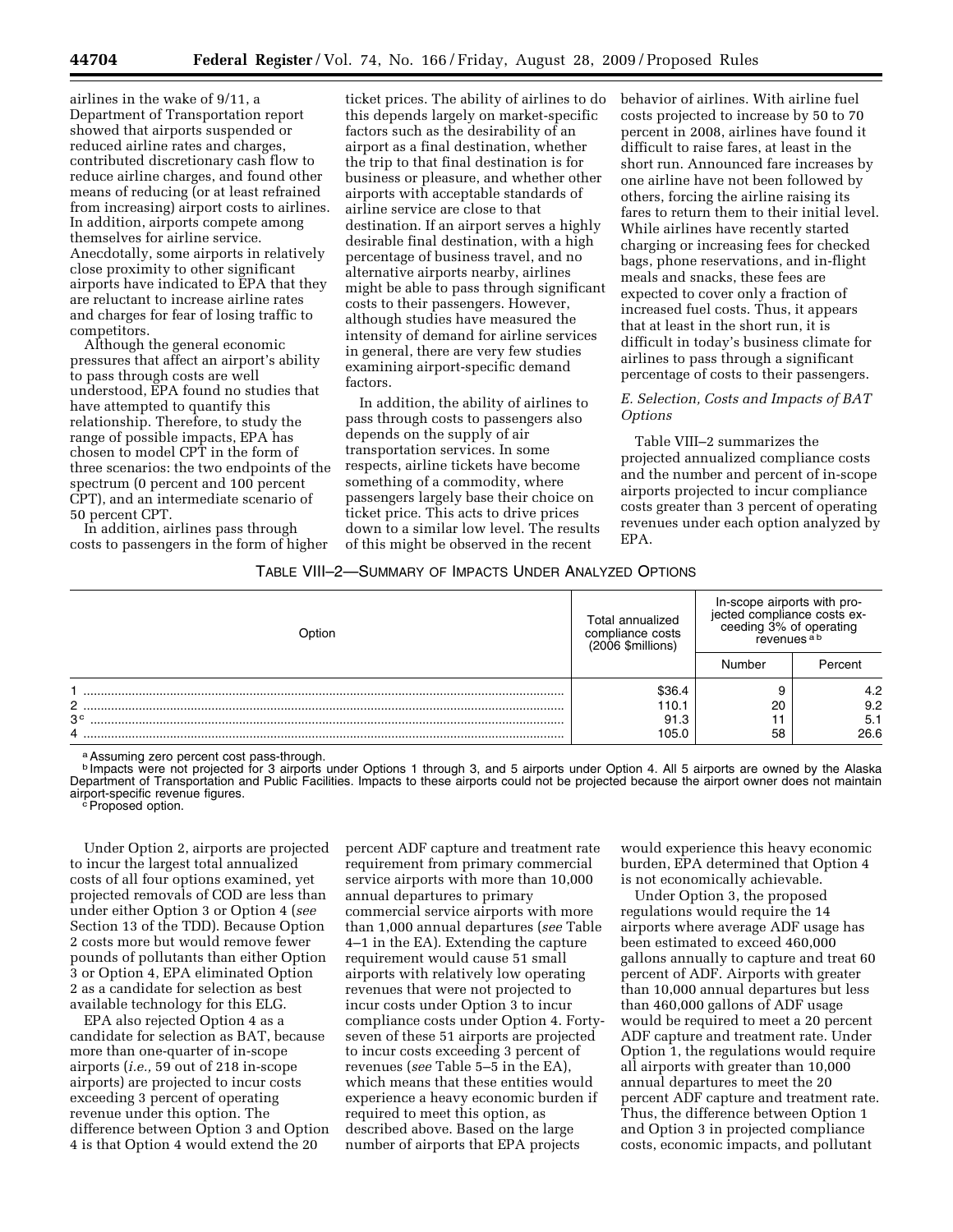removals is entirely attributable to the stricter standard for the 14 airports with the largest ADF usage; this stricter standard would add a projected \$54.9 million in annualized compliance costs to the rule.

EPA determined that both options are economically achievable. The 9 airports projected to incur costs exceeding 3 percent of operating revenues under Option 1 would incur identical impacts under Option 3. Due to the 60 percent ADF capture and treatment standard, two additional airports are projected to incur costs exceeding 3 percent of operating revenues under Option 3 (*see*  Table 5–5 in the EA). However, as discussed in Section 2.6 of the EA, very large airports such as these have significantly better access to financial resources than smaller airports and serve more passengers and aircraft. Thus, they are less vulnerable to a potential loss of service in response to increased rates and charges and earn higher revenue flows. Consequently, EPA believes these airports will be less affected than smaller airports by compliance costs that comprise a similar percentage of revenues. In addition, both of these airports are currently undergoing significant capital expansion and improvement programs; as part of these programs both airports are installing deicing pads, however EPA's costing assumed no deicing pads. Although EPA does not have sufficient information to determine if these pads will enable the airports to meet the 60 percent capture and treatment target without further capital expenditure, their installation should decrease the incremental costs necessary to reach that standard relative to those estimated for our analysis.

Airports with less than 10,000 total annual departures have been excluded from ADF collection and treatment requirements based on possible economic achievability concerns. EPA's analysis shows that approximately 46 percent of the next approximately 100 airports (in terms of ADF usage) would incur costs of greater than 3 percent of their revenue if required to comply with these additional requirements. Moreover, airports with less than 10,000 annual departures are smaller airports and may have greater difficulty raising funds to meet these ADF requirements. For these reasons, we have decided to exclude airports with less than 10,000 total annual departures from the ADF collection and treatment requirements of this proposed rule.

As a check on whether Option 3 is the best combination of technologies to be selected as BAT, EPA also examined whether there might be an additional option that would result in more removals than Option 3 (but less than Option 4) while still being economically achievable. Option 3 would impose a 60 percent capture requirement on the 14 airports that are the largest by ADF usage. EPA therefore considered whether the 60 percent requirement could be extended to additional airports beyond the top 14 (*i.e.,* extended to airports with somewhat less ADF usage) without going beyond the limits of economic achievability. EPA reviewed the projected costs of installing deicing pads at airports with less than 460,000 gallons of annual ADF usage as well as those airports' operating revenues. From this review, EPA concluded that the set of airports immediately following the ''top 14'' by ADF usage would incur significantly greater economic impacts relative to their resources than would

the top 14 airports. Specifically, of those airports that would incur costs under today's proposal, 5 of the first 6 airports that immediately follow the top 14 by ADF usage would be projected to incur costs greater than 3 percent of revenues and therefore would incur a heavy economic burden. In addition, 29 of the 57 airports in all that follow the top 14 by ADF usage would be projected to incur costs over 3 percent of revenues. This confirms, in EPA's view, that imposing the 60 percent requirement on only the top 14 airports under Option 3 is the appropriate cutoff point for determining economic achievability for this industry. Moreover, these additional airports, if subjected to a 60 percent capture requirement, would be expected to achieve few additional pounds of pollutant removals relative to Option 3. This additional analysis confirms EPA's proposal to identify the Option 3 technologies as the BAT basis for this effluent limitation guideline. *See* ''Regulatory Option Development for the Airport Deicing Operations Rulemaking Proposal'' (DCN AD01168) in the docket for additional information.

Tables VIII–3 through VIII–5 below present more detailed estimated costs and impacts of the options that EPA considered for BAT.

Table VIII–3 presents the results of the revenue test for affected airports. Under Option 3, 174 of 218 in-scope airports (80 percent) are projected to incur zero annualized compliance costs or annualized compliance costs composing less than 1 percent of revenues. Of the remainder, 11 (5 percent) are projected to incur costs exceeding 3 percent of revenues, and 29 (13 percent) are projected to incur costs exceeding 1 percent, but less than 3 percent of revenues.

| TABLE VIII—3—FINANCIAL IMPACTS OF BAT OPTIONS ON AIRPORTS THAT DEICE |  |  |  |  |
|----------------------------------------------------------------------|--|--|--|--|
|----------------------------------------------------------------------|--|--|--|--|

[2006 \$ millions-218 airports]

| Option                   | Total<br>annualized             | Number of airports with ratio of annualized compliance<br>costs to operating revenues of: a |                          |                      |     |
|--------------------------|---------------------------------|---------------------------------------------------------------------------------------------|--------------------------|----------------------|-----|
|                          | costs                           | Less than<br>$1\%$                                                                          | Between<br>1% and $3%$   | Greater<br>than $3%$ | Not |
| ົ<br>3 <sup>c</sup><br>4 | \$36.4<br>10.1<br>91.3<br>105.C | 178<br>165<br>174<br>130                                                                    | $\sim$<br>30<br>29<br>25 | 20<br>58             | ີ   |

a Number of airports may not sum to 218 due to rounding.

**b** Airports incurred compliance costs but financial impacts could not be analyzed due to lack of airport revenue data.

cProposed option.

Tables VIII–4 and VIII–5 present the projected impact of the rule on the ability of the airports to finance their debt. To complete this analysis, EPA

first had to distinguish multiple airport owners from single airport owners. Multiple airport owners might incur costs for several airports, and debt is

typically held at the ownership level, not at the level of the individual airports. EPA used question B–4 of the Airport Deicing Questionnaire to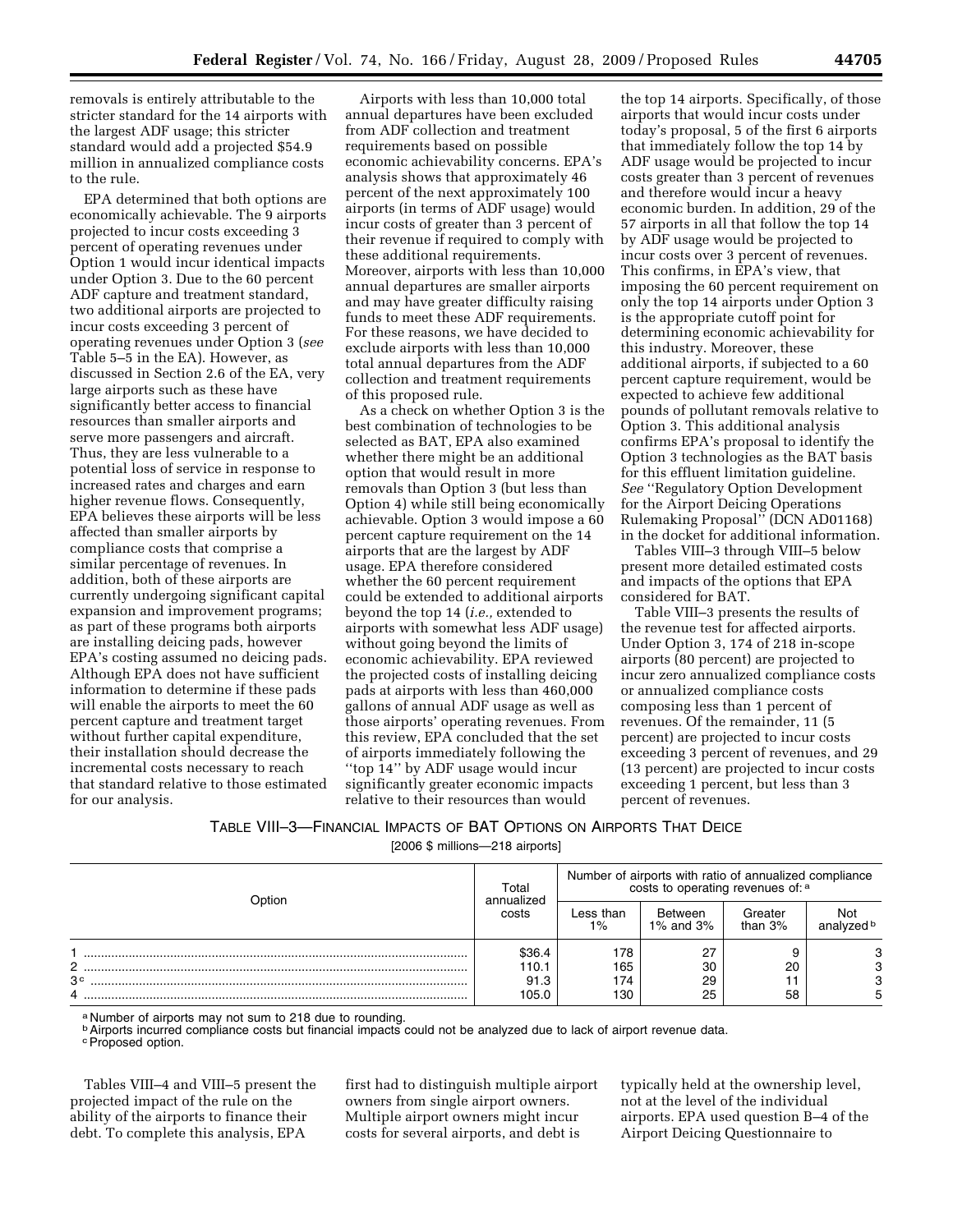identify all multiple airport owners, and how many airports under that ownership received a survey.

EPA found 10 airport owners received surveys for 31 airports; of these, 9 airport owners received surveys for 21 airports that were determined to be inscope of the proposed regulation. All results for multiple airport owners are presented unweighted because each airport was individually identified and therefore does not represent any other airports but itself with respect to ownership. EPA aggregated projected costs for all in-scope airports under that ownership pattern and analyzed them using the owning organization's debt service coverage ratio obtained from the Comprehensive Annual Financial Report. The remaining 93 (unweighted) in-scope airports were evaluated individually as single-owner airports. Although EPA did not stratify the survey based on ownership, and

therefore the survey weights cannot be considered statistically reliable for determining the count of single-owner airports, the weights generally reflect the relative frequency of single airport ownership. EPA presents both the weighted and unweighted results for this group of airports.

Some airports did not provide sufficient data to analyze impacts on the DSCR. This could occur because: (1) The airport does not use debt to finance capital projects, (2) data were not provided through the survey or the airport's annual financial report, or (3) data are available but the pre-regulatory DSCR is less than 1.25. For single-owner airports, the impact on DSCR could be projected for all airports expected to incur capital costs under the proposed option. Among multi-airport owners, the impact on DSCR could be projected for all except one airport owner that was expected to incur capital costs for three

airports under the proposed option. This airport owner is described in greater detail below.

Table VIII–4 presents the projected impact of the rule on the ability of single airport owners to finance their debt. Assuming no costs are passed through to their air carrier customers, two airports are projected to incur costs under the proposed rule that would result in their post-regulatory debt service ratio falling below the threshold that indicates default. However, one of these airports installed a deicing pad after the survey was submitted, and therefore would incur lower compliance costs than projected here. Under the proposed rule, no single airport owners are projected to be in danger of default when 100 percent of compliance costs are assumed to be passed through to airline customers.

TABLE VIII–4—IMPACT OF FINANCING BAT OPTIONS ON AIRPORT DEBT SERVICE COVERAGE RATIO—SINGLE AIRPORT **OWNERS** 

[192 airports]

| )ption              | Incur costs          | Not analyzed <sup>a</sup> | Owners with pre-regulatory DSCR<br>>1.25 & post regulatory DSCR |        |  |
|---------------------|----------------------|---------------------------|-----------------------------------------------------------------|--------|--|
|                     |                      |                           | 100% CPT                                                        | 0% CPT |  |
| c<br>3 <sub>b</sub> | 54<br>62<br>55<br>99 | 42                        |                                                                 |        |  |

a Of the 218 airports (weighted), 192 were estimated to be both in-scope, and the only airport controlled by its ownership. These columns represent the number of those 192 airports projected to incur costs under each option, and of those airports incurring costs, the number that cannot be analyzed due to lack of sufficient data.<br><sup>b</sup> Proposed option.

Table VIII–5 presents the projected impact of the rule on the ability of the owner to finance debt for the 6 multiairport systems that own the 13 airports projected to incur costs under the proposed rule. For the 5 airport systems owning the 10 airports projected to incur costs for which the DSCR analysis could be performed, none of the four

options considered for the proposed rule are projected to have an impact on the ability of airport authorities to finance debt.

EPA could not analyze one multiairport system, which is responsible for five airports projected to incur costs under at least one option. This is the Rural Aviation System of the Alaska Department of Transportation and

Public Facilities, which owns 256 rural airports. EPA projects that three of those airports would be affected by the proposed rule. The Alaska Rural Aviation system does not use debt financing; therefore, it has no DSCR to analyze. Instead, it relies on state and federal grants to fund capital expenditures.

#### TABLE VIII–5—IMPACT OF FINANCING BAT OPTIONS ON AIRPORT DEBT SERVICE COVERAGE RATIO—MULTI AIRPORT **OWNERS**

[9 airport authorities owning 21 in-scope airports] a

| Option         | Incur costs b      |    | Not analyzed b |          |          |                                                                          |  |
|----------------|--------------------|----|----------------|----------|----------|--------------------------------------------------------------------------|--|
|                | Airports<br>Owners |    | Owners         | Airports |          | Owners with pre-regulatory<br>DSCR >1.25 & post regulatory<br>DSCR <1.25 |  |
|                |                    |    |                |          | 100% CPT | 0% CPT                                                                   |  |
|                |                    | 11 |                |          |          | 0                                                                        |  |
| റ              |                    | 11 |                |          |          |                                                                          |  |
| 3 <sup>c</sup> |                    | 13 |                |          |          |                                                                          |  |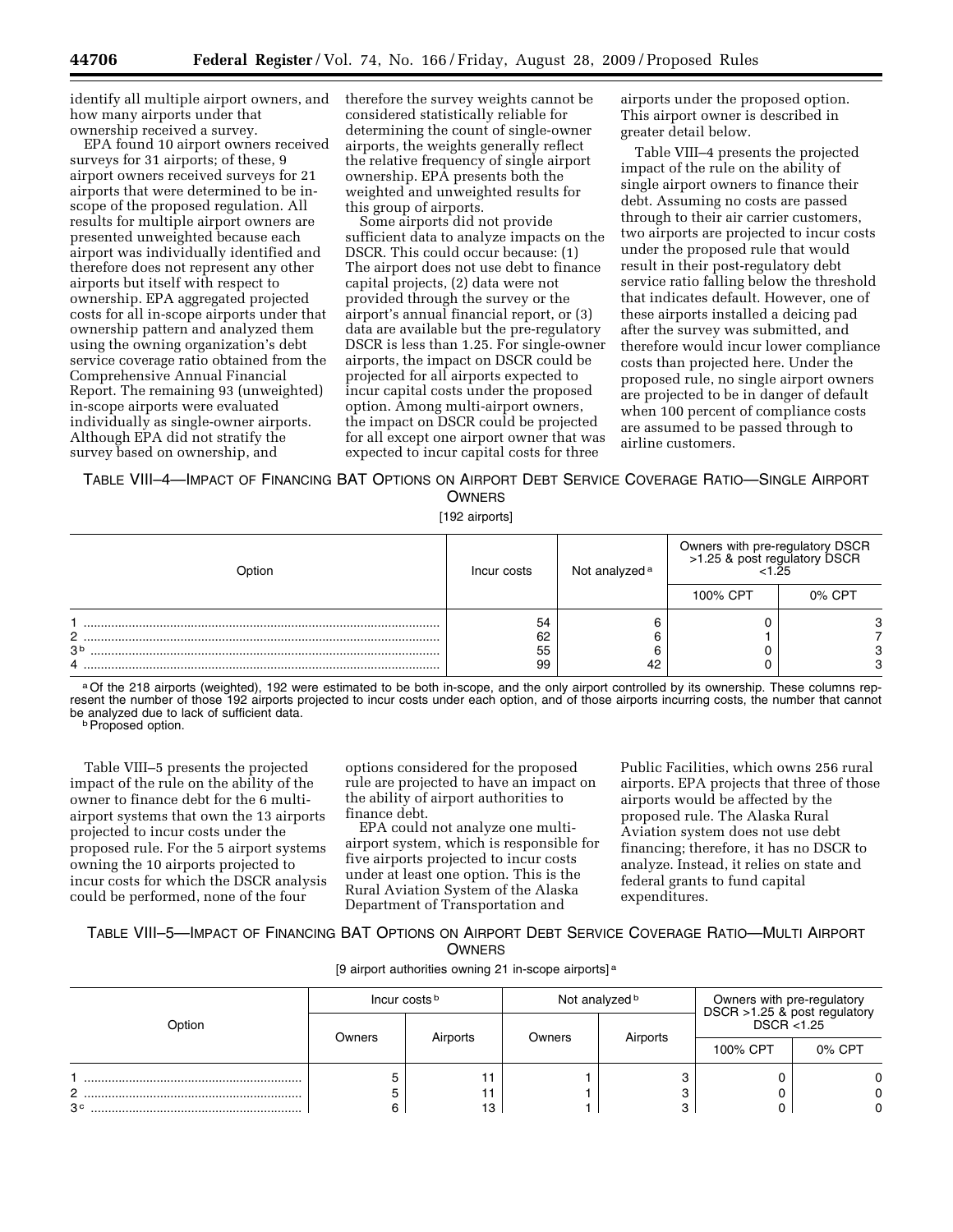## TABLE VIII–5—IMPACT OF FINANCING BAT OPTIONS ON AIRPORT DEBT SERVICE COVERAGE RATIO—MULTI AIRPORT OWNERS—Continued

[9 airport authorities owning 21 in-scope airports]<sup>a</sup>

| Option | Incur costs b |          | Not analyzed b |          | Owners with pre-regulatory<br>DSCR $>1.25$ & post regulatory |  |
|--------|---------------|----------|----------------|----------|--------------------------------------------------------------|--|
|        | Owners        | Airports | Owners         | Airports | DSCR < 1.25<br>0% CPT<br>100% CPT                            |  |
|        |               | 16       |                |          |                                                              |  |

a Because these airports and their ownership were individually identified, the results cannot be assumed to represent any airport owners other than themselves. Therefore, these results are not weighted.

<sup>b</sup>Of 114 surveyed airports (unweighted), 21 (unweighted) under the control of 9 distinct ownership authorities were determined to be in-scope of the proposed rule. These columns represent the number of those airports and the number of airport ownership authorities projected to incur costs under each option, and of those airports incurring costs, the number that cannot be analyzed due to lack of sufficient data.<br>CProposed option.

In light of the foregoing analysis, EPA does not believe that the projected impacts of the rule on the ability of airports to finance their debt are significant enough to change our proposed findings on which BAT options are economically achievable.

#### *F. Economic Impacts for New Sources*

As explained in Section VII.F above, EPA has determined that the proposed NSPS would not impose a barrier to entry, in both the new runway and new airport scenarios. The costs for a centralized deicing pad are estimated at ten percent or less of the total cost for a new runway, and this proportion is even smaller when compared to the cost of building a new airport. An analysis of these costs is contained in the record for today's proposal.

#### *G. Cost and Pollutant Reduction Comparisons*

EPA compared the projected compliance costs for the proposed rule

with the estimated reduction in pollutants resulting from the effluent guidelines. Table VIII–6 presents projected compliance costs and estimated pounds of COD and ammonia removed from airport stormwater under the proposed rule. Option 3 is expected to reduce COD and ammonia loads by 45.2 million pounds at an annualized cost of \$91.3 million, for a cost of \$2.02 per pound of pollutant removed.

## TABLE VIII–6—POLLUTANT REMOVALS, COSTS AND COST-EFFECTIVENESS OF BAT OPTIONS FOR AIRPORTS THAT DEICE

| )ption              | llutant<br>removals<br>(million lb) | Total<br>annualized<br>costs<br>06 \$ mil. | nollutant<br>removed           |
|---------------------|-------------------------------------|--------------------------------------------|--------------------------------|
| C<br>3 <sup>a</sup> | 26.6<br>36.6<br>45.2<br>47.4        | \$36.4<br>110.1<br>91.3<br>105.C           | \$1.37<br>3.01<br>2.02<br>2.22 |

a Proposed option.

EPA has reviewed the relative cost per pound of pollutants removed in previous effluent guidelines and has found that the cost per pound presented in today's proposal is similar or less expensive than many guidelines promulgated to date including: Aluminum Forming, \$2.42/Lb; Landfills, \$15.00/Lb and; Waste Combustors, \$38.83/Lb.

#### *H. Small Business Analysis*

The Regulatory Flexibility Act (RFA), as amended by the Small Business Regulatory Enforcement Fairness Act of 1996 (SBREFA; hereinafter referred to as RFA), acknowledges that small entities have limited resources, and makes it the responsibility of regulating federal agencies to avoid burdening such entities unnecessarily. The ultimate goal of RFA is to ensure that small entities do not incur disproportionate adverse economic impacts as a result of a

regulation. The first step in this process is to determine the number and type of small entities potentially affected by the regulation.

The RFA (5 U.S.C. 601) defines three types of small entities: small business, small not-for-profit organization, and small governmental jurisdictions. To determine airport ownership, EPA examined FAA Airport Data (Form 5010) and the Contact Information data file for National Flight Data Center (NFDC) facilities, which list the owner of each airport. EPA matched all 153 surveyed airports (representing 359 airports, both in-scope and out-of-scope) to their owners and determined that with the exception of one privately owned airport, ownership is composed of states, county, city governments, and single and multi-purpose port authorities. Single and multi-purpose port authorities are quasi-governmental agencies created by governmental

legislation to maintain and operate airports, shipping ports, and other government-owned facilities such as bridges.

The RFA defines a small government entity as governments of cities, counties, towns, townships, villages, school districts, or special districts, with a population of less than 50,000. After matching each airport-owning governmental entity with its population, EPA estimates that:

• 16 surveyed airports representing 76 airports are owned by small government entities

• 8 surveyed airports representing 34 airports owned by small government entities are in the scope of the proposed rule.

Although many Alaskan airports are relatively small when measured by service level, most of these airports are owned by the State of Alaska and therefore are not considered small for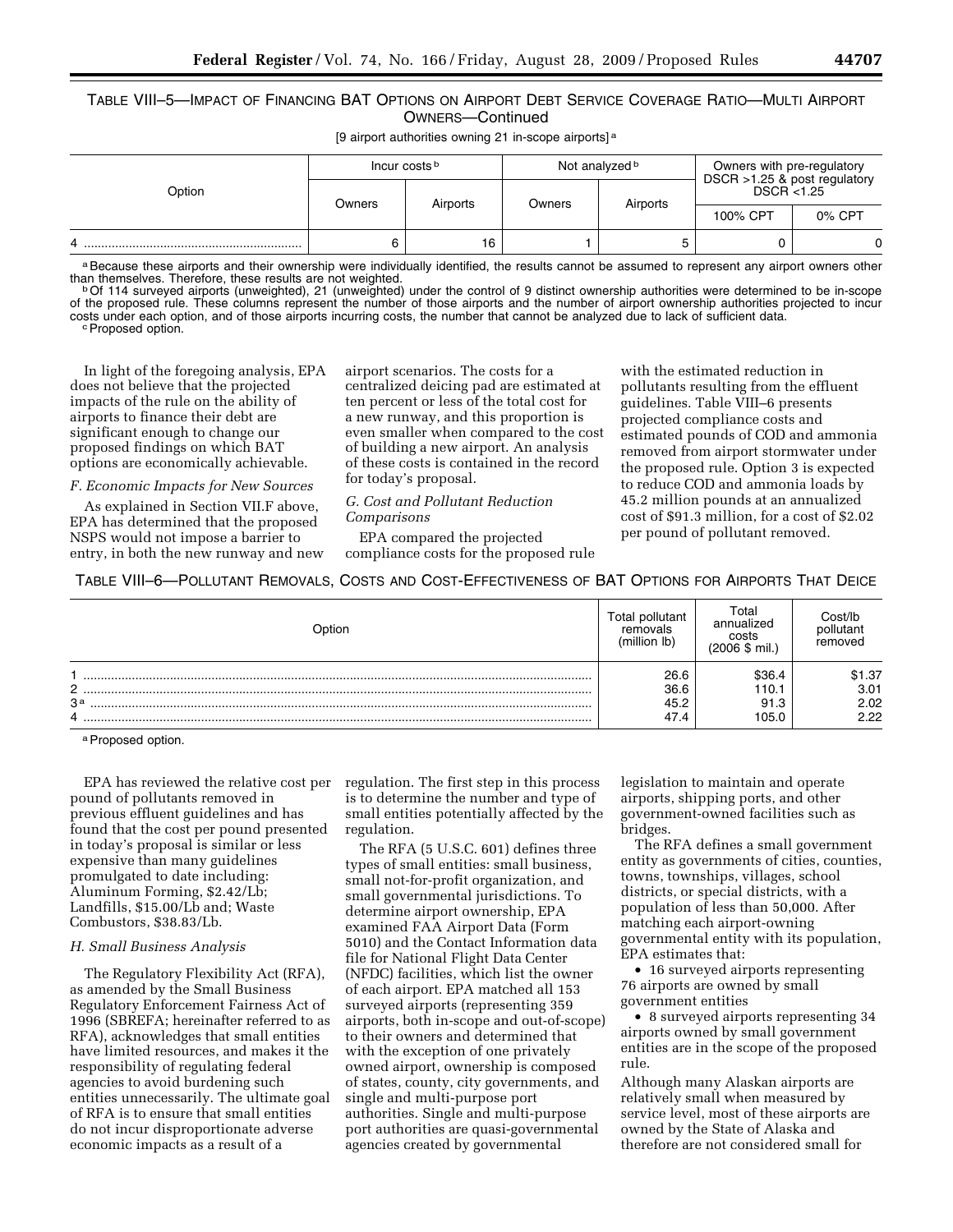the purposes of the RFA; 10 of the 11 surveyed Alaskan airports are not small by this standard.

EPA projected impacts on these small government entities that own airports

using the revenue test described in Section VIII.D.2. EPA found that 3 of the 34 in-scope airports owned by small government entities are expected to

incur annualized compliance costs exceeding three percent of airport operating revenues. These results are presented in Table VIII–7.

## TABLE VIII–7—FINANCIAL IMPACTS OF BPT/BAT OPTIONS ON SMALL AIRPORTS THAT DEICE a

[2006 \$ millions—34 airports]

| Option              | Total<br>annualized        | Number of airports with ratio of annualized compliance costs to<br>operating revenues of: |                        |                    |                              |  |
|---------------------|----------------------------|-------------------------------------------------------------------------------------------|------------------------|--------------------|------------------------------|--|
|                     | costs                      | Less than 1%                                                                              | Between 1%<br>and $3%$ | Greater than<br>3% | Not<br>analvzed <sup>b</sup> |  |
| c<br>3 <sup>c</sup> | \$1.8<br>4.8<br>1.8<br>3.0 | 23<br>23<br>23<br>23                                                                      |                        |                    |                              |  |

a An airport is considered small if the governmental entity that owns the airport serves a region with less than 50,000 people.

**b** Airports incurred compliance costs but financial impacts could not be analyzed due to lack of airport revenue data.

cProposed option.

As privately owned, for-profit businesses, air carriers are subject to the small business definitions set forth by the Small Business Administration's size standards. For EPA's purposes, the size standards for the North American Industrial Classification System (NAICS) Scheduled Passenger and Freight Air Transportation (NAICS 481111 and 481112) sectors are appropriate for determining potentially affected small airlines. Thus, air carriers with fewer than 1,500 employees will be considered small for the purposes of this analysis.

Available employment data for air carriers are provided by the BTS in their Employment Statistics—Certificated Carriers report. This data set does not contain records for all affected air carriers. For some air carriers with missing data, EPA obtained employment figures from annual reports or the annual report of the Regional Airline Association. For the remaining carriers, EPA compared their departure and enplanement data to the same data for air carriers with employment data. EPA determined that annual departures could be used as a suitable proxy for size. Using BTS T–100 data, EPA found 139 U.S. air carriers had at least one departure from an in-scope airport in 2006. Based on employment, or annual departures for air carriers without employment data, EPA estimates that of these 139 U.S. air carriers operating from in-scope airports in 2006, 36 are not small (27.5 percent) and 103 (72.5 percent) are small business owned.

#### **IX. Airline Impacts**

The economic and operational structure of airport deicing differs significantly from most industries for which EPA has promulgated effluent

limitations and guidelines. For most industries, EPA evaluates direct impacts to affected entities, and only secondarily considers impacts on those entities' suppliers and customers. In the case of airport deicing, the airport is typically the holder of the NPDES permit and thus responsible for collection and treatment of ADF-contaminated stormwater; air carriers that use the airport are occasionally co-permittees, but never the principal permittee at the airport. However, the air carrier (or a contractor to the air carrier such as another airline or an FBO) is the entity that uses the ADF at the airport under rigorous safety guidelines set by the FAA. Furthermore, in the long run, air carriers (and their passengers) pay for much of the airport's infrastructure and operating expenses. Therefore, EPA has chosen to evaluate these secondary impacts of the proposed regulation on air carriers in addition to airports.

EPA examined impacts to airlines with compliance costs passed through from airports in the form of higher landing fees. EPA compared compliance costs with airline operating revenues (''sales test''); this test was supplemented with a comparison of compliance costs with operating profit and net income for those airlines with positive earnings. EPA also analyzed the impact of costs relative to common air carrier benchmarks for unit measures of cost and capacity such as cost per available seat-mile. EPA examined impacts of the preferred option on airline operating revenue between 2004 and 2006. Only in 2005, and for only one airline out of roughly 120 during that period were compliance costs greater than three percent of operating revenue. EPA does not believe that these impacts are significant enough to

change our findings on which BAT options are economically achievable. For a more detailed discussion of these impacts, see Sections 3.3 and 5.3, respectively, of the EA.

#### **X. Environmental Assessment**

#### *A. Environmental Impacts*

EPA has evaluated environmental impacts associated with the discharge of wastewater from airport deicing activities (Environmental Impact and Benefit Assessment for Proposed Effluent Guidelines and Standards for the Airport Deicing Category (EIB)). As discussed in Section VII.E, deicing wastewater discharges can increase the loadings of multiple pollutants to receiving surface waters.

The most widely recognized pollutant from deicing activity is oxygendemanding material, measured as either COD or BOD<sub>5</sub>. All primary ingredients in both aircraft and airfield deicers exert oxygen demand. Propylene glycol and ethylene glycol are the primary ingredients in aircraft deicers. Acetate salts, formate salts, propylene glycol, ethylene glycol and urea are the primary ingredients in airfield deicers. Propylene glycol and ethylene glycol, in particular, exert extremely high levels of oxygen demand when they decay in the environment. Acetates, formates, and urea exert lower, though still significant, levels of oxygen demand.

Acetate or formate salts, the primary ingredients in many airfield deicers, also contain potassium or sodium. Potassium and sodium can raise overall salinity levels or cause ion imbalances in surface waters. Urea, another primary airfield deicer ingredient, decomposes in water to produce ammonia, a toxic compound, and nitrates, a nutrient pollutant that can increase the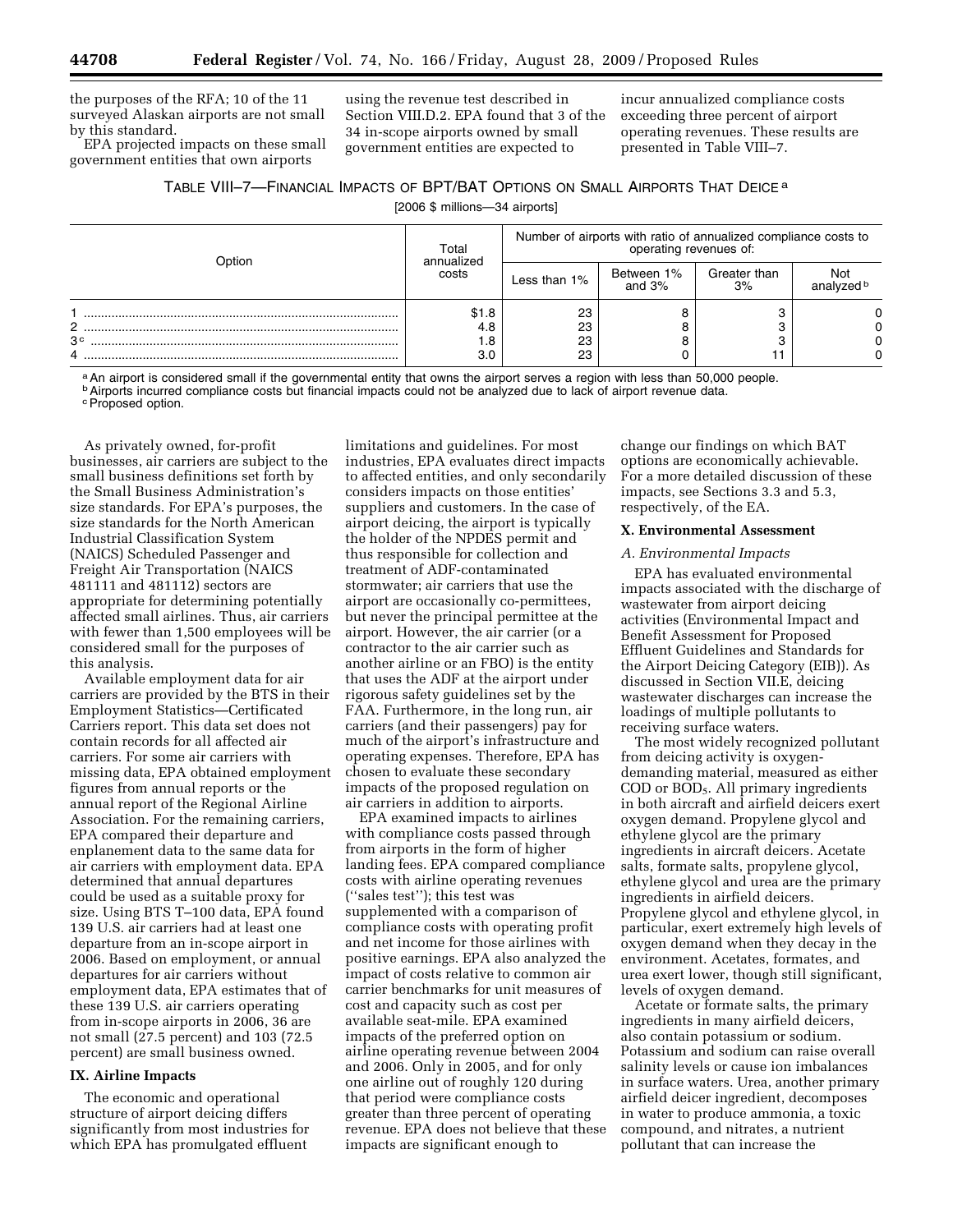incidence of organism blooms in surface waters.

Aircraft and airfield deicers also contain additives in addition to the primary ingredients. These additives serve a variety of purposes such as reducing fluid surface tension, thickening, and fire and corrosion inhibition. Because deicer manufacturers consider the identity and quantity of additives in their formulations to be proprietary information, EPA was unable to obtain complete information on the nature and use of these additives.

EPA was able to obtain some limited information through various public sources, and identified several additives with toxic properties. These include nonylphenol ethoxylates, alcohol ethoxylates, triazoles, and polyacrylic acid. Because deicer formulations change periodically, some of the additives EPA identified may not be present in current formulations. Nevertheless, the properties of the additives EPA identified may be indicative of deicer additive properties in general. EPA solicits additional information on the identity of deicer ingredients, and on the quantities in which they are used in current formulations. EPA also solicits information about potential environmental impacts associated with ingredients in deicer formulations.

Airports in the United States discharge deicing wastewater to a wide variety of waterbody types including streams, rivers, lakes and estuaries. Many airports discharge deicing wastewater to small streams with limited waste dilution and assimilation capacities. Impacts from deicing wastewater discharges have been documented in a variety of surface waters adjacent to or downstream of a number of airports in the United States. Some locations experienced acute impact events, whereas other locations have chronically degraded conditions. Observed impacts to surface waters include both physical and biological impacts. Some surface waters have been listed as impaired under section 303(d) of the CWA because they do not meet applicable state water quality standards. Physical impacts include elevated levels of glycol, salinity, ammonia, and other pollutants; depressed oxygen levels; foaming; noxious odors; and discoloration. Biological impacts include reduced organism abundance; fish kills; modified community composition; and reduced species diversity.

Deicing wastewater discharges have impaired both aquatic community health and human uses of water

resources. Available documentation indicates multiple cases of hypoxic conditions and severe reduction in aquatic organism levels in surface waters downstream of deicing wastewater discharge locations. Documented human use impacts include contamination of surface drinking water sources, contamination of groundwater drinking water sources, degraded surface water aesthetics due to noxious odors and discolored water in residential areas and parklands, and degradation of fisheries.

#### *B. Environmental Benefits*

EPA has evaluated environmental benefits associated with regulatory proposals to reduce the discharge of pollutants from airport deicing activities. This assessment is described in detail in the EIB. The proposed BAT requirement would decrease COD discharges associated with airport deicing activities by approximately 39.9 million pounds per year. The proposed BAT requirement would also reduce ammonia discharges by 4.7 million pounds. The proposed rule would also reduce loadings of additives in aircraft deicer formulations to the environment.

EPA estimates that a reduction in pollutant loadings will take place at approximately 70 airports around the country. The decline in pollutant loadings will reduce environmental impacts to surface waters adjacent to and downstream of these airports. A variety of surface waters have improved in quality after reductions in deicing pollutant loadings. Documented improvements have included abatement of noxious odors, decline in fish kill frequency, and partial recovery of community species diversity, and organism abundance in small water bodies.

Today's proposed rule would decrease pollutant loadings to multiple surface waters currently listed as impaired under sec. 303(d). The proposal will also reduce pollutant loadings to surface drinking water intakes, parks, and residential areas downstream of airports. Groundwater aquifers will also benefit. *See* the EIB for additional details.

## **XI. Non-Water Quality Environmental Impacts**

Sections 304(b) and 306 of the Clean Water Act require EPA to consider nonwater-quality environmental impacts (including energy requirements) associated with effluent limitations guidelines and standards. To comply with these requirements, EPA considered the potential impact of the collection and treatment technologies

on energy consumption, air emissions, and solid waste generation. EPA prepared these analyses only for technologies associated with the BAT and NSPS requirements.

#### *A. Energy Requirements*

Net energy consumption considers electrical requirements for pumping collected fluid from centralized deicing pads, and electrical requirements for operating the anaerobic fluidized bed (AFB) bioreactors and the aerated ponds and fuel requirements for glycol recovery vehicles (GRVs). Detailed calculations regarding net energy consumption for the collection and treatment technologies are provided in a separate memorandum entitled ''Energy Requirements for ADF Contaminated Stormwater Collection and Treatment Alternatives'' (DCN AD011167), available in the public record for this rule.

To estimate incremental electrical requirements associated with pumping collected ADF to either tanks or ponds, EPA assumed airports would continuously operate three 40 horsepower (hp) electric motors during each deicing day. EPA also conservatively assumed that all airports would use pumps rather than allow ADF-impacted stormwater to flow by gravity to holding tanks or ponds. Using that assumption, EPA estimated the total incremental electrical usage associated with the proposed rule would be approximately 1.2 million kilowatt hours per year (kWh/yr).

EPA developed another relationship between electrical use and chemical oxygen demand (COD) removal by the AFB bioreactors based on information provided by Albany International Airport. Using the information from Albany Airport, EPA estimated the electrical requirement for COD removal and used that rate to estimate electrical usage associated with COD removal.

The AFB treatment systems also generate biogas that can be used as a source of heat when burned in facility boilers or when converted to electricity using technologies such as microturbines or fuel cells. To estimate the potential electricity that could be generated if all AFB treatment systems installed microturbines to generate electricity, EPA developed a relationship between biogas generation and COD removal based on data provided by Albany Airport. EPA used these data to determine the potential energy of the associated biogas.

The comparison of the potential electrical generation from converting biogas to electricity to the electrical requirements for AFB operation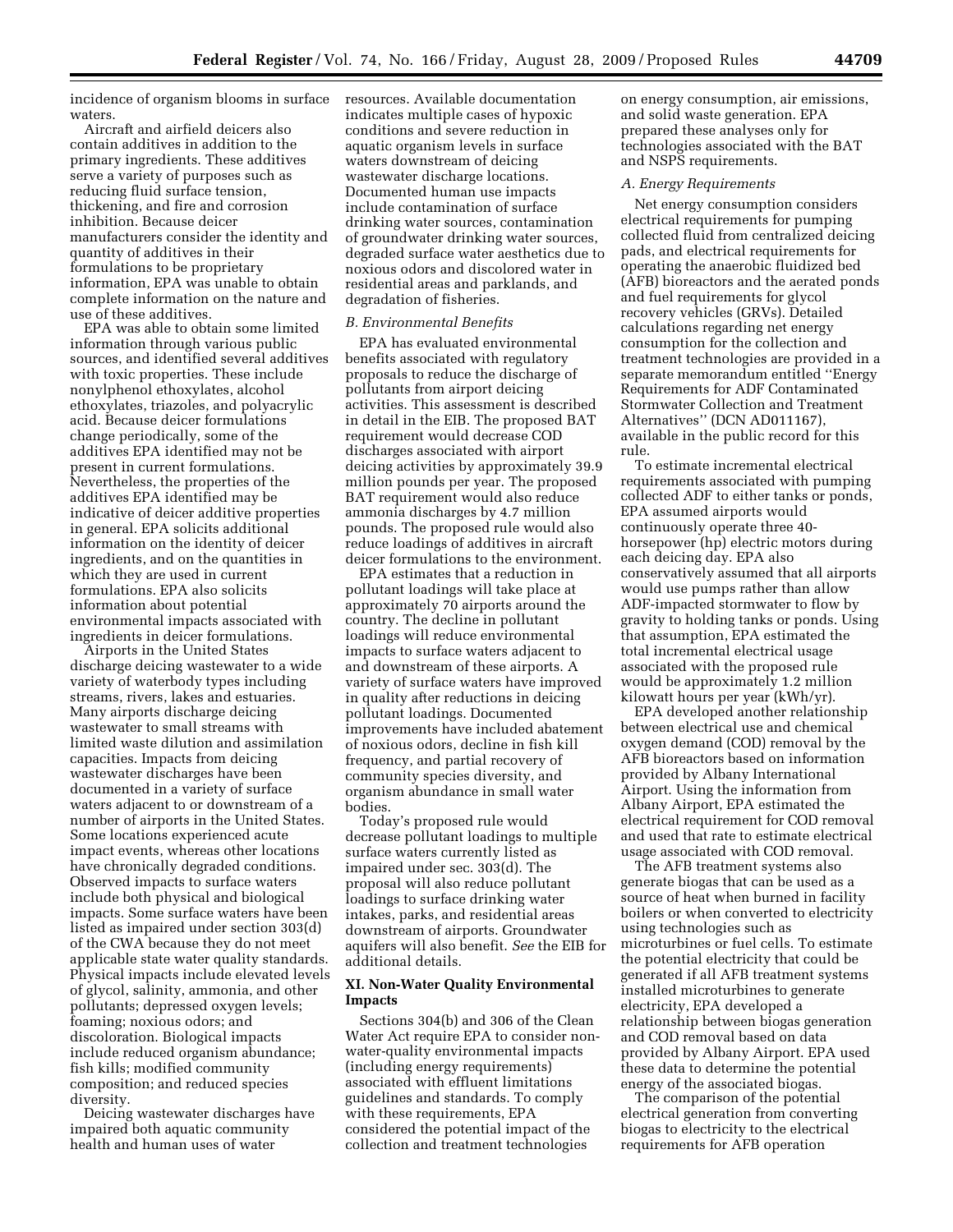indicates that treatment of ADFcontaminated stormwater could generate nearly the same amount of electricity that is needed to operate the treatment systems. Based on this analysis, there will not be a net increase in electricity to operate the collection and treatment systems for ADFcontaminated stormwater.

EPA also analyzed fuel use by GRVs collecting ADF-contaminated stormwater. EPA used Airport Questionnaire data for diesel fuel costs for GRVs, and then estimated an average diesel fuel use based on the unit cost for diesel fuel of \$2.07/gal.1 EPA then estimated annual fuel usage per gallon of applied ADF to be 0.08 gal/gal ADF applied. Using this relationship, EPA estimated total incremental No. 2 diesel fuel consumption at all in-scope airports installing additional collection equipment to be 604,000 gallons per year.

EPA compared incremental diesel fuel use by GRVs at all airports to diesel fuel use on a national basis. Approximately 25.4 million gallons per day of No. 2 diesel fuel was consumed in the United States in 2005. The diesel fuel requirement associated with this proposed rule is less than 0.005 percent of the annual amount of diesel fuel consumed.

#### *B. Air Emissions*

Additional air emissions as a result of the proposed rule could be attributed to added diesel fuel combustion by GRVs collecting ADF-contaminated stormwater, from additional jet engine taxi time related to deicing pads, and from anaerobic treatment of ADF. Emissions from these sources are discussed below.

#### 1. Emissions From GRV Collection

As discussed in Section XI.A above, EPA conservatively estimated that GRVs collecting ADF-contaminated stormwater at airports will consume an additional 604,000 gallons per year of No. 2 diesel fuel. To estimate air emissions related to combustion of No. 2 diesel fuel in the internal combustion engines on GRVs, EPA used published emission factors for internal combustion engines. The Agency selected emission factors for gasoline and diesel industrial engines because EPA assumed this class to be a more representative population of engines. To estimate emissions from the GRVs, EPA first converted the additional 604,000 gallons of diesel fuel to million British Thermal Units

(MMBtu) and then applied the appropriate emission factors. The calculated annual emissions indicate that an additional 4,781 tons per year of carbon dioxide  $(CO<sub>2</sub>)$  will be emitted from GRVs combusting additional diesel fuel to comply with the proposed rule. Carbon dioxide is the primary greenhouse gas attributed to climate change, and the 6,900 additional tons per year that would be associated with the proposed rule is very small relative to other sources. For example, in 2006, industrial facilities combusting fossil fuels emitted 948 million tons of  $CO<sub>2</sub>$ equivalents. An additional 6,900 tons per year from GRVs is less than a 0.001 percent increase in the overall  $CO<sub>2</sub>$ emissions from all industrial sources.

#### 2. Emissions From Transportation to Aircraft Deicing Pads

To estimate aircraft emissions associated with the additional time spent taxiing to and from newly installed deicing pad and idling during deicing, EPA used the seven busiest airports where deicing pads would likely be installed to comply with the proposed rule. To estimate aircraft emissions for each airport from transportation to newly installed deicing pads, input files such as departure information, types of aircraft being deiced, and deicing days were compiled and applied to the Emissions and Dispersion Modeling System (EDMS), an emission-estimating tool developed by the FAA for activities relative to airports. Typically, the EDMS input file quantifies aircraft activity relative to an aircraft's landing and takeoff (LTO) cycle. The cycle begins when the aircraft approaches the airport on its descent from cruising altitude, then lands and taxis to the gate, where it idles during passenger deplaning. The cycle continues as the aircraft idles during passenger boarding, taxis back out onto the runway, takes off, and ascends (climbout) to cruising altitude. Thus, the six specific operating modes in an LTO cycle are as follows:

- Approach;
- Taxi/idle-in;
- Taxi/idle-out;
- Idling;
- Takeoff; and
- Climbout.

The LTO cycle provides a basis for calculating aircraft emissions. During each mode of operation, an aircraft engine operates at a specific power setting and fuel consumption rate for a given aircraft make and model. Emissions for one complete cycle are calculated using emission factors for each operating mode for each specific aircraft engine combined with the

typical period of time the aircraft is in the operating mode.

For this assessment, EPA ran the EDMS model using default time-inmode values for each component of the LTO cycle. Next, the Agency adjusted the time-in-mode values in the model to account for additional time spent traveling to the deicing pad (15 minutes), engine idling while deicing (30 minutes), and taxing away from the deicing pad (15 minutes) and reran the model with these adjusted time-in-mode values. Then, EPA subtracted the baseline model run from the second model run to estimate the additional emissions associated with deicing.

EPA then adjusted these values to reflect the snow or freezing precipitation (SOFP) days for each airport by multiplying the annual values by the SOFP days divided by 365 days per year.

EPA also estimated total annual LTO aircraft emissions for the seven airports to compare aircraft emissions associated only with deicing. The calculations indicate that the proposed rule could increase carbon monoxide emissions from aircraft at the impacted airports by as much as 6.9 percent due to additional ground-time needed for pad deicing. Although the annual percentage increase in criteria pollutant emissions from the seven airports included in this analysis is a concern, the actual increase in emissions (*e.g.,* 903 tons per year of carbon monoxide) is insignificant when compared to total criteria pollutant emissions for the aircraft sector. For example, in 2002, EPA estimated total carbon monoxide emissions from the aircraft sector at approximately 260,000 tons. The increase in criteria pollutant emissions resulting from additional aircraft deicing time account amounts to less than a 0.3 percentage increase in the aircraft sector annual criteria pollutant emissions.

## 3. Emissions From AFB Treatment Systems

Anaerobic digestion of glycols found in ADF contaminated stormwater generates biogas containing approximately 60 percent methane and 40 percent carbon dioxide. Airports installing AFBs for treatment of ADF contaminated stormwater are expected to burn a portion of the gas in on-site boilers in order to maintain reactor temperature. The remainder of gas can be either combusted in a microturbine for electricity generation or flared. Regardless of the combustion technology, nearly all biogas generated by AFBs is converted to carbon dioxide, the primary greenhouse gas. EPA calculates 17,300 additional tons per

<sup>1</sup>This diesel fuel price was the average reported by the Energy Information Administration for the 2004–05 winter season, the same period that EPA is analyzing for airport deicing activity.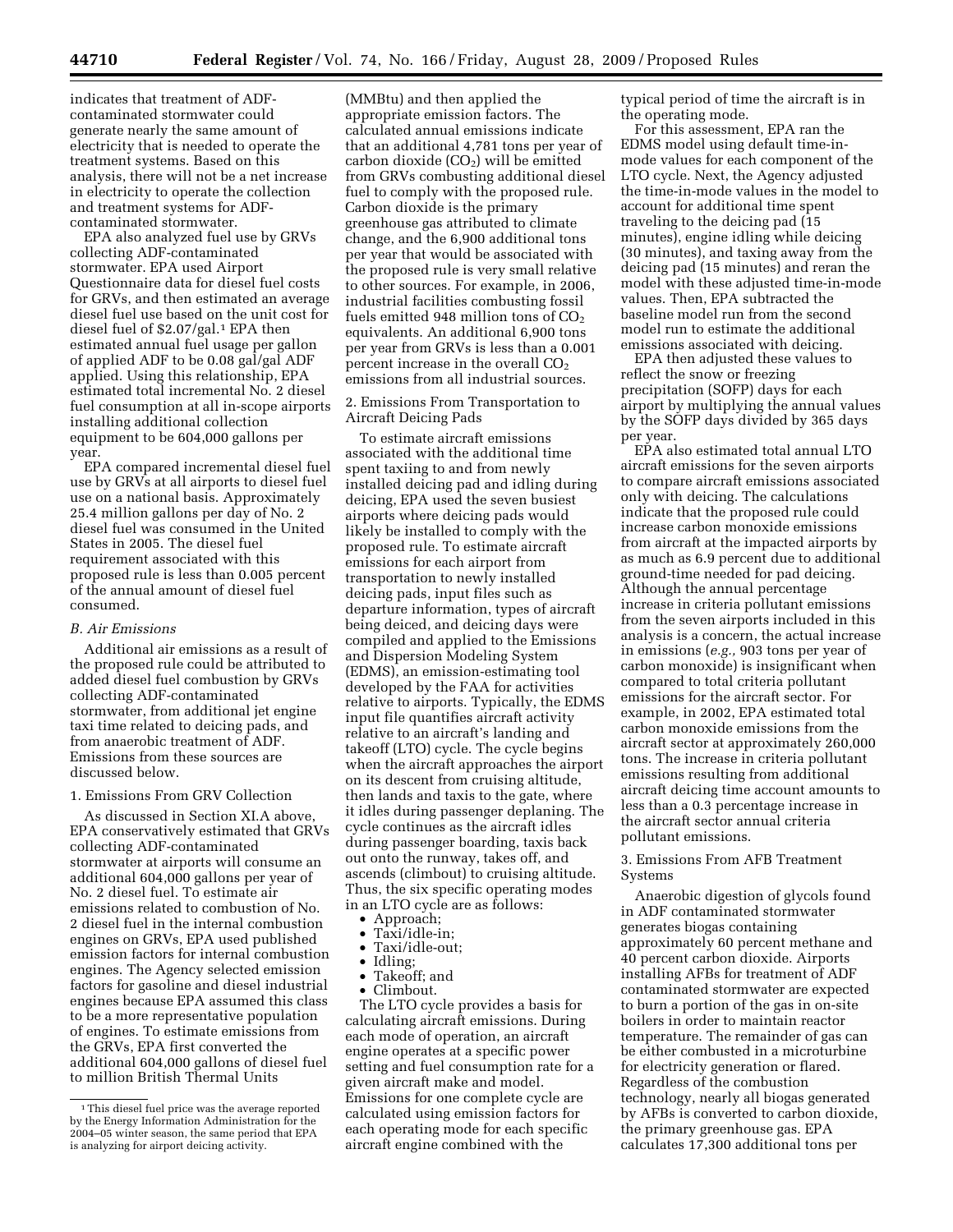year for 60% ADF capture, which is very small relative to other sources. For example, in 2006, industrial facilities combusting fossil fuels emitted 948 million tons of  $CO<sub>2</sub>$  equivalents. An additional 17,300 tons per year of carbon dioxide from AFB treatment is less than 0.002 percent of the annual industrial carbon dioxide emissions nationwide.

#### *C. Solid Waste Generation*

AFB bioreactors will generate sludge that will require disposal, likely in an off-site landfill. To estimate annual sludge generation by the AFB bioreactors that may be installed at airports to treat ADF-contaminated stormwater, EPA first estimated the potential COD removal for the proposed collection and treatment scenarios and then applied published anaerobic biomass yield information to estimate total sludge generation on a national basis. The biomass yield calculation, which simply multiplies the COD removal by the yield, is a rough method of estimating sludge generation and does not account for other factors such as degradation or inorganic material (*e.g.,* AFB media) that may be entrained into the sludge. However, this method does provide an order of magnitude estimate of sludge generation that can be compared to other types of common biological treatment systems to determine if AFB sludge generation would be unusually high at airports treating ADF-contaminated stormwater.

To provide some perspective on the potential total amount of biomass produced annually by the AFB biological reactors treating ADFcontaminated stormwater, EPA compared the most conservative biomass generation estimate with its national biosolids estimates for all domestic wastewater treatment plants throughout the United States. Approximately 8.2 million dry tons of biosolids will be produced in 2010. EPA estimates that AFB bioreactors treating ADF-contaminated stormwater will increase biosolids generation in the United States by less than 0.01 percent.

#### **XII. Regulatory Implementation**

## *A. Relationship of ELGs to NPDES Permits*

Effluent guidelines act as a primary mechanism to control the discharge of pollutants to waters of the U.S. Once finalized, the regulations would be applied to airports through incorporation in individual or general NPDES permits issued by EPA or authorized states or tribes under section 402 of the Act.

The Agency has developed the limitations for this proposed rule to cover the discharge of pollutants for this point source category. In specific cases, the NPDES permit authority may elect to establish technology-based permit limits for pollutants not covered by this regulation. In addition, if state water quality standards or other provisions of state or federal law require limits on pollutants not covered by this regulation (or require more stringent limits or standards on covered pollutants to achieve compliance), the permit authority must apply those effluent limitations or standards.

For individual permits, ELG provisions are typically incorporated when those permits are renewed, although permit authorities may require modification upon promulgation.

#### *B. Best Management Practices*

Sections 304(e), 308(a), 402(a), and 501(a) of the CWA authorize the Administrator to prescribe BMPs as part of effluent guidelines and standards or as part of a permit. EPA's BMP regulations are found at 40 CFR 122.44(k). Section 304(e) of the CWA authorizes EPA to include BMPs in effluent limitation guidelines for certain toxic or hazardous pollutants to control ''plant site runoff, spillage or leaks, sludge or waste disposal, and drainage from raw material storage.'' CWA section 402(a)(1) and NPDES regulations (40 CFR 122.44(k)) also provide for best management practices to control or abate the discharge of pollutants when numeric limitations and standards are infeasible. In addition, section 402(a)(2), read in concert with section 501(a), authorizes EPA to prescribe as wide a range of permit conditions as the Administrator deems appropriate in order to ensure compliance with applicable effluent limitations and standards and such other requirements as the Administrator deems appropriate.

Dikes, curbs, and other control measures are being used at some airport facilities to contain leaks and spills as part of good ''housekeeping'' practices. However, on a facility-by-facility basis a permit writer may choose to incorporate BMPs into the permit. *See* the TDD for this proposed rule for a detailed discussion of pollution prevention and best management practices used by airports.

#### *C. Upset and Bypass Provisions*

A ''bypass'' is an intentional diversion of the streams from any portion of a treatment facility. An ''upset'' is an exceptional incident in which there is unintentional and temporary noncompliance with technology-based

permit effluent limitations because of factors beyond the reasonable control of the permittee. EPA's regulations concerning bypasses and upsets for direct dischargers are set forth at 40 CFR 122.41(m) and (n) and for indirect dischargers at 40 CFR 403.16 and 403.17.

#### *D. Variances and Modifications*

The CWA requires application of effluent limitations established pursuant to section 301 or pretreatment standards of section 307 to all direct and indirect dischargers. However, the statute provides for the modification of these national requirements in a limited number of circumstances. Moreover, the Agency has established administrative mechanisms to provide an opportunity for relief from the application of the national effluent limitations guidelines and pretreatment standards for categories of existing sources for toxic, conventional, and nonconventional pollutants.

#### 1. Fundamentally Different Factors Variance

EPA, with the concurrence of the State, may develop effluent limitations or standards different from the otherwise applicable requirements if an individual discharging facility is fundamentally different with respect to factors considered in establishing the limitation of standards applicable to the individual facility. Such a modification is known as a ''fundamentally different factors'' (FDF) variance. EPA, in its initial implementation of the effluent guidelines program, provided for the FDF modifications in regulations. These were variances from the BCT effluent limitations, BAT limitations for toxic and nonconventional pollutants and BPT limitations for conventional pollutants for direct dischargers. For indirect dischargers, EPA provided for FDF modifications from pretreatment standards. FDF variances for toxic pollutants were challenged judicially and ultimately sustained by the Supreme Court. (*Chemical Manufacturers Association* v. *Natural Resources Defense Council,* 479 U.S. 116 (1985)).

Subsequently, in the Water Quality Act of 1987, Congress added new sec. 301(n) of the Act. This provision explicitly authorizes modifications of the otherwise applicable BAT effluent limitations or categorical pretreatment standards for existing sources, if a facility is fundamentally different with respect to the factors specified in section 304 (other than costs) from those considered by EPA in establishing the effluent limitations or pretreatment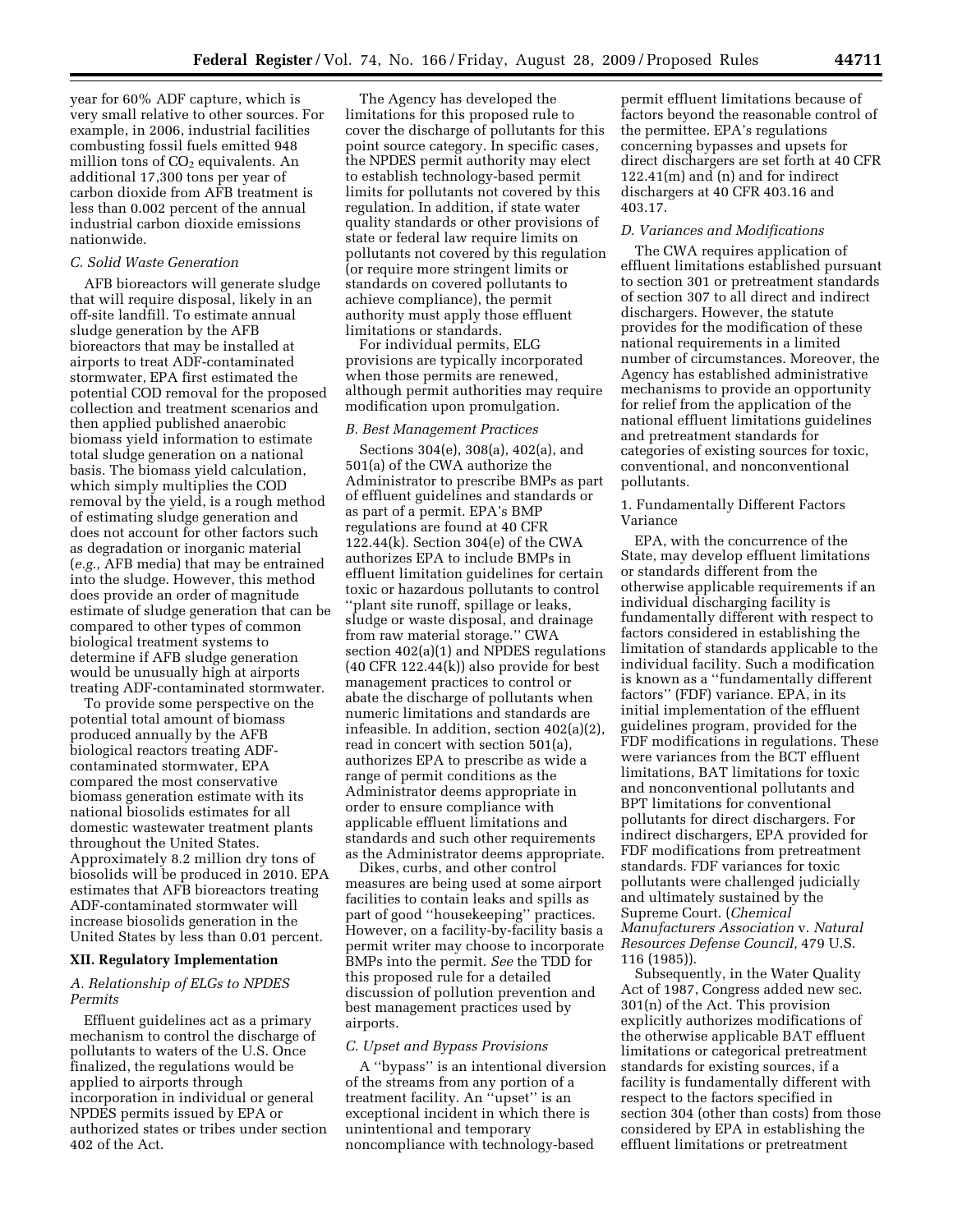standard. Section 301(n) also defined the conditions under which EPA may establish alternative requirements. Under section 301(n), an application for approval of a FDF variance must be based solely on (1) information submitted during rulemaking raising the factors that are fundamentally different or (2) information the applicant did not have an opportunity to submit. The alternate limitation or standard must be no less stringent than justified by the difference and must not result in markedly more adverse non-water quality environmental impacts than the national limitation or standard.

EPA regulations at 40 CFR Part 125, subpart D, authorizing the Regional Administrators to establish alternative limitations and standards, further detail the substantive criteria used to evaluate FDF variance requests for direct dischargers. Thus, 40 CFR 125.31(d) identifies six factors (*e.g.,* volume of process wastewater, age and size of a discharger's facility) that may be considered in determining if a facility is fundamentally different. The Agency must determine whether, based on one or more of these factors, the facility in question is fundamentally different from the facilities and factors considered by EPA in developing the nationally applicable effluent guidelines. The regulation also lists four other factors (*e.g.,* inability to install equipment within the time allowed or a discharger's ability to pay) that may not provide a basis for an FDF variance. In addition, under 40 CFR 125.31(b)(3), a request for limitations less stringent than the national limitation may be approved only if compliance with the national limitations would result in either (a) a removal cost wholly out of proportion to the removal cost considered during development of the national limitations, or (b) a non-water quality environmental impact (including energy requirements) fundamentally more adverse than the impact considered during development of the national limits. EPA regulations provide for an FDF variance for indirect dischargers at 40 CFR 403.13. The conditions for approval of a request to modify applicable pretreatment standards and factors considered are the same as those for direct dischargers. The legislative history of section 301(n) underscores the necessity for the FDF variance applicant to establish eligibility for the variance. EPA's regulations at 40 CFR 125.32(b)(1) are explicit in imposing this burden upon the applicant. The applicant must show that the factors relating to the discharge controlled by the applicant's permit

which are claimed to be fundamentally different are, in fact, fundamentally different from those factors considered by EPA in establishing the applicable guidelines. The criteria for applying for and evaluating applications for variances from categorical pretreatment standards are included in the pretreatment regulations at 40 CFR 403.13(h)(9). In practice, very few FDF variances have been granted for past ELGs. An FDF variance is not available to a new source subject to NSPS or PSNS.

#### 2. Economic Variances

Section 301(c) of the CWA authorizes a variance from the otherwise applicable BAT effluent guidelines for nonconventional pollutants due to economic factors. The request for a variance from effluent limitations developed from BAT guidelines must normally be filed by the discharger during the public notice period for the draft permit. Other filing periods may apply, as specified in 40 CFR  $122.21(m)(2)$ . Specific guidance for this type of variance is provided in ''Draft Guidance for Application and Review of Section 301(c) Variance Requests,'' August 21, 1984, available on EPA's Web site at *[http://www.epa.gov/npdes/](http://www.epa.gov/npdes/pubs/OWM0469.pdf)  pubs/OWM0469.pdf.* 

#### 3. Water Quality Variances

Section 301(g) of the CWA authorizes a variance from BAT effluent guidelines for certain nonconventional pollutants due to localized environmental factors. These pollutants include ammonia, chlorine, color, iron, and total phenols.

## **XIII. Statutory and Executive Order Reviews**

## *A. Executive Order 12866: Regulatory Planning and Review*

Under Executive Order 12866 (58 FR 51735, October 4, 1993), this action is a ''significant regulatory action.'' Accordingly, EPA submitted this action to the Office of Management and Budget (OMB) for review under EO 12866 and any changes made in response to OMB recommendations have been documented in the docket for this action.

## *B. Paperwork Reduction Act*

The information collection requirements in today's proposed rule have been submitted for approval to OMB under the Paperwork Reduction Act, 44 U.S.C. 3501 *et seq.* An Information Collection Request (ICR) document has been prepared by EPA and has been assigned EPA ICR No. 2326.01. Proposed § 449.20 would require airports to collect ADF usage

data and demonstrate compliance with requirements for ADF capture and ureabased pavement deicers.

EPA estimates it would take an annual average of 14,213 hours and \$706,051 for airport respondents, and 11,440 hours and \$377,420 for airline respondents to collect and report the information required by the proposed rule. This estimate is based on average labor rates from EPA's airport questionnaire for the airport personnel involved in collecting and reporting the information required. EPA estimates it would take an average of 218 hours and \$7,195 for permit authorities to review the information submitted in response to requirements in the proposed rule as part of permit applications, renewals, and NOIs. EPA estimates that there would be no start-up or capital cost associated with the information described above. Burden is defined at 5 CFR 1320(b).

An Agency may not conduct or sponsor, and a person is not required to respond to a collection of information unless it displays a currently valid OMB control number. The OMB control numbers for EPA's regulations are listed in 40 CFR part 9.

To comment on the Agency's need for this information, the accuracy of the provided burden estimates, and any suggested methods for minimizing respondent burden, EPA has established a public docket for this rule, which includes this ICR, under Docket ID number EPA–HQ–OW–2004–0038. Submit any comments related to the ICR to EPA and OMB. *See* **ADDRESSES** section at the beginning of this notice for where to submit comments to EPA. Send comments to OMB at the Office of Information and Regulatory Affairs, Office of Management and Budget, 725 17th Street, NW., Washington, DC 20503, *Attention:* Desk Officer for EPA. Since OMB is required to make a decision concerning the ICR between 30 and 60 days after August 28, 2009, a comment to OMB is best assured of having its full effect if OMB receives it by September 28, 2009. The final rule will respond to any OMB or public comments on the information collection requirements contained in this proposal.

#### *C. Regulatory Flexibility Act*

The Regulatory Flexibility Act (RFA) generally requires an agency to prepare a regulatory flexibility analysis of any rule subject to notice and comment rulemaking requirements under the Administrative Procedure Act or any other statute unless the agency certifies that the rule will not have a significant economic impact on a substantial number of small entities. Small entities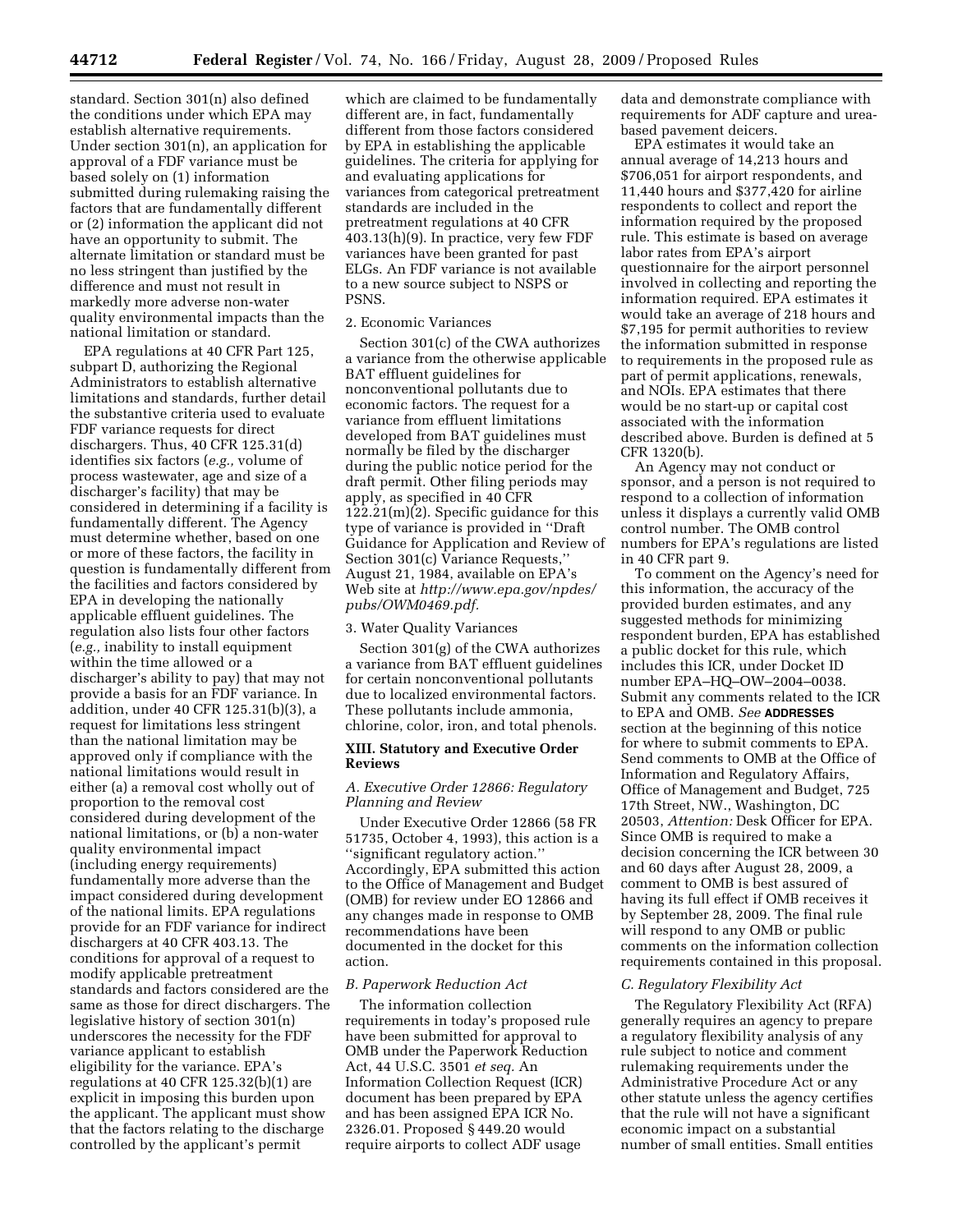include small businesses, small organizations, and small governmental jurisdictions.

For the purposes of assessing the impacts of today's proposed rule on small entities, EPA determined that all airports expected to be within scope are owned by government entities. The RFA defines a small government entity as governments of cities, counties, towns, townships, villages, school districts, or special districts, with a population of less than 50,000 (5 U.S.C. 601(5)). After matching each airport-owning governmental entity with its population, EPA estimates that 34 (8 unweighted) of 218 (114 unweighted) airports in the scope of the proposed rule, or 16 percent, are owned by small government entities. EPA projected impacts on these small airports using the revenue test described in Section VIII.D.2. EPA found that 3 of the 34 small in-scope airports are expected to incur annualized compliance costs exceeding three percent of airport operating revenues. After considering the economic impact of today's proposed rule on small entities, including consideration of alternative regulatory approaches, I certify that this action will not have significant economic impact on a substantial number of small entities.

EPA undertook a number of steps to minimize the impact of this rule on small entities. According to the FAA National Plan of Integrated Airport Systems (2007–2011), there are approximately 2,800 public use general aviation and reliever airports in the U.S., some of which have substantial cargo service. Many, if not most, of these airports are likely to be owned by small government entities. Also likely to be owned by small governmental entities are approximately 135 nonprimary commercial service airports. EPA has chosen not to regulate any general aviation, reliever, or nonprimary commercial service airports under the proposed regulation. EPA also estimates that in addition to the 34 small government-owned primary commercial airports, another 42 primary commercial airports are owned by small government entities, but will be out-ofscope of the proposed regulation because little or no ADF is used at those airports.

#### *D. Unfunded Mandates Reform Act*

This proposed rule does not contain a Federal mandate that may result in expenditures of \$100 million or more for State, local, and tribal governments, in the aggregate, or the private sector in any one year. As explained in Section VIII and the TDD, the annual cost of the proposal is \$91.3 million. Thus, this

rule is not subject to the requirements of sections 202 or 205 of UMRA.

By statute, a small government jurisdiction is defined as a government with a population less than 50,000 (5 U.S.C. 601). Because all in-scope airports are owned by a government or governmental agency, the definition for a small airport is identical for the purposes of both UMRA and SBREFA. If the rule exceeds annual compliance costs of \$100 million in aggregate all provisions of UMRA will need to be met. If the rule does not exceed \$100 million in aggregate costs, but small airports are significantly or uniquely affected by the rule, EPA will be required to develop the small government agency plan required under sec. 203 because these airports are owned by small governments.

This rule is also not subject to the requirements of section 203 of UMRA because it contains no regulatory requirements that might significantly or uniquely affect small governments. The scope of the proposed rule focuses on the airports that are the largest users of ADF. The proposed rule is not projected to exceed \$100 million in aggregate annual compliance costs. Further, as discussed in Section XIII.C above, EPA has determined the rule will not have significant economic impact on a substantial number of small entities.

#### *E. Executive Order 13132: Federalism*

Executive Order 13132, entitled ''Federalism'' (64 FR 43255, August 10, 1999), requires EPA to develop an accountable process to ensure ''meaningful and timely input by State and local officials in the development of regulatory policies that have federalism implications.'' ''Policies that have federalism implications'' is defined in the Executive Order to include regulations that have ''substantial direct effects on the States, on the relationship between the national government and the States, or on the distribution of power and responsibilities among the various levels of government.''

This proposed rule does not have federalism implications. It will not have substantial direct effects on the States, on the relationship between the national government and the States, or on the distribution of power and responsibilities among the various levels of government, as specified in Executive Order 13132. The proposed rule would not alter the basic statefederal scheme established in the Clean Water Act under which EPA authorizes states to carry out the NPDES permit program. EPA expects the proposed rule would have little effect on the relationship between, or the distribution

of power and responsibilities among, the federal and state governments. Thus, Executive Order 13132 does not apply to this rule.

In the spirit of Executive Order 13132, and consistent with EPA policy to promote communications between EPA and State and local governments, EPA specifically solicits comment on this proposed rule from State and local officials.

## *F. Executive Order 13175: Consultation and Coordination With Indian Tribal Governments*

This proposed rule does not have tribal implications, as specified in Executive Order 13175 (65 FR 67249, November 6, 2000). It will not have substantial direct effects on Tribal governments, on the relationship between the Federal government and Indian Tribes, or on the distribution of power and responsibilities between the Federal government and Indian tribes. Today's proposed rule contains no Federal mandates for Tribal governments and does not impose any enforceable duties on Tribal governments. Thus, Executive Order 13175 does not apply to this rule. In the spirit of Executive Order 13175, and consistent with EPA policy to promote communications between EPA and Tribal governments, EPA specifically solicits comment on this proposed rule from tribal officials.

#### *G. Executive Order 13045: Protection of Children From Environmental Health and Safety Risks*

EO 13045 (62 FR 19885, April 23, 1997) applies to rules that are economically significant according to EO 12866 and involve a health or safety risk that may disproportionately affect children. This action is not subject to EO 13045 because it does not satisfy either criterion.

#### *H. Executive Order 13211: Energy Effects*

This rule is not a ''significant energy action'' as defined in Executive Order 13211, ''Actions Concerning Regulations That Significantly Affect Energy Supply, Distribution, or Use'' (66 FR 28355, May 22, 2001) because it is not likely to have a significant adverse effect on the supply, distribution, or use of energy, as described in Section XI of today's proposal. EPA determined that the additional fuel usage would be insignificant, relative to the total fuel consumption by airports and airlines, and the total annual U.S. fuel consumption.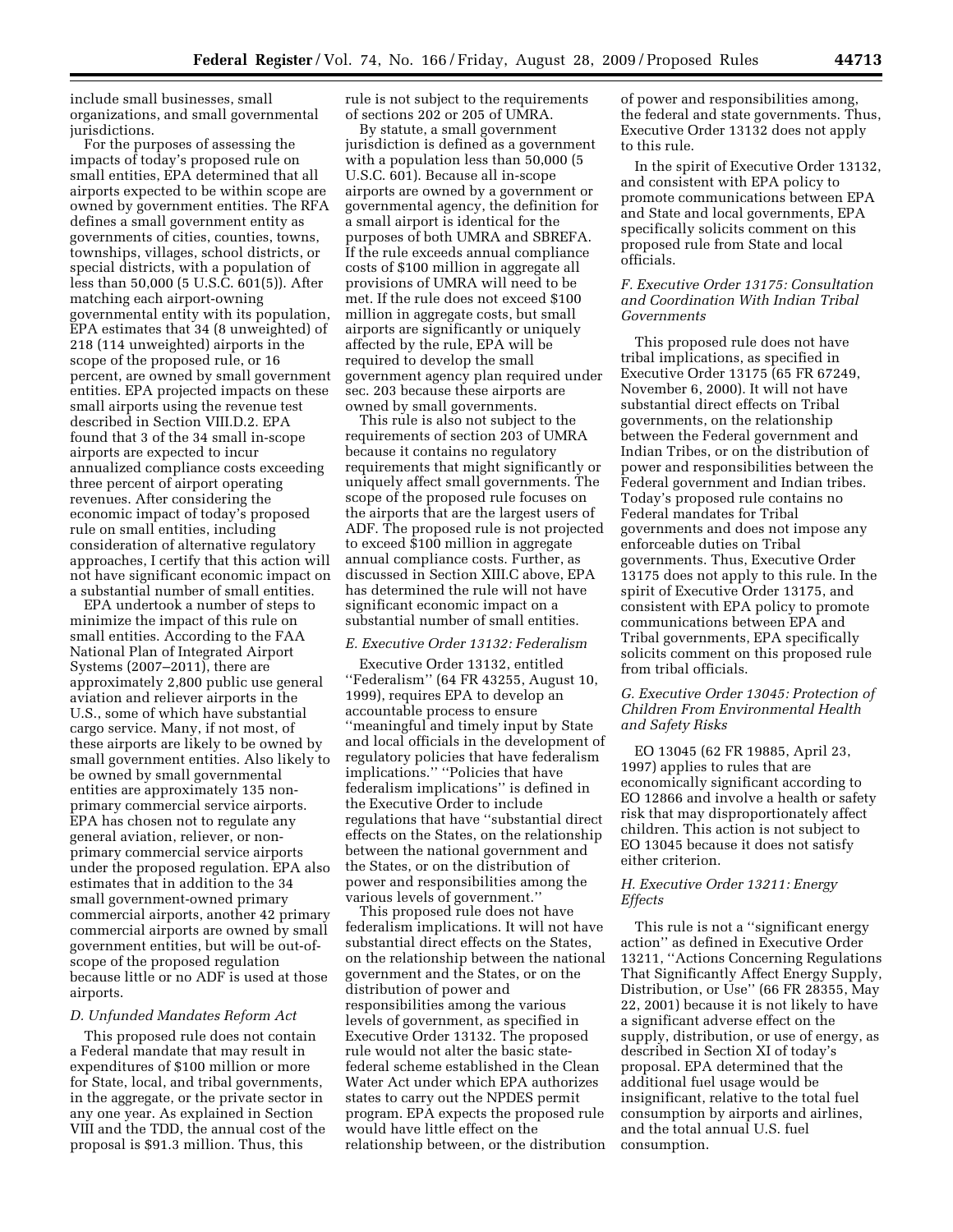## *I. National Technology Transfer Advancement Act*

Section 12(d) of the National Technology Transfer and Advancement Act (NTTAA) of 1995, (Pub. L. 104–113, section 12(d); 15 U.S.C. 272 note) directs EPA to use voluntary consensus standards in its regulatory activities unless to do so would be inconsistent with applicable law or otherwise impractical. Voluntary consensus standards are technical standards (*e.g.,*  materials specifications, test methods, sampling procedures, and business practices) that are developed or adopted by voluntary consensus standard bodies. The NTTAA directs EPA to provide Congress, through OMB, explanations when the Agency decides not to use available and applicable voluntary consensus standards.

The Agency is not aware of any consensus-based technical standards for the types of controls contained in today's proposal. EPA welcomes comments on this aspect of the proposed rulemaking and, specifically, invites the public to identify potentially applicable voluntary consensus standards and to explain why such standards should be used in this regulation.

## *J. Executive Order 12898: Federal Actions To Address Environmental Justice in Minority Populations and Low-Income Populations*

Executive Order 12898 (59 FR 7629, Feb. 16, 1994) establishes federal executive policy on environmental justice. Its main provision directs federal agencies, to the greatest extent practicable and permitted by law, to make environmental justice part of their mission by identifying and addressing, as appropriate, disproportionately high and adverse human health or environmental effects of their programs, policies, and activities on minority populations and low-income populations in the United States.

EPA has determined that this proposed rule will not have disproportionately high and adverse human health or environmental effects on minority or low-income populations. The proposal would increase the level of environmental protection for all affected populations without having any disproportionately high and adverse human health or environmental effects on any population, including any minority or low-income population. The proposed rule will reduce the negative effects of discharges from airports to the nation's waters, to benefit all of society, including minority communities.

## **XIV. Solicitation of Data and Comments**

## *A. General and Specific Comment Solicitation*

EPA solicits comments on issues specifically identified in the preamble as well as any other issues that are not specifically addressed in today's notice. Comments are most helpful when accompanied by specific examples or supporting data. In addition, EPA solicits information and data on the following topics.

1. Airport-specific data on current ADF capture rates.

2. Technology-specific data on ADF capture rates.

3. Available ADF is defined at proposed 40 CFR 449.2 in terms of percentages. EPA solicits comments and data to support any alternative figures or flexibility for a permit writer to modify these percentages on a case-by-case basis. In addition, please provide comment on whether the permit writer should have the flexibility to modify the 80 percent default based on site-specific conditions and please suggest appropriate criteria on which to base the decision.

4. The identity and amount of the chemicals in formulations of ADF.

5. EPA invites comment on other possible minimum threshold criteria for the scope of the rule, such as the amount of ADF used, or number of deicing operational days. Please provide a rationale for any suggested alternate criteria.

6. Detailed information on additional best management practices that improve collection of ADF, and/or control and treatment of ADF discharges.

7. Information on start-up and O&M costs of pollution prevention technologies that improve collection of ADF or reduce use of ADF, such as infrared heating systems, and similar information about technologies that improve the cost-effectiveness of aircraft deicing and anti-icing practices.

8. Information about deicing practices at military facilities, including ADF usage, other operational characteristics and environmental impacts to help us decide whether to include them in the scope of this rule. If EPA decides to expand the scope, it may solicit additional public comment on the application of these requirements to military facilities.

9. Recommended operational practices for GRVs and deicing pads.

10. For the ADF collection requirement in proposed § 449.10, EPA may extend the usual 30-day compliance date to allow the additional time typically needed by publicly owned airport authorities to arrange

financing for capital improvements. The extended compliance date could be as much as three years from date of promulgation. The Agency invites comment on the appropriate compliance period for this provision, and recommendations for interim measures.

11. Site-specific data and documentation on space limitations, available adjacent land and possible cost, along with recommendations for alternative ADF collection techniques, if deicing pads are not feasible.

12. Environmental impacts or safety issues associated with use of alternative pavement deicers instead of urea-based deicers.

13. To what extent, if any, do airports anticipate they will choose to monitor their discharges for ammonia rather than certify non-use of urea?

14. Deicing for safe taxiing. For airports choosing to comply with technology specifications as proposed in § 449.20(b)(1), the proposed rule would require all deicing activities to be conducted in locations were the ADF is actively collected, either by GRV or centralized pads, depending on the specific requirements. However, there may be situations where ice build-up prevents an aircraft from taxiing to the location where collection is conducted. For such situations, the proposed rule would allow up to 25 gallons of normalized ADF to be applied to allow for safe taxiing, without actively collecting the spent ADF. This volume is based on a current requirement at Denver International Airport. EPA requests comment on whether this is the appropriate ADF amount.

15. The alternative technology provisions in proposed § 449.20(b)(2) would require approval by the permit authority. EPA requests comment on whether any airports intend to use these provisions, and whether these provisions would be burdensome to permit authorities.

16. Criteria used to select data as the basis of the proposed effluent limitations for COD and the compliance alternative for ammonia. EPA also requests comment on whether data from start-up conditions should be included as a basis of the limitations.

17. Substitution of the weekly average effluent limitation for the monthly average effluent limitation for COD. EPA is proposing this substitution because of compliance monitoring concerns. EPA requests comments that identify other alternatives that may better address the issues with compliance monitoring, but still provide ongoing incentive for airports to target the system performance to the long-term average concentration of COD.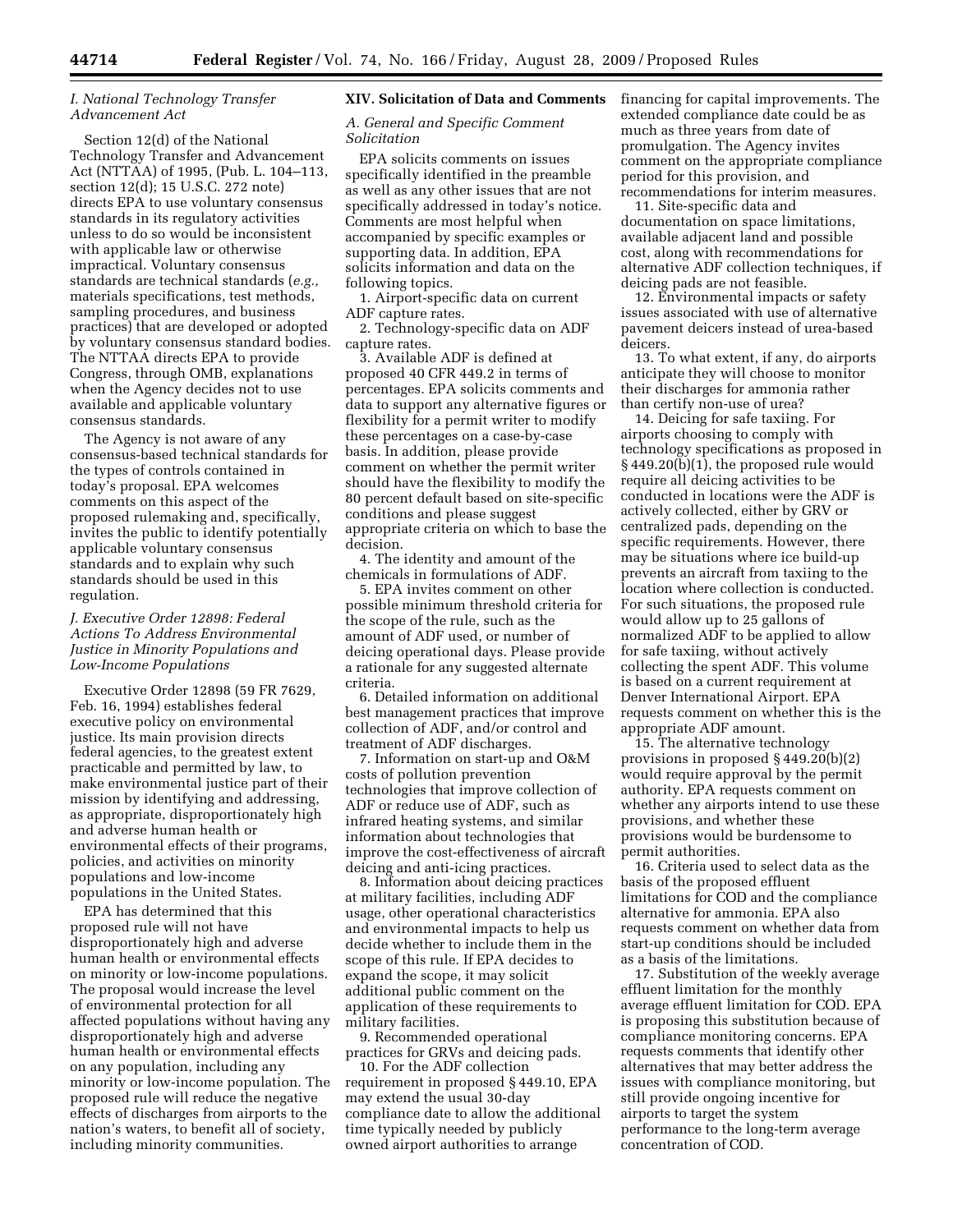18. EPA requests comment on whether there are situations, such as extreme weather, in which operational or safety concerns would pose a challenge to the complete elimination of urea use for airfield pavement deicing. If so, please provide specific data or information documenting these concerns.

19. EPA requests comment on its proposal to treat new runway construction at existing airports as new sources. EPA specifically requests comment on its proposed determination that a new runway would be ''substantially independent of an existing source at the same site.'' EPA also requests any data relevant to the question of whether the proposed NSPS would pose a barrier to entry for new runway construction (*e.g.,* at smaller airports within the rule scope) or otherwise pose a barrier to entry for new sources.

20. EPA requests comment on whether there are situations where it may or may not be achievable for an airport with one or more deicing pads to use them for all commercial flights without exception. Should some provision be included in the rule to accommodate such situations? Commenters should give specific examples of such situations and explain clearly why it would not be feasible or economically achievable to use deicing pads for all commercial flights without exception.

21. EPA requests comment on whether there are airports in semi-warm climates for which de-icing is only required occasionally (at most several days per year), and whether it would be appropriate to make some provision for such airports, such as including a criterion related to ADF usage, number of de-icing days, or departures during certain seasons, in the scope criteria for the rule. In suggesting any such criteria, commenters should be mindful of implementation issues, such as availability and verification of appropriate data.

## **XV. Guidelines for Submission of Analytical Data**

EPA requests that commenters on today's proposed rule submit analytical, flow, and aircraft departure data to supplement data collected by the Agency during the regulatory development process. To ensure that EPA may effectively evaluate these data, EPA suggests these guidelines for submission of data.

#### *A. Types of Data Requested*

EPA requests paired influent and effluent treatment data for each of the

technologies identified in the technology options (*see* Section VII.B) as well as any additional technologies applicable to the treatment of deicing and anti-icing wastewater. EPA prefers paired influent and effluent treatment data, but solicits unpaired data as well. EPA will not evaluate data from systems treating only non-deicing wastewater (*e.g.,* sanitary wastewater).

For the systems treating deicing wastewater, EPA requests paired influent and effluent treatment data from samples of flowing wastewater streams. This includes end-of-pipe treatment technologies and in-process treatment, recycling, or water reuse. If commenters submit only effluent data, commenters should provide evidence that the influent is highly concentrated. EPA also prefers individual measurements, rather than averages, to better evaluate variability, but will consider averages if individual measurements are unavailable. EPA prefers that the measurements are for 24-hour composite samples, but also will consider data for grab samples.

EPA prefers that commenters submit data in an electronic format. In addition to providing the measurement of the pollutant in each sample, EPA requests that sites provide the detection limit (rather than specifying zero or ''ND'') if the pollutant is not detected in the wastestream. Identify each measurement with a sample collection date, the sampling point location, and the flow rate at that location. For each sample or pollutant, identify the analytical method used.

In support of the treatment data, commenters should submit the following items if they are available: A process diagram of the treatment system that includes the sampling point locations; treatment chemical addition rates; laboratory reports; influent and effluent flow rates for each treatment unit during the sampling period; sludge or waste oil generation rates; a brief discussion of the treatment technology sampled; and a list of deicing operations contributing to the sampled wastestream. If available, information and/or estimates of capital cost, annual (operation and maintenance) cost, and treatment capacity should be included for each treatment unit within the system. If specific flows or costs are not available but can reasonably be estimated, commenters should provide the assumptions used for the estimation procedure.

#### *B. Analytes Requested*

EPA considered metal, organic, conventional, and other nonconventional pollutant parameters

for regulation. Based on analytical data collected, EPA initially identified 21 pollutants of concern for deicing operations (*see* Section VII.C and the TDD). The Agency requests analytical data for any of the pollutants of concern and for any other pollutant parameters that commenters believe are of concern. Of particular interest are COD, BOD<sub>5,</sub> glycols, ammonia as nitrogen, and pH data. Commenters should submit data acquired with EPA or equivalent methods (generally, those approved at 40 CFR Part 136 for compliance monitoring), and should document the analytical method used for all data submissions.

## *C. Quality Assurance/Quality Control (QA/QC) Requirements*

Although EPA requests and prefers that submissions of analytical data include any available documentation of QA/QC procedures, EPA will consider data submitted without detailed QA/QC information. If commenters sample wastewaters to respond to this proposal, EPA encourages them to provide detailed documentation of the QA/QC checks for each sample. EPA also requests that collection and analysis of ten percent field duplicate samples to assess sampling variability, and data for equipment blanks for volatile organic pollutants when automatic compositors are used to collect samples.

## **Appendix A: Abbreviations and Definitions Used in This Document**

- ADF—Aircraft deicing fluid (includes antiicing fluid)
- AFB—Anaerobic fluidized bed treatment technology
- AIP—Airport Improvement Program
- BAT—Best available technology
- economically achievable, as defined by sec. 301(b)(2)(A) and sec. 304(b)(2)(B) of the CWA
- BOD5—Biochemical oxygen demand CAFR—Comprehensive annual financial
- reports
- COD—Chemical oxygen demand
- CPT—Cost pass-through
- CWA—Clean Water Act
- DSCR—Debt service coverage ratio
- FAA—Federal Aviation Administration
- FBO—Fixed base operator
- GARB—General airport revenue bonds
- LTO—Landing and takeoff cycle
- Net income—Operating profit minus interest, taxes, depreciation, and non-operating profits and losses
- NOI—Notice of Intent to discharge under a general permit (40 CFR 122.28(b)(2))
- NSPS—New Source Performance Standards, as defined by sec. 306 of the CWA
- O&M—Operations and maintenance Operating profit—Revenues minus cost of
- providing those services Outfall—The mouth of conduit drains and
- other conduits from which a facility effluent discharges into receiving waters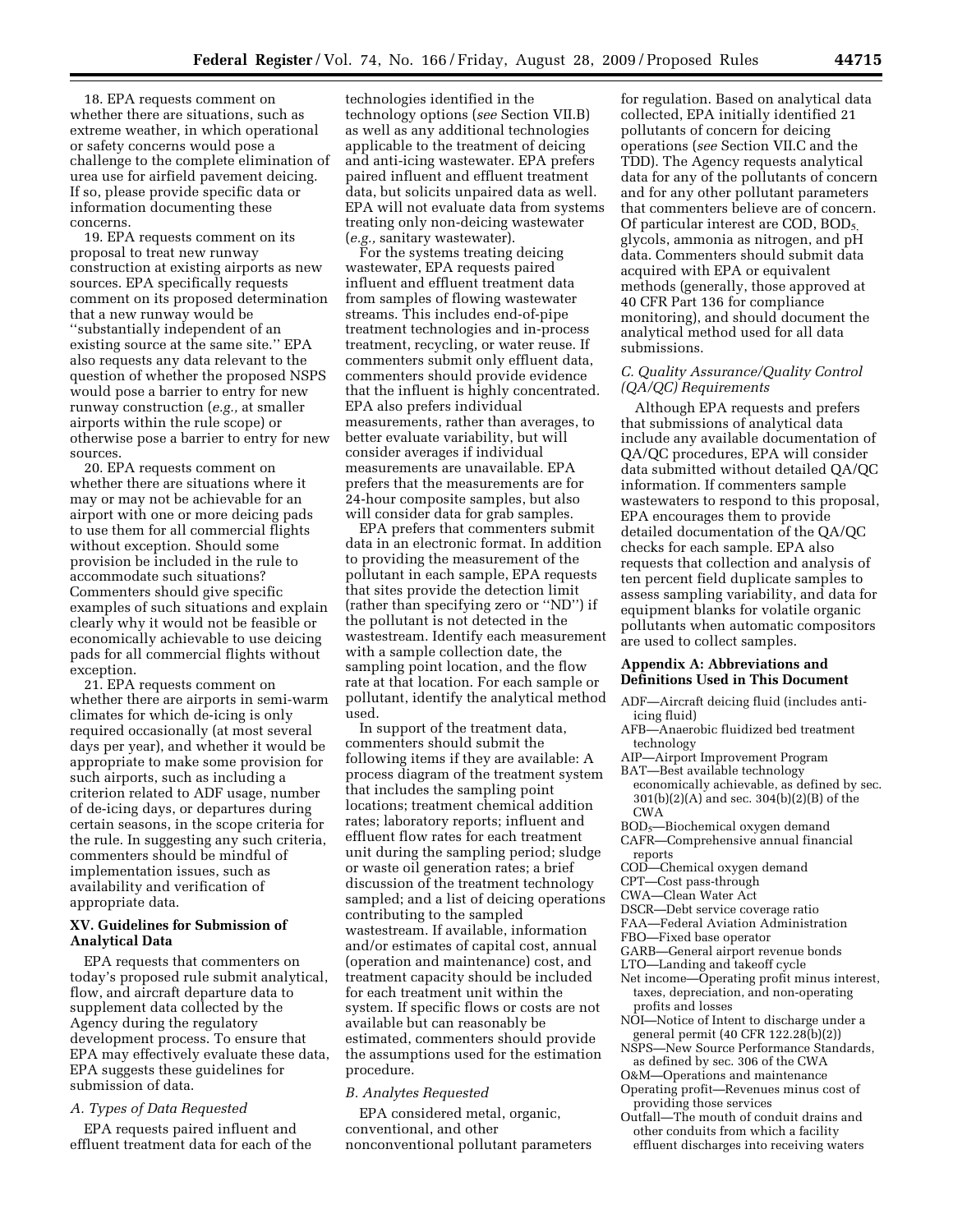PFC—Passenger facility charges Revenues—Money received for services rendered RFA—Regulatory Flexibility Act

RPM—Revenue passenger miles

RTM—Revenue ton miles

SOFP—Snow or freezing precipitation

## **List of Subjects in 40 CFR Part 449**

Environmental protection, Airport deicing, Airport, Airline, Waste treatment and disposal, Water pollution control.

Dated: August 17, 2009.

#### **Lisa P. Jackon,**

#### *Administrator.*

For the reasons set out in the preamble, title 40, chapter I of the Code of Federal Regulations is proposed to be amended by adding part 449 to read as follows:

## **PART 449—AIRPORT DEICING POINT SOURCE CATEGORY**

## **Subpart A—Airport Deicing Category**

- Sec.<br>449.1 Applicability.
- 449.2 General definitions.
- 449.10 Effluent limitations reflecting the best available technology economically achievable (BAT).
- 449.11 New source performance standards (NSPS).
- 449.20 Monitoring, reporting and recordkeeping requirements

## **Subpart B—[Reserved]**

**Authority:** 33 U.S.C. 1311, 1314, 1316, 1318, 1342, 1361 and 1370.

## **Subpart A—Airport Deicing Category**

#### **§ 449.1 Applicability.**

This part applies to discharges of pollutants from deicing operations at Primary Airports with at least 1,000 annual scheduled commercial air carrier jet departures.

#### **§ 449.2 General definitions.**

The following definitions apply to this part:

*Aircraft deicing fluid (ADF)* means a fluid applied to aircraft to remove or prevent any accumulation of snow or ice on the aircraft. This includes deicing and anti-icing fluids.

*Airfield pavement* means all paved surfaces on the airside of an airport.

*Airside* means the part of an airport directly involved in the arrival and departure of aircraft, including runways, taxiways, aprons and ramps.

*Annual jet departures* means the average number of commercial jet aircraft that take off from an airport on an annual basis, as tabulated by the Federal Aviation Administration, calculated over the five-year period prior to submittal of a permit application or NOI.

*Annual normalized ADF usage* means the average amount of normalized aircraft deicing fluid used annually, calculated over the five year period prior to submittal of a permit application or Notice of Intent.

*Available ADF* means 80 percent of the sprayed deicing fluid and 10 percent of the sprayed anti-icing fluid.

*Certification statement* means a written submission to the Director stating that the discharger does not use airfield deicing products that contain urea.

*COD* means Chemical Oxygen Demand.

*Deicing for safe taxiing* means the minimal extent of deicing activity that would remove snow or ice to the level needed to prevent damage to a taxiing aircraft, and that is performed at a location not having ADF collection equipment.

*Deicing operations* mean procedures and practices to remove or prevent any accumulation of snow or ice on:

(1) An aircraft; or

(2) Paved surfaces within an airport's aircraft movement area (runway, taxiway, apron, or ramp).

*New source.* For the purpose of the definitions at 40 CFR 122.2 and 40 CFR 122.29(b)(1), a new source includes:

(1) Any new Primary Airport constructed after [date of promulgation]; and

(2) Any new runway constructed at a Primary Airport, the deicing operations associated with the departures on the new runway and the deicing of paved surfaces associated with the new runway.

*Normalized aircraft deicing fluid*  means ADF less any water added by the manufacturer or customer before ADF application.

*Notice of Intent (NOI)* means a Notice of Intent to discharge under a general permit, as described at 40 CFR 122.28(b)(2).

*Percent capture requirement* means the requirement in §§ 449.10 and 449.11 for the permittee to collect at least 60 percent or 20 percent (as applicable) of the available ADF.

*Primary Airport* means an airport defined at 49 U.S.C. 47102 (15).

#### **§ 449.10 Effluent limitations representing the best available technology economically achievable (BAT).**

Except as provided in 40 CFR 125.30 through 125.32, any existing point source subject to this part must comply with the following requirements representing the degree of effluent reduction attainable by the application of the best available technology economically achievable (BAT).

(a) *Collection of runoff from aircraft deicing.* (1) All dischargers subject to this Part, with 10,000 or greater annual departures and annual normalized ADF usage of 460,000 gallons or greater, must collect at least 60 percent of available ADF and comply with applicable discharge standards in paragraph (b) of this section.

(2) All dischargers subject to this part, with annual departures of 10,000 or greater, and annual normalized ADF usage less than 460,000 gallons, must collect at least 20 percent of the available ADF and comply with applicable discharge standards in paragraph (b) of this section for all the collected ADF.

(b) *Treatment of collected runoff from aircraft deicing.* Except for ADF collected and transported to off-site treatment facilities, any existing point source subject to this Part must achieve the numeric effluent limitations in Table I. These limitations must be met for all ADF collected pursuant to paragraphs (a) and (b) of this section. Compliance must be measured at the outfall of the on-site treatment system utilized for meeting these limitations:

TABLE I—BAT LIMITATIONS

| Wastestream | Pollutant or pollutant property | Daily max-<br>ımum<br>mg/L | Weekly aver-<br>age<br>mg/L |
|-------------|---------------------------------|----------------------------|-----------------------------|
|             | <b>COD</b>                      | 271                        | 154                         |

(c) *Airfield pavement discharges.*  Except as provided in § 449.10(d), any discharger subject to this Part must certify that it does not use airfield

deicing products that contain urea. The responsible officer as defined in 40 CFR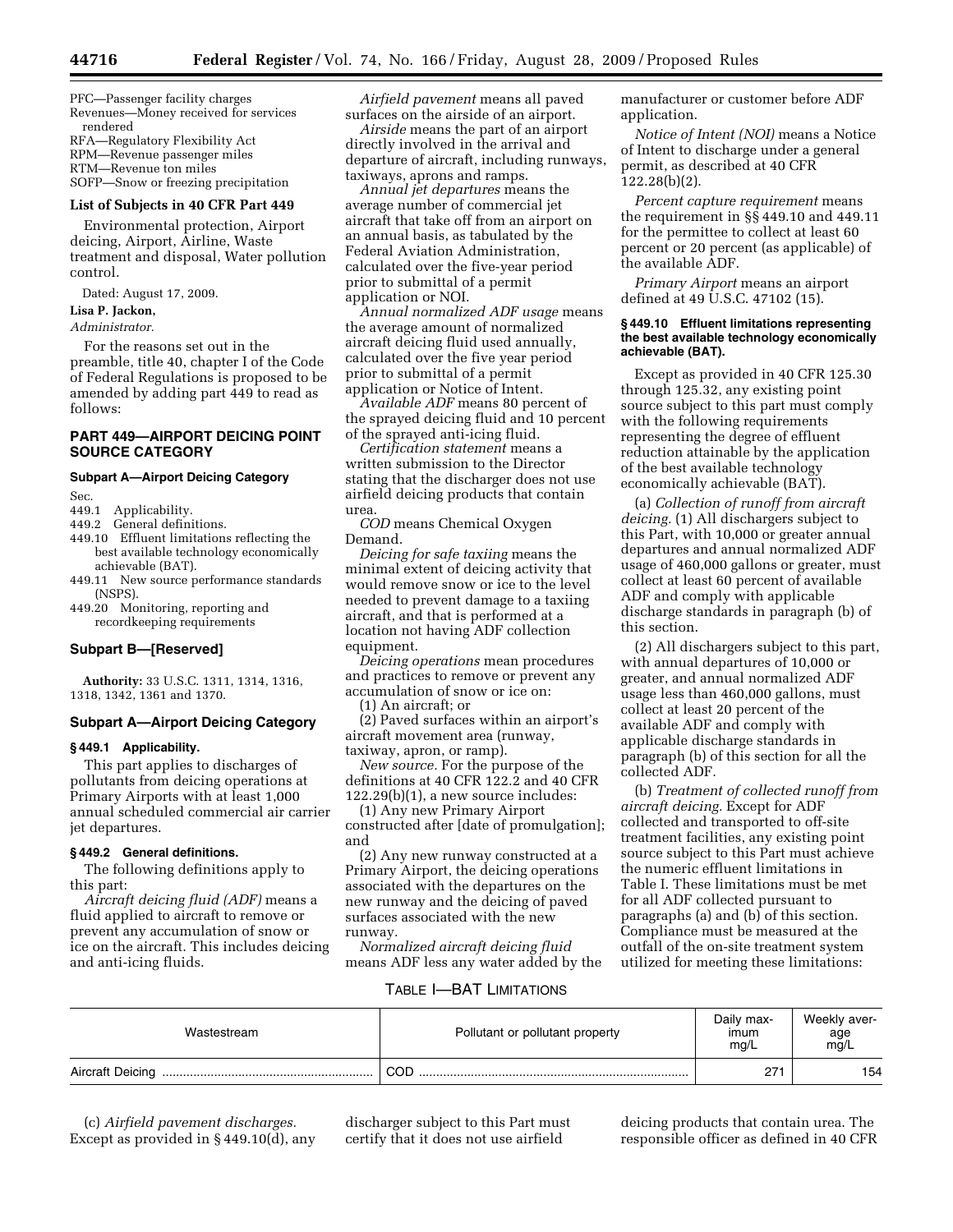122.22 must sign this certification statement.

(d) *Compliance alternative for airfield BAT requirements.* A discharger may select and implement the following

compliance alternative, which is deemed to meet the relevant BAT requirement specified in paragraph (c) of this section:

(1) Airfield pavement discharges must achieve the numeric limitations for ammonia in Table II.

## TABLE II—BAT LIMITATIONS

| Wastestream | Pollutant or<br>pollutant property | Daily max-<br>imum<br>mq/L |
|-------------|------------------------------------|----------------------------|
|             |                                    | 14.7                       |

#### **§ 449.11 New source performance standards (NSPS).**

New sources subject to this Part must achieve the following new source performance standards:

(a) *Collection of runoff from aircraft deicing.* All new sources subject to this Part, with annual departures of 10,000 or greater, shall collect at least 60

percent of available ADF and comply with applicable discharge standards in paragraph (b) of this section for all collected ADF.

(b) *Treatment of collected runoff from aircraft deicing.* Except for ADF collected and transported to off-site treatment facilities, any new source

subject to this Part must achieve the new source performance standards in Table III. These standards must be met for all ADF collected pursuant to paragraph (a) of this section. Compliance must be measured at the outfall of the on-site treatment system utilized for meeting these standards:

#### TABLE III—NSPS

| Wastestream | Pollutant or pollutant property | Daily max-<br>ımum<br>mq/L | Weekly aver-<br>age<br>mg/L |
|-------------|---------------------------------|----------------------------|-----------------------------|
|             | COD                             | 271                        | 154                         |

(c) *Airfield pavement discharges.*  Except as provided in § 449.11(d), any new source subject to this Part must certify that it does not use airfield deicing products that contain urea. The responsible officer as defined in 40 CFR 122.22 must sign this certification statement.

(d) *Compliance alternative for airfield NSPS requirement.* A discharger may select and implement the following compliance alternative, which is

deemed to meet the relevant NSPS requirement specified in paragraph (c) of this section:

(1) Airfield pavement discharges must achieve the numeric limitations for ammonia in Table IV.

## TABLE IV—NSPS

| Wastestream | Pollutant or pollutant property<br>mg/L | Daily max-<br>imum<br>mq/L |
|-------------|-----------------------------------------|----------------------------|
|             |                                         | 14.7                       |

#### (2) [Reserved]

#### **§ 449.20 Monitoring, reporting and recordkeeping requirements.**

(a) *Reporting ADF use.* Dischargers subject to § 449.10 or § 449.11 must report the annual normalized ADF usage when submitting a permit renewal application.

(b) *Demonstrating the percent of ADF collected.* Except as provided in 40 CFR 125.30 through 125.32, the Director shall select one of the following three methods and specify it in the permit as the required method for the permittee to demonstrate compliance with the percent capture requirement in § 449.10 or § 449.11 as applicable.

(1) The permittee shall demonstrate that it is operating and maintaining one of the following ADF collection

technologies according to the technical specifications set forth in paragraphs (b)(1)(i) and (ii) of this section. These technical specifications shall be expressly set forth as requirements in the permit. This demonstration constitutes compliance by the permittee with the applicable percent capture requirement without the permittee having to determine the numeric percentage of ADF that it has collected.

(i) *Glycol Recovery Vehicle (GRV).*  Operation of a GRV in accordance with these technical specifications is sufficient to demonstrate compliance with a requirement to collect at least 20 percent of the available ADF:

(A) All deicing activities shall take place in an area where available ADF is actively collected by GRVs, unless

deicing for safe taxiing is also required. When deicing for safe taxiing is required, the volume of ADF used must not exceed 25 gallons of normalized ADF per aircraft.

(B) An emulsifier must be used to aid in ADF recovery, in accordance with manufacturer requirements.

(C) ADF collection by GRV shall commence as soon after deicing activities begin, and as is practicable and safe.

(D) The permittee shall ensure that GRVs are maintained in accordance with the manufacturer's specifications and shall inspect them at the beginning and end of each deicing season to verify that proper maintenance is taking place.

(ii) *Centralized Deicing Pad.*  Operation of a centralized deicing pad